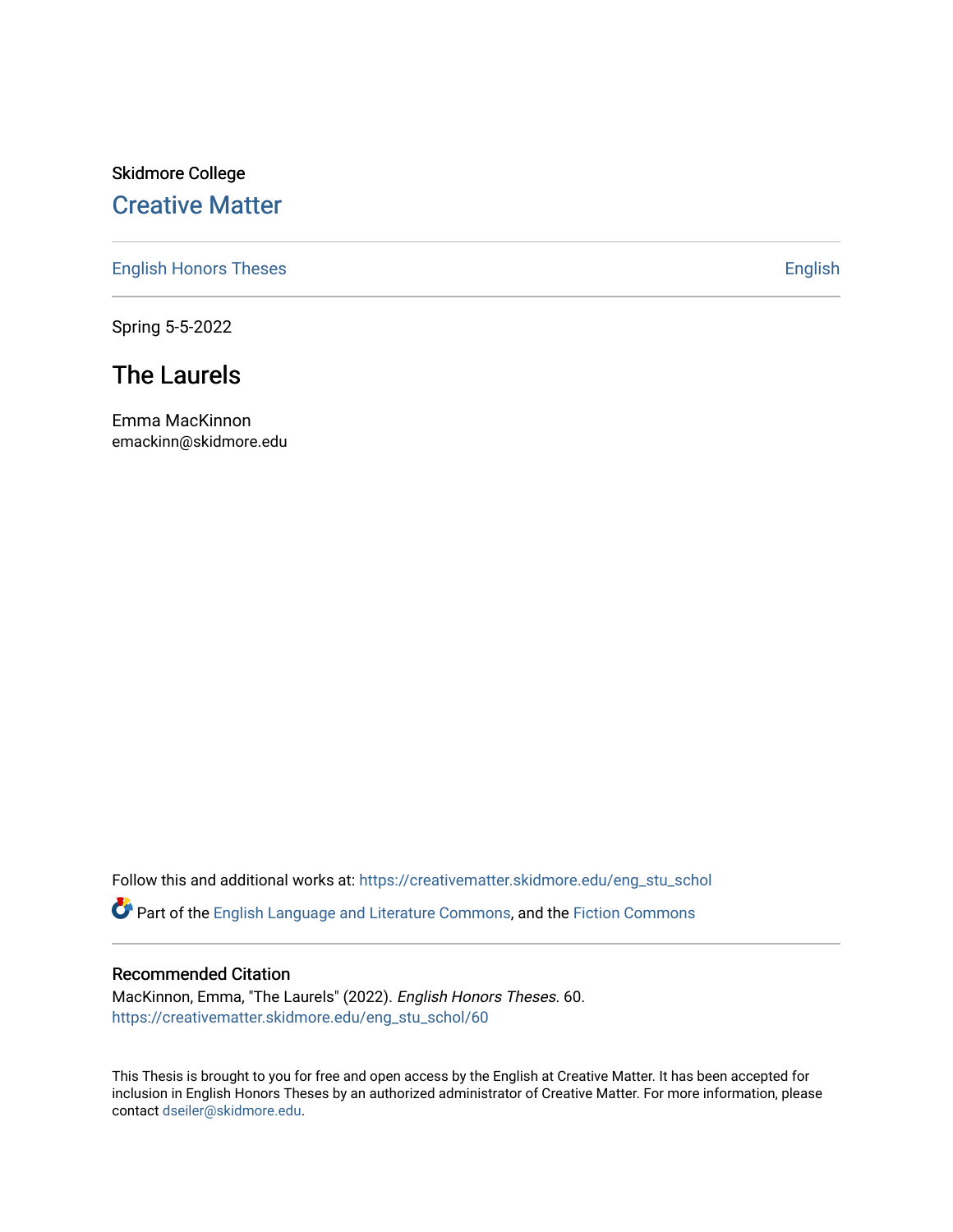The Laurels

By Emma Skye MacKinnon

Advanced Projects in Fiction Writing

Professor Greg Hrbek

5 May 2022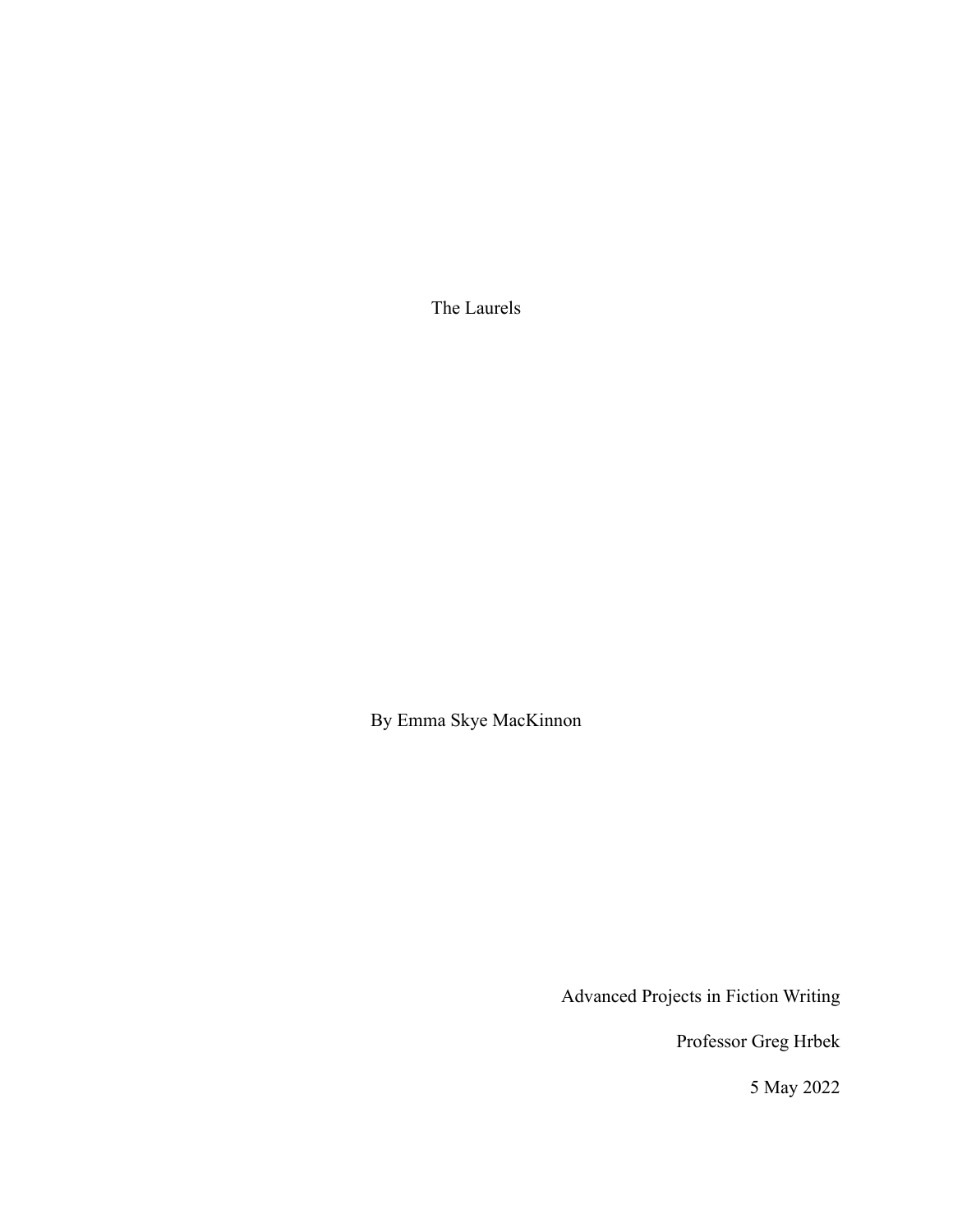You were eighteen when you made it big. Years of winning accumulated to a new life. You suddenly had a promise of millions of dollars, but nothing in your refrigerator and no clue how to wash your clothes. Some of you went to college, where there were hints at life beyond hockey. Parties and business degrees. Other times, you went straight from your childhood bedrooms to your very own apartments. The teams had people for this, people to hand you cards of catering services and interior decorators. That was why you could have a nice looking lasagna in your fridge and a vase full of flowers that had to be fake to survive. When you were drafted into the league, it meant suits, ties, and deodorant. It meant getting a "drafted X overall" that stuck with you for life. It meant TV close-ups and wiping your palm out of view of the cameras before shaking hands with the men who owned your life now. This was the National Hockey League.

At seven years old, any Russian-born boy could show promise for the Russian League. Whacking your knees until they didn't wobble anymore, but bent and supported. You played for your team, yes, even yourself, but mostly you played for Russia. Russian ice was bigger than the NHL standard, and it changed the game. The hockey clubs of the Soviet era had trained using the techniques of everyone from chess players to ballet dancers, and it still showed. You didn't race back and forth like the Canadians, or pass pucks in long stretches across the red line of center ice like the Americans. Shoving players behind the net wasn't your way at all. The puck moved without regard to losing or gaining distance from the goal. The five players, three forwards and two defensemen, wove it between them instead, like a game of cat's cradle.

What you shared between your leagues was superstition and drive. Charm, luck, tradition, all of these words meant the same thing to hockey players, but only if you stuck to them. You had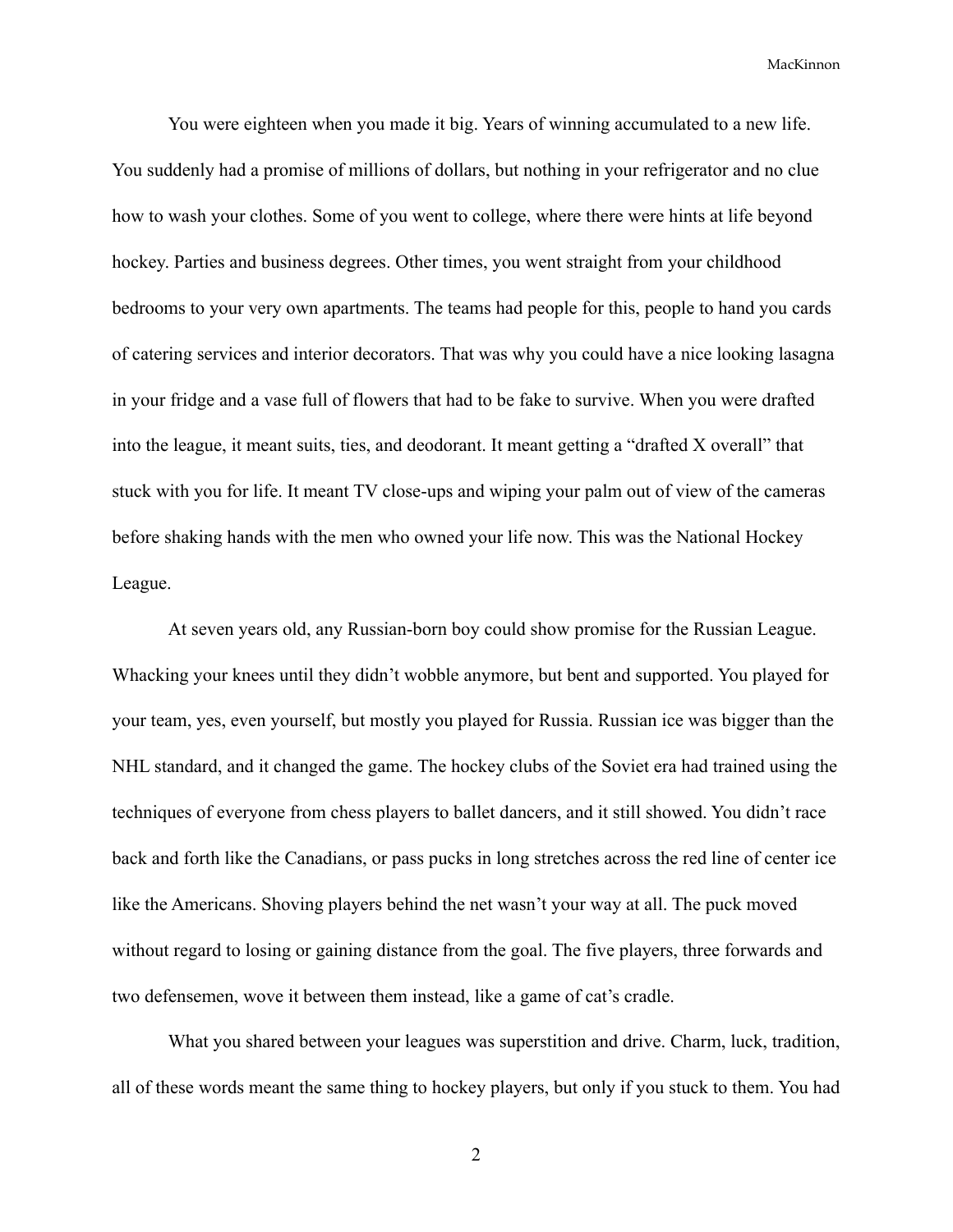to line up for your goalie at the end of a game no matter what. As goalie, you had to stand there in your blue trapezoid nest—no matter *what*—and let each of the boys bring his and your helmets together, visor against cage. Most of the time, this ritual was a gesture of gratitude. Like a bow after a dance. But poor performance made it awkward. Like the Quebecois, who kissed each cheek of the people they didn't even like. Poor performance brought on the superstition like a plague. Never say Lord Stanley's name out loud until you've won the Stanley Cup—the same went for Russia's Gagarin Cup. Touch the goal posts to thank them for that *clink* when they've made a save you just couldn't reach. Knock on wood. Trace the center-ice logo, no matter whose stadium you were in. Put your left skate on first, then right. Tell the same story about some night at the bar before each game because you scored the first time you told it. Number 11 is always last out on the ice.

The go-between was as rough as a seascape. The first Russians reached the NHL in the dead of night, through get-away cars, or the need of American treatments for concocted illnesses. They climbed out of an airport bathroom window, contacted agents with barely any English. Or they stayed. They had families, people to leave behind. They wanted to be able to come home again one day. You didn't mean for the cameras to capture you *wanting* and *hoping* this badly. You did it all, knocked on wood and laced your left skate first. You thanked the posts and stood in your goal. You had worked hard, so hard that there had never been time to pick your head up and work at anything else.

And sometimes you still lost.

 $^{++}$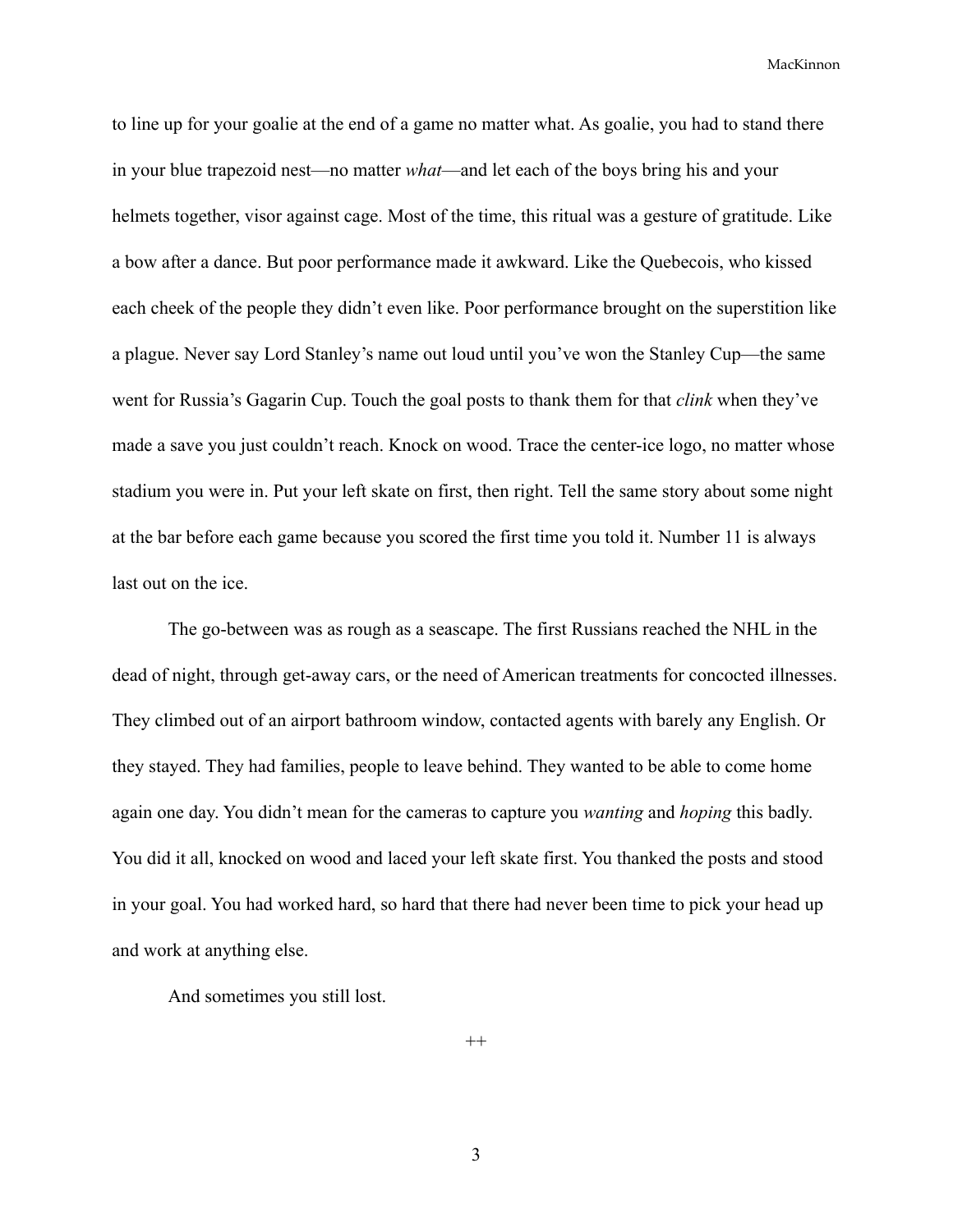Tate Beacon expected someone to be waiting for him when he got off the plane. There was a nervous jump to his heart as he looked around the run-down, quiet Magnitogorsk airport to see if anyone was looking at *him*. Artificial, bluish light hit the once polished floors in shapeless reflections. If Metallurg had put a man on him, and Tate was sure they had, he would know him on sight.

He pulled on his parka. It was his old Metallurg team coat, made of shiny red and white ripstop with the Russian eagle's spread wings across the chest, split by the zipper. He thought it might make him seem less like a stranger, *feel* less like a stranger. Magnitogorsk had been his home once, though that time felt far away now. The Metallurg team had insisted, despite polite protests, that they send a car to collect him. Tate knew it wasn't out of respect. They controlled where he went now, and when. He wondered if Metallurg would send one of his old teammates. Guys lasted longer in Russia than in the NHL and he knew that some of them were still playing, even with joints that, like Tate's, had aged prematurely and ached beneath the strain of hockey. A familiar face would at least have been less intimidating than the man who was walking towards him now.

"Tate Beacon," the man addressed him in a heavy Russian accent. He wore an out-dated suit and no hat, revealing graying hair shaved close at the sides. The muscles around his mouth were beginning to sag and he was starting to thicken out around the middle. Tate remembered him. *Leo*, his mind supplied, and his heart started up a renewed pounding.

"Hello," Tate said. "Yeah, that's me. I…" he glanced out the window at the brightening sky. He was disoriented from the time change. "Good morning."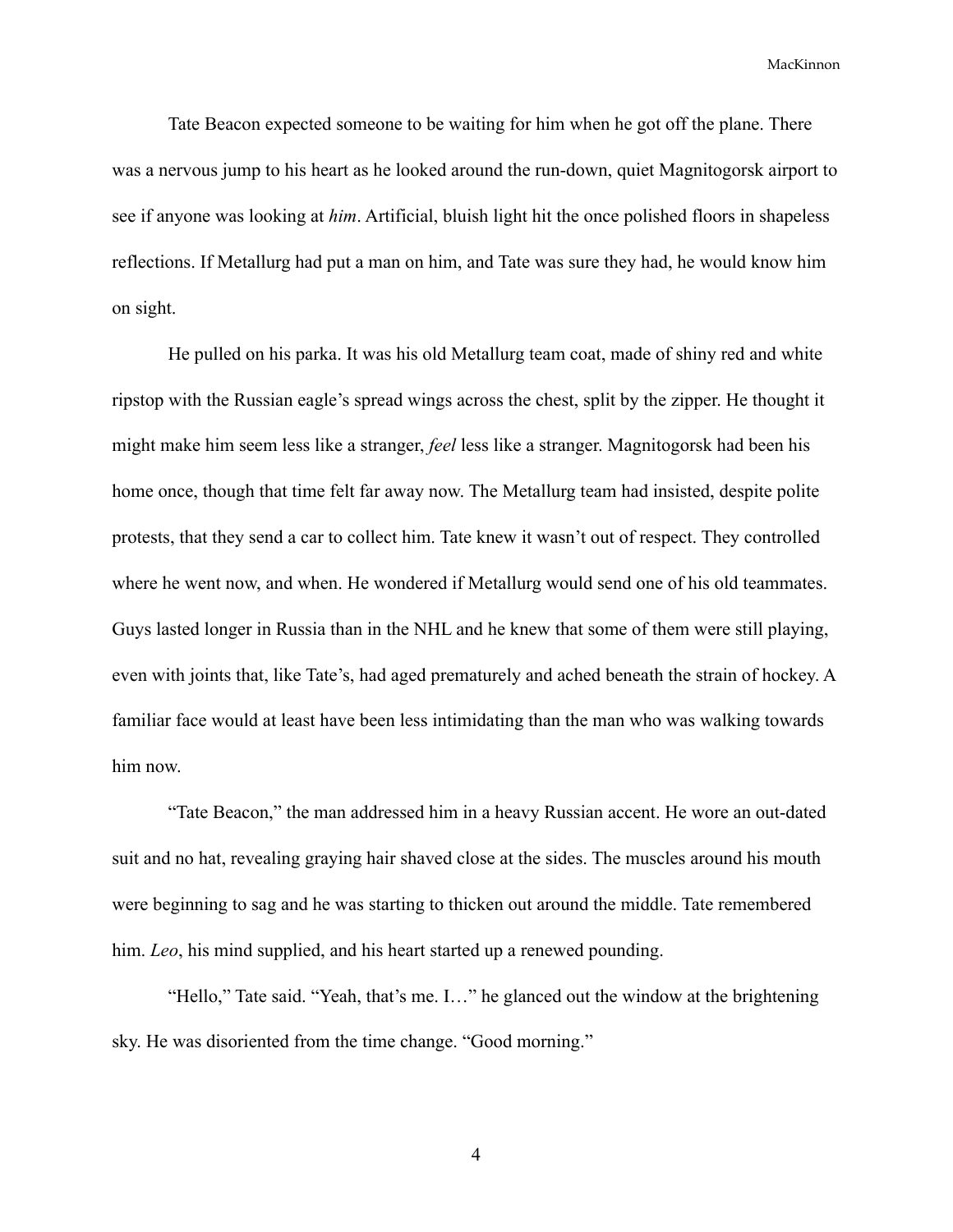The man introduced himself as Leo, but nothing more, no sign that he remembered Tate as a former Metallurg player. He looked over Tate's broad form, all six-foot-four of him, from his thick blond hair, a mess from sleeping on the plane, to his blue eyes, only just beginning to show crow's feet at the corners. His Metallurg teammates used to call him *Solnechno* sometimes, "Sunny" essentially, but whether that was because of his hair or their fascination with his home state of California ("You-Ess-Aye!" they'd delighted in chanting), Tate didn't know.

"Metallurg management sends you their welcome," Leo said in Russian. "Do you have all your luggage?"

"Thank you, yes," Tate replied in a shaky breath, tugging his carry-on along. He supposed that was as warm a start as he could have hoped for.

His Russian was as stiff as his worn down body. The syllables rolled off of Tate's tongue half-heartedly. He stuck to the present tense and tried to keep up with Leo's fast conversation.

"Do you play for Metallurg?" Leo asked, eyeing Tate's parka.

"No," Tate replied, though he knew Leo had not needed to ask that question. It almost felt like a challenge, to play along, and so he did. "Not for five year. I retire after I leave Russia. I am, uh, today, commentator for the Laurels. I play for the Laurels *before* Metallurg. Goaltender."

That much was true, but that was also where the truth ended. He was talking too much, Tate knew that. There was nothing that gave a lie away like spelling it out from beginning to end.

"NHL," Leo said in what Tate knew was feigned surprise. "So, why are you here? Your season is going on now, isn't it?"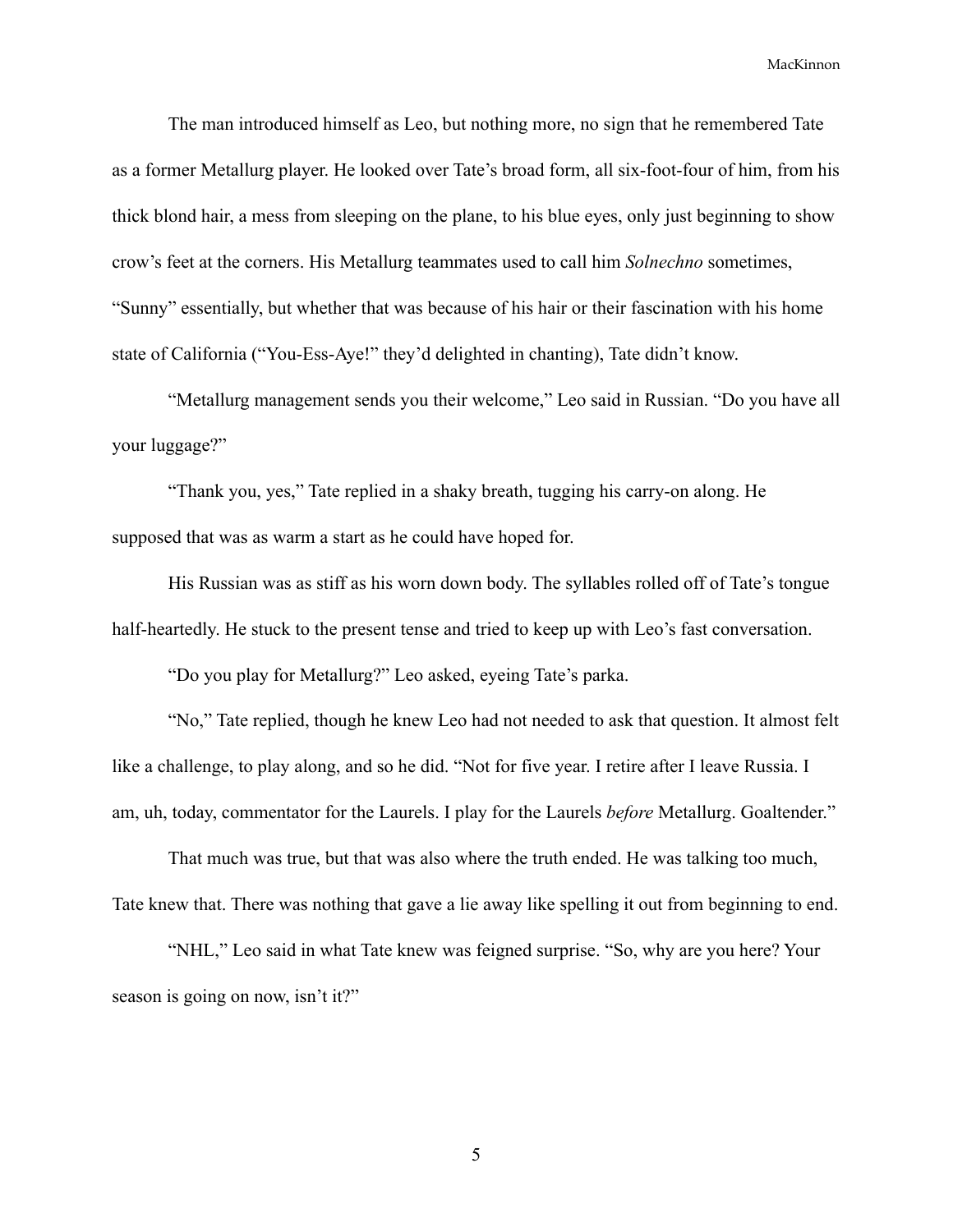"Yes," Tate said, trying not to hesitate. He recited his cover story like he'd been doing over and over again on the plane. "I am reporting on a story. Because Nikita Morozov is on Laurels team very…fast. Uh, soon. I tell it when I go home, on TV."

"Ah, Morozov," Leo smiled at the road. One of his back teeth was silver. "Our best player, yes?"

"I am a friend," Tate said. "Of Nikita."

He'd scarcely spoken to Nikita Morozov—even back when they'd been in the same practice every day. Nikita had been barely eighteen at the time, with his talent spilling out of his cupped hands. Something in Tate had wanted to slosh it all over the ice with a smack. That part of him was quieter now, or maybe just beaten down, and tired.

"You are a thief." Leo looked at him in the rear view mirror and laughed loudly, filling the leathery, over-heated space of the car. He hit the steering with with a meaty hand, shaking his head into his grin.

Tate cracked a smile of his own. He'd told the Laurels to send someone else. They should have listened. "Is practice today?"

"Yes."

"Can you take me to the rink?"

"No," Leo didn't meet his eyes this time, just leaned forward to look both ways on the road. "I'm taking you to your hotel."

Tate kept quiet and looked out the window, at the gridded streets and right-edged buildings. The city was like a memory, eerily familiar despite how hard he had tried to forget.

 $^{++}$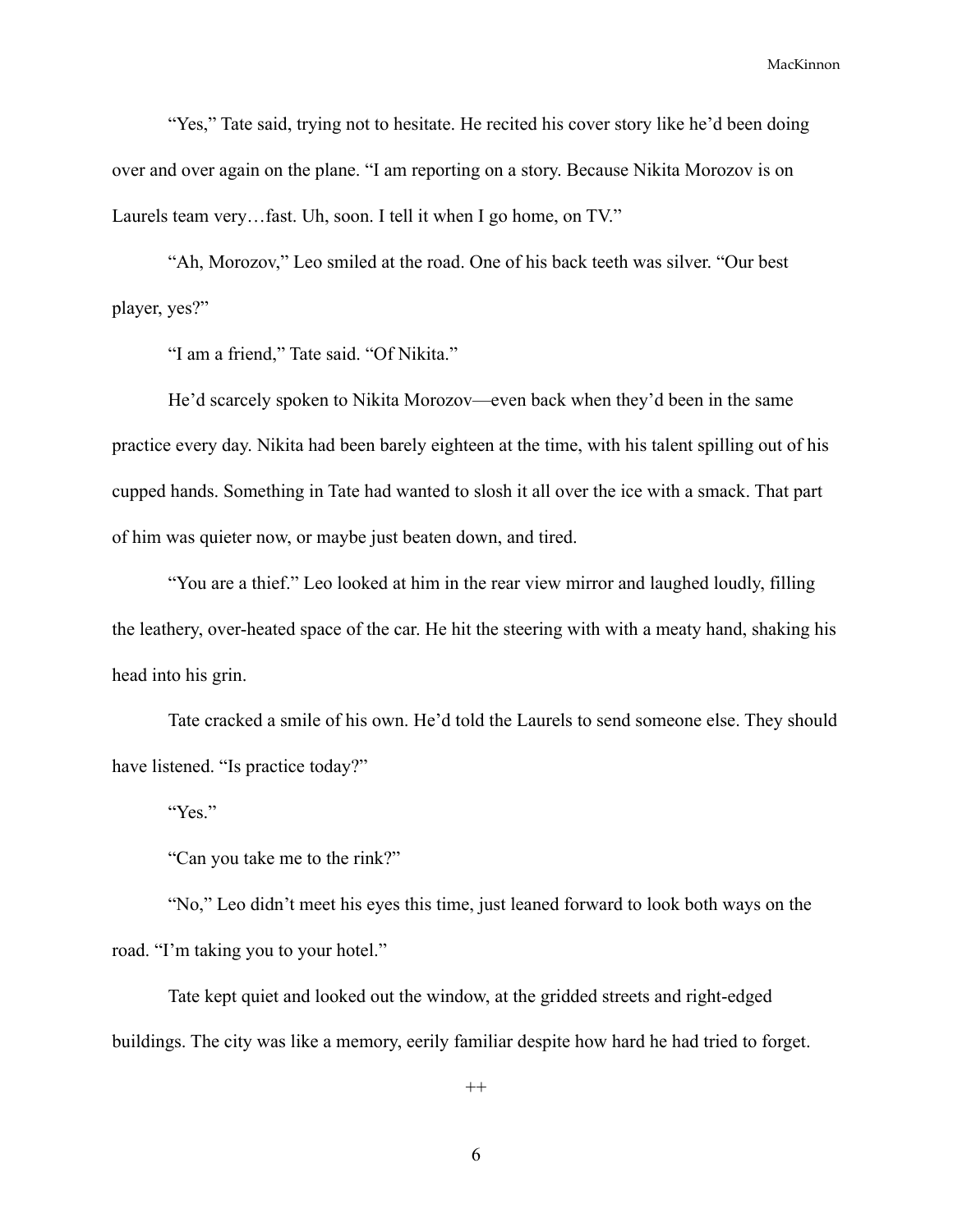Nikita Morozov found that he couldn't look at any part of his home city without thinking of his brother. Not the Metallurg arena, where Artemi had come to watch Nikita play, and especially not the factories, whose smokestacks took up Magnitogorsk's skyline like blooming, invasive plants. It had been two years, and Artemi's death still slammed into him each morning when he opened his eyes. It hit him all over again as he looked out the window of Dima's parked car where the winding lines of steel factory workers heading out for their early shift blocked up the main street pavement. It felt almost strange now, to know that Artemi had walked with them every morning and night for the ten years leading up to his death. Nikita wasn't joining them, and so he hid from their harder lives. Paper bag lunches and flat caps for the eyes to duck behind.

He couldn't look at any part of this city without feeling as though it was trying to hold onto him with each breath it took. He had liked being seen as a star in its eyes, as though he had the most promise, the most future. But right now, that future felt slippery, squeezing itself out of his hands. As far as the Metallurg team was concerned, they would keep his talent right here in Magnitogorsk, where the San Francisco Laurels couldn't think of touching him. Metallurg had let him dream, for a moment. Cruelly. They'd let him travel to New York City two years ago, allowed the Laurels to draft him second overall. They'd allowed him to smile for the cameras and shake hands, and then, two weeks ago, they'd shut those doors—or were trying to. The Laurels didn't feel only a few months away anymore, but as unfathomable as being the height of a man did to a little boy. As unfathomable as losing his older brother. Nikita had been close to giving up when Dima had shoved a phone into his hands and told him to call Tate Beacon.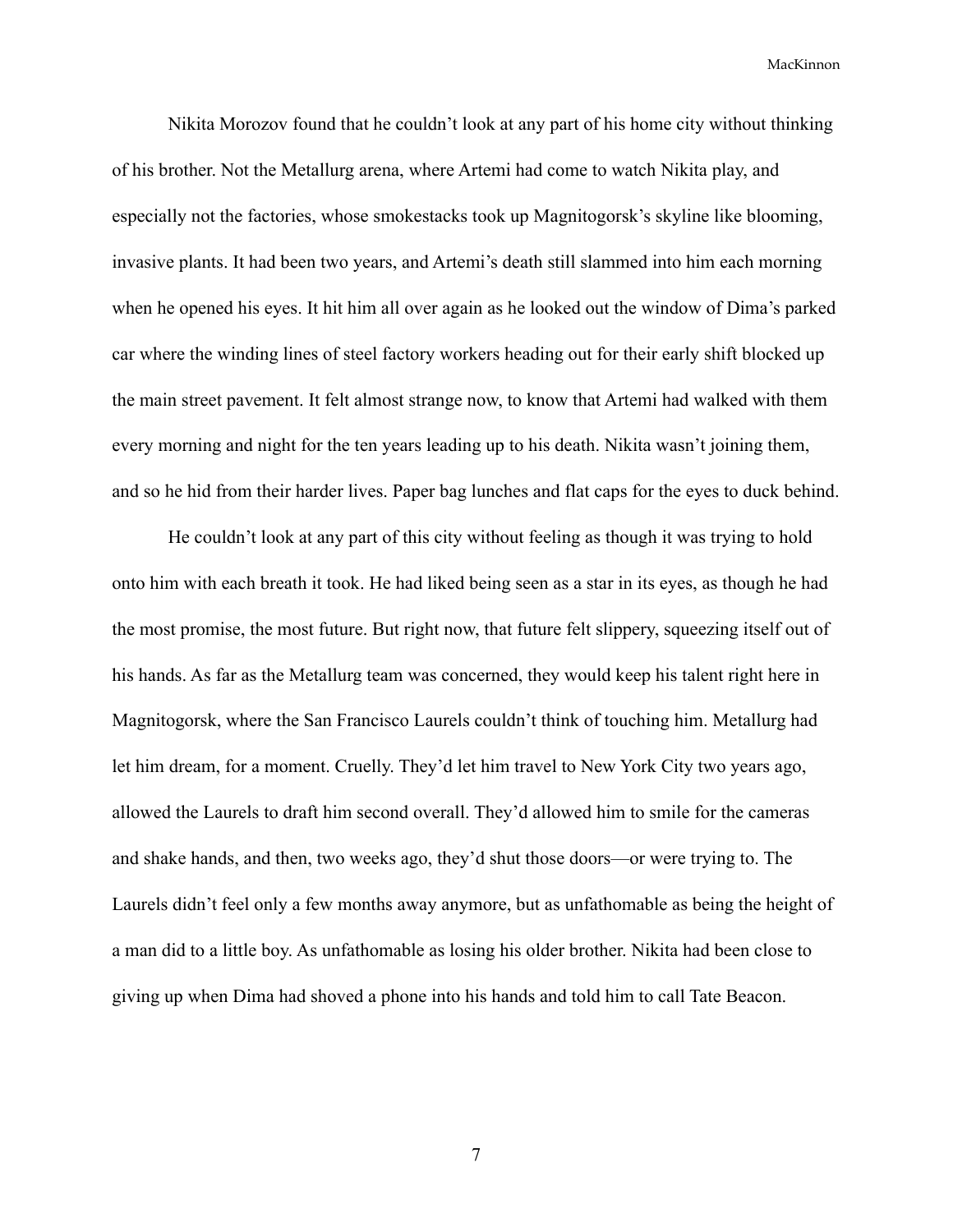Nikita looked up now when Dima whistled from outside the car window. He brought rain in with him as he opened the door, pushing in first the paper bag holding their breakfast and two paper-lidded cups of tea.

"Take it, take it," Dima said quickly. "My fingers are burning off."

Nikita obliged and Dima sent a last sour look to the factory workers still trickling past before slamming the driver-side door.

"Jesus," he said. "Just look at them."

Nikita didn't. "I wish there was another route to the rink."

"Hm." Dima seemed to agree, pale blue eyes raising to the smoke clouds. "That shit-hole can suck the life right out of you."

Nikita flinched.

"Sorry," Dima said off-handedly. "I just meant—you know what I meant. Our fathers have been wearing down that floor since they were seventeen, just like their fathers, and those fathers, and all of the fathers before that."

Dima was harsh like this, quick tempered and cold with his words most of the time, just as he was when on the ice. Nikita's mother always asked him why he spent so much time with him, especially since Dima had nearly nine years over Nikita's twenty-three. A little older than Artemi had been.

"They can't be too pleased with where they ended up." Dima was still talking, crinkling the bag to get at his pastry now. "But I guess they probably never thought any bigger."

"My brother," Nikita reminded Dima shortly.

"Oh, and Artemi was so happy with his life?" Dima sent him an incredulous look.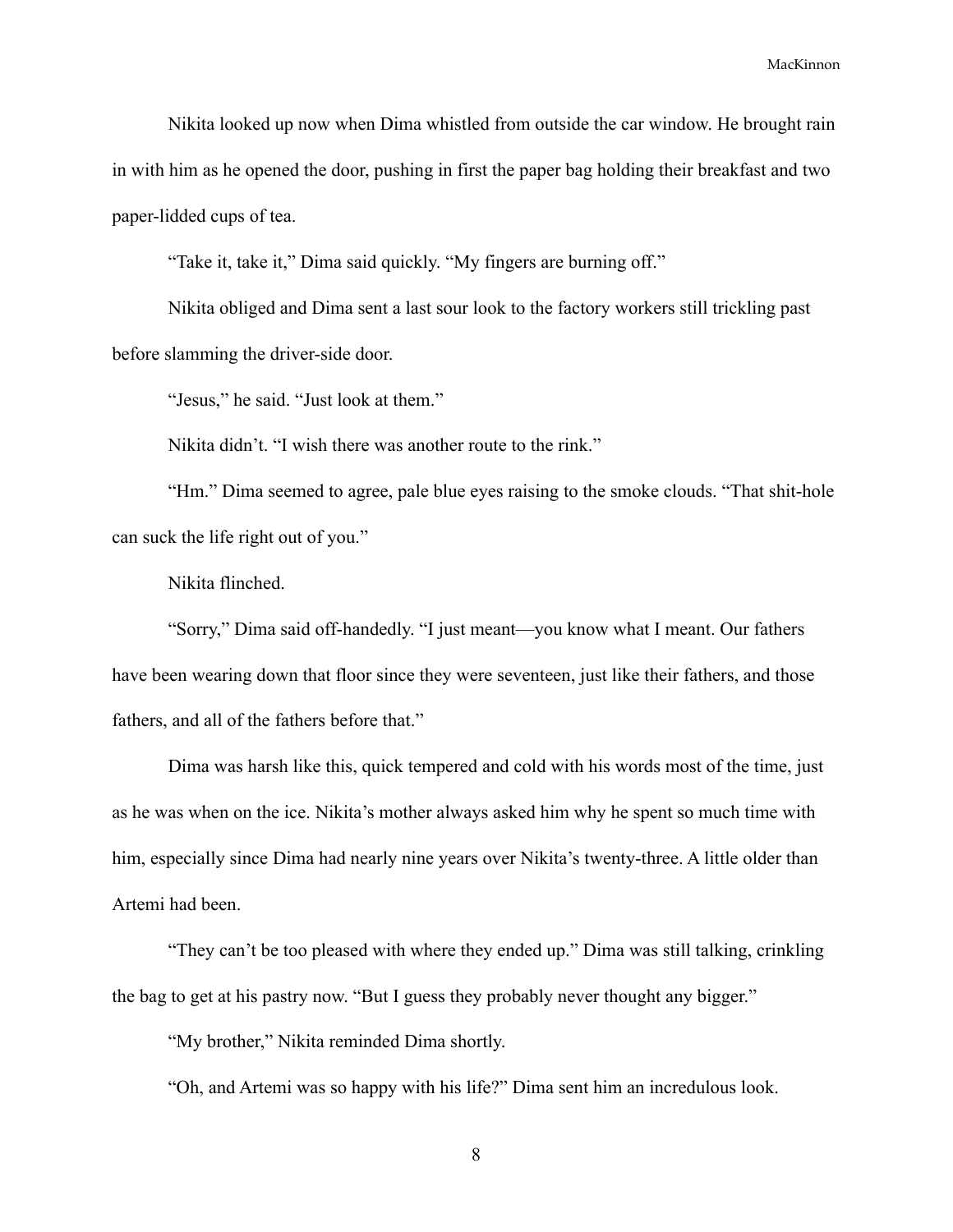Nikita just looked back. "He was happy."

"He was happy for *you*, when you got the Laurels. That's different. Honestly, maybe he was only all right, maybe our fathers are only all right, because we'll be able to take care of them."

Nikita didn't know why Dima sounded so disgusted. Playing for Metallurg had its benefits, it was true, and Nikita planned on pulling his father out of that damn factory the second he could. He would have done the same for Artemi. He wondered if his parents would ever dream of coming with him to California—if he even made it there himself.

Dima pointed a finger from around his take-away cup at Nikita's phone. "Speaking of taking care. Have you heard anything?"

"Don't you think you'd know if I had?"

The phone call to Tate had been a rushed, panicked business. He hadn't gotten more than a few words in before he had hung up, sure that they were being watched, or listened to. *They're going to make me stay*, he'd said in hurried Russian after Tate's lazily drawled, American, *hello?*  It had probably made no sense. He hadn't even give Tate his name.

"Maybe they think you're being watched," Dima said. "We know you are. Maybe the Laurels told Beacon not to contact you until they get someone over here to help."

"What makes you so sure they're sending anyone at all?"

"Why wouldn't they?"

Nikita held his tea closer to him, trying to take comfort in the familiar, strong scent. Hockey had never betrayed him before. It had only ever been solace. He didn't know what to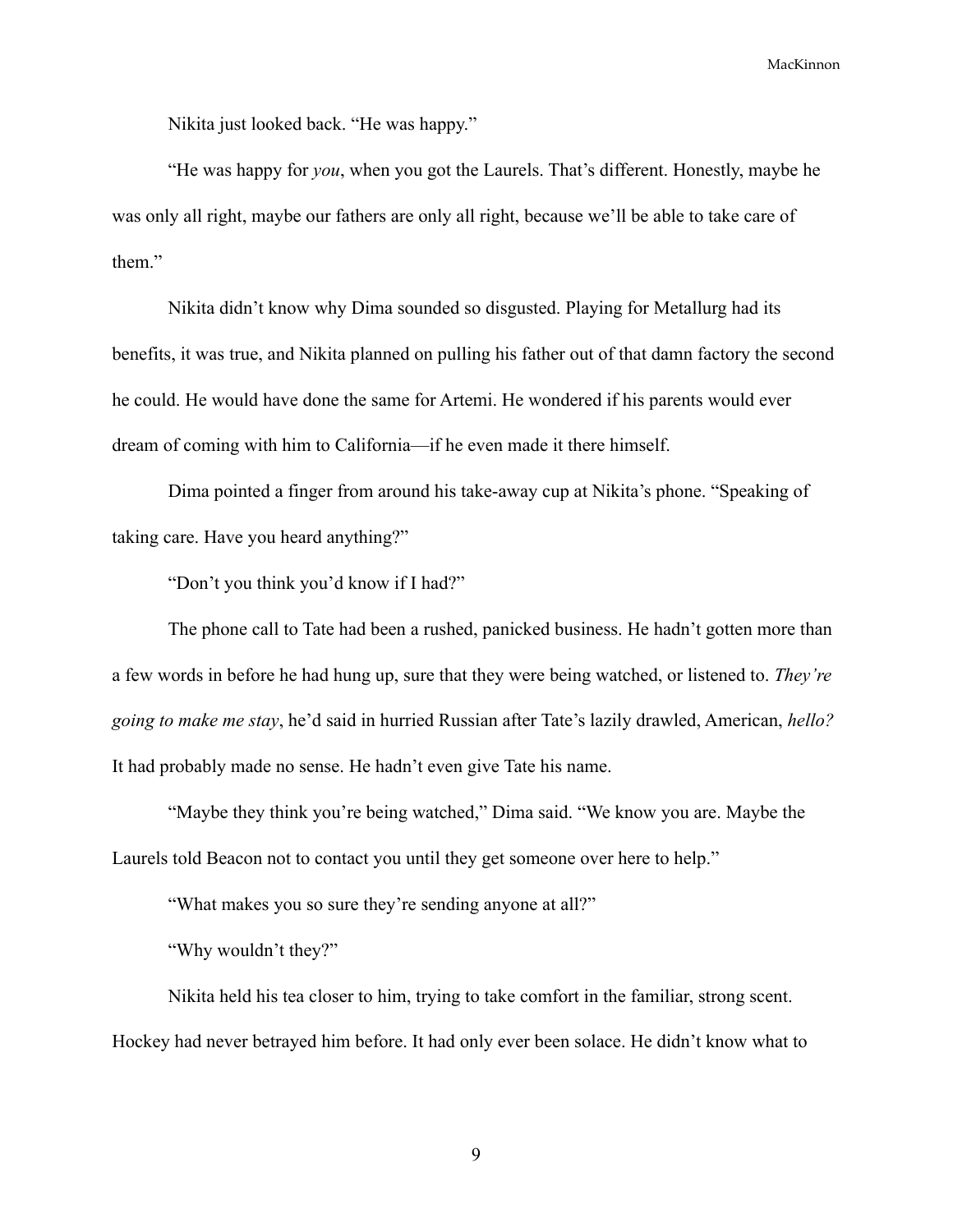want besides that green and white Laurels jersey, and he had never dreamed that it would become a threat to him instead of a thrilling future.

"I don't really remember Tate very well," Nikita said. He'd been a rookie at the time, nervous and amazed to be there on the ice with some of his childhood heroes.

Dima shook his head, face tightening up as he started the reluctant engine. "He always had something sad about him. Too loud, but he is American, so..."

"Are you sure he can help me?"

Dima sighed and took a sharp, annoyed turn to get away from the workers. "No, of course not."

Nikita looked down at his untouched breakfast and pictured some sort of American lawyer barging into the locker room and demanding that Nikita come with him. *Would he go?* If it was like that, like some sort of jail-bust, would he?

"Someone will come," Dima spoke again as the arena came into view. His voice was softer. "Okay? Because they want you."

"So does Metallurg."

"Aren't you lucky, then. I guess we'll see who wants you more."

 $^{++}$ 

Metallurg had been away on a roadtrip for the last four days, and Tate had barely left his room for the most part, in case someone came to collect him. He spent most of that time sitting, and walking from his room's window to its small closet. Magnitogorsk was a grayscale, accented by the occasional shriek of construction or children playing pick-up games of hockey on the small rinks they created out of flooded street corners, winter grass poking through the thin sheets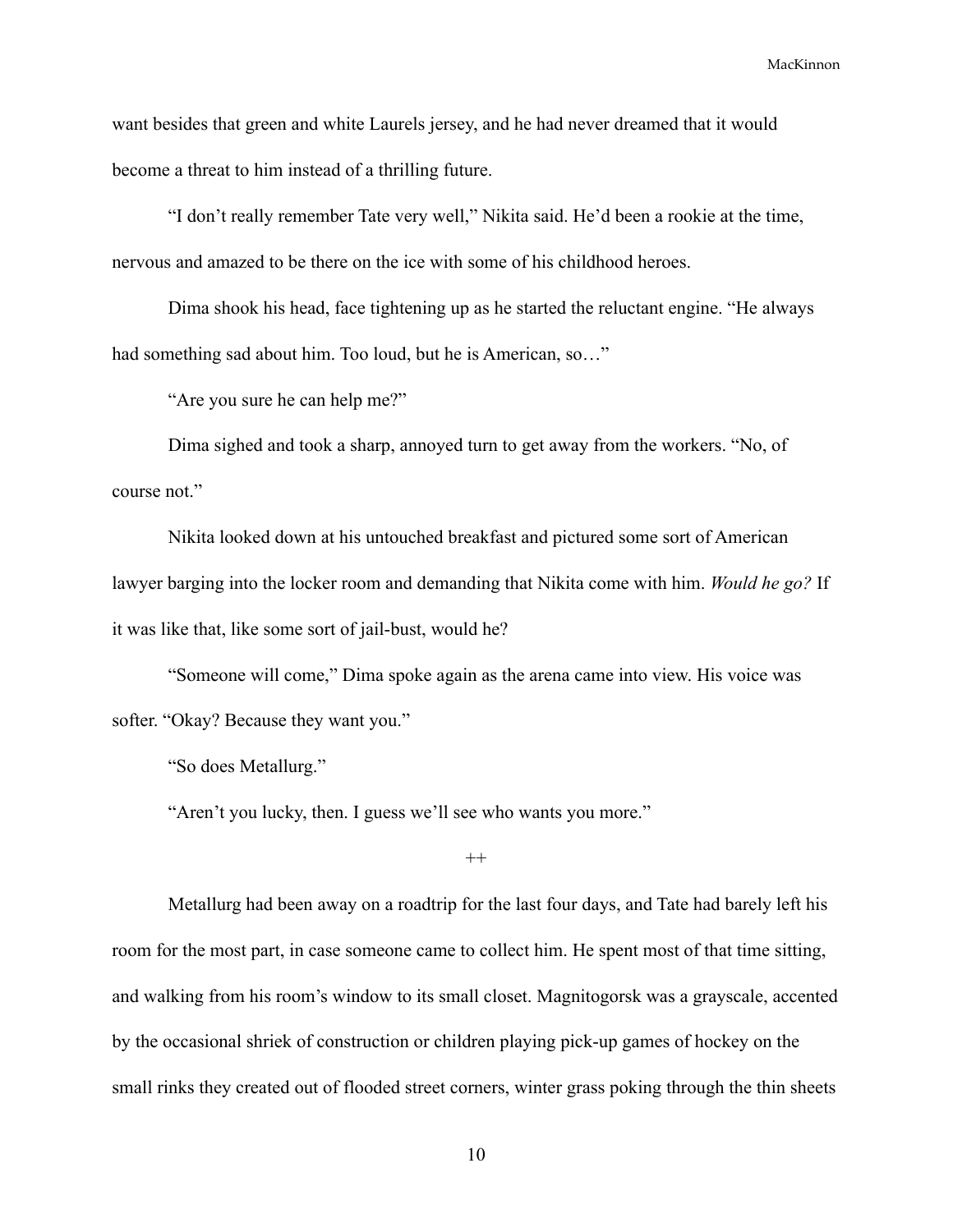of ice. He listened to the muted sounds of the city outside his window and tried to figure out how he was going to make this work.

Tate had no way to reach Nikita and tell him he had arrived. He didn't want to risk calling him back on the number that had lit up his phone in the middle of a Tuesday, two weeks ago. He'd answered to a startling jumble of panicked Russian, and his brain had barely begun to translate before the line went dead again. He'd understood enough to set off quiet alarm bells in his mind, though, enough to take it to Pat, the Laurels general manager. Something about being made to *stay*. The Russian, and the timing of it all, he supposed, gave him pause. The young voice, too, which he somehow managed to match in his mind to the loping, beautiful skating of Nikita Morozov. The Laurels had agreed, but Tate had never thought that it would lead to this.

"Look," Pat had reasoned with Tate after sliding the plane ticket to Magnitogorsk across his desk. They had been in his office, high up in the Laurels arena and looking down over the ice through an inside window. "Nikita Morozov is ours. By contract, and it looks like by his own choice, too, given the fact that he phoned *you* up."

Tate wished Nikita hadn't. Tate wished he was back in California, away from Russia. Away from his past. He should have been broadcasting the San Francisco Laurels' pre- and postgame shows with his fellow commentators. Not that it had been much of a show lately, they were at the bottom of the league standings. Pat was right about one thing. They did need Nikita Morozov. They needed his speed, and his wicked shot. The Laurels were desperate for fresh talent and it showed.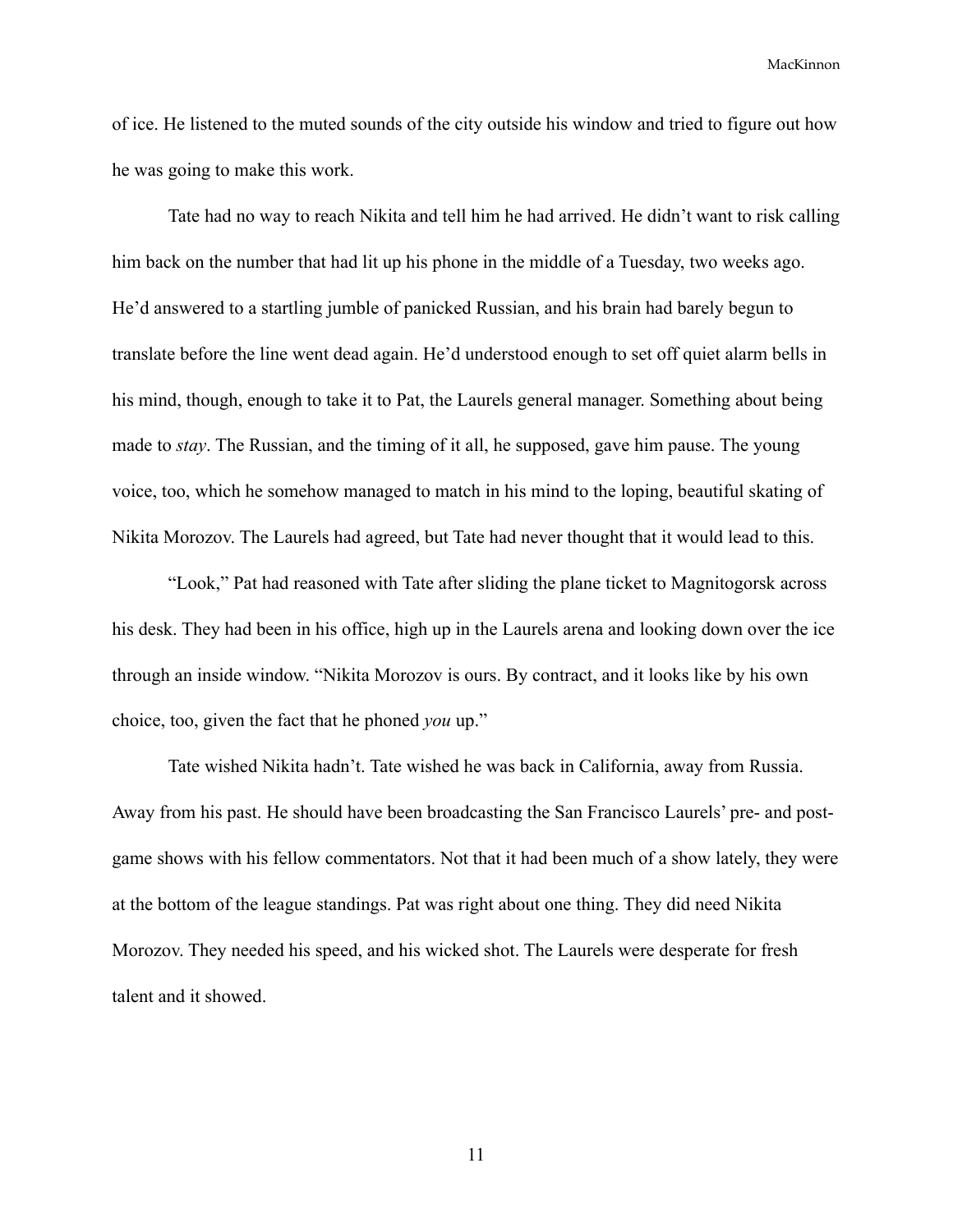Pat had laced his thick fingers in front of him—fingers that had lifted the Stanley Cup three times. Fingers that probably gave the championship rings grief. "You've got the language, and they know you, you once played with them. And we've got the money."

Tate had looked across the desk at Pat, then down at the plane ticket. "You think I'll have to bribe someone."

"Maybe multiple someones," Pat seemed to already be moving on from him, eyes back on his computer. "These defections never go the same way twice."

"You're assuming that he will defect."

"Why wouldn't he? What'd he call you for, then? He obviously wants out."

"Yeah, fine," Tate replied. "But wanting out for good is different than wanting to be able to come back home again someday."

Pat had waved this off, too, as if it was ridiculous that a player might choose his home, his family, over the NHL.

"If you need more money, just call. It's not a problem. Not when it comes to Morozov." Tate had remained silent until Pat, finally, glanced up again.

"Look, man, it's not like I'm sending you into a Soviet death-trap or something. Plus,

you've got your cover story. What's the problem?"

He couldn't tell Pat the problem. He had never told a single soul and he probably never would. Sometimes, in the middle of the night, he frantically listed off all of the people who knew or might know. There weren't many, but they were exactly the people whose lives he was about to step back into.

 $^{++}$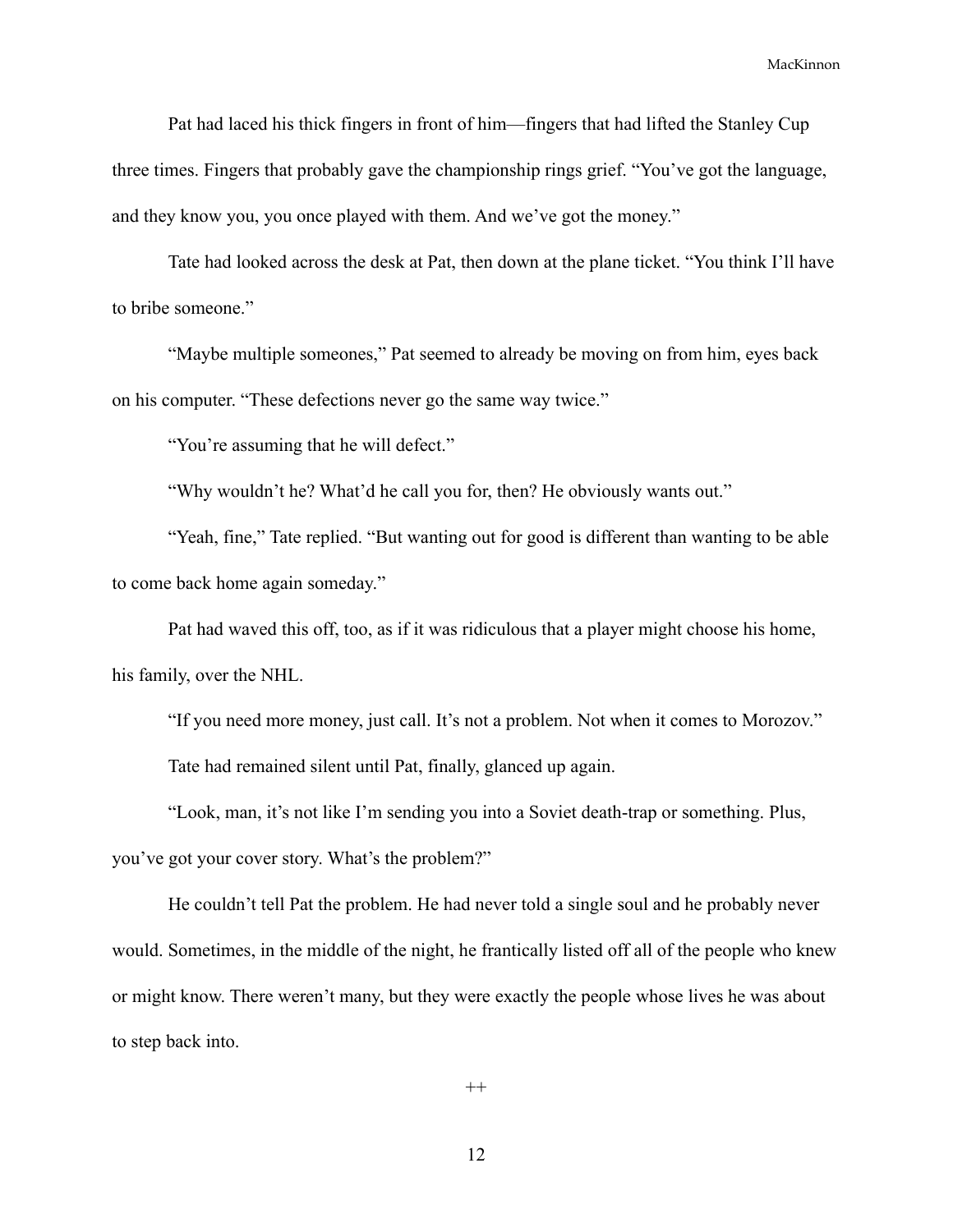The team was singing, and Nikita sang with them. Victory poured into their cups and down their throats. Eight out of ten of the final regular season games won, and they were sealed into the battle for the Gagarin Cup. Nikita couldn't seem to stop laughing, the soundless, breathless laugh of being well on his way to drunk. It tumbled from him over and over again, mingling with Dima's before either of them even knew what they were laughing at. Maybe at each other. Maybe at their teammates jostling for food around the back room of the restaurant Metallurg had rented out, heavy footed tables covered with thick, starched tablecloths that Nikita kept losing his napkin in. The team raised toast after toast after toast. Sergei, their captain, even managed to wrangle a few reluctant words out of Coach down at the other end of the table. He tried with the guards, too—and they were guards, not the *assistant coaches* they called themselves. He even sloshed vodka on Leo's suit jacket while he was at it, but was unsuccessful.

Coach stood awkwardly, sternly suppressing the barest hint of a smile, and allowed Sergei to fill his slim vodka glass.

"To hard work. God knows we try," Coach said, and the table laughed. He'd made it very clear in the locker room that he would have preferred a cleaner win that night, but he raised his glass all the same. Deep calls of appreciation went up around the table and Nikita raised his own glass again, glinting with vodka, some of it escaping in droplets out of the corners of his mouth.

"And to Russia," Coach continued. "May we bring the Gagarin Cup home to Magnitogorsk."

Nikita paused even as his teammates seemed to swell with volume and pride. They refilled their glasses greedily. That one wouldn't go down so easily.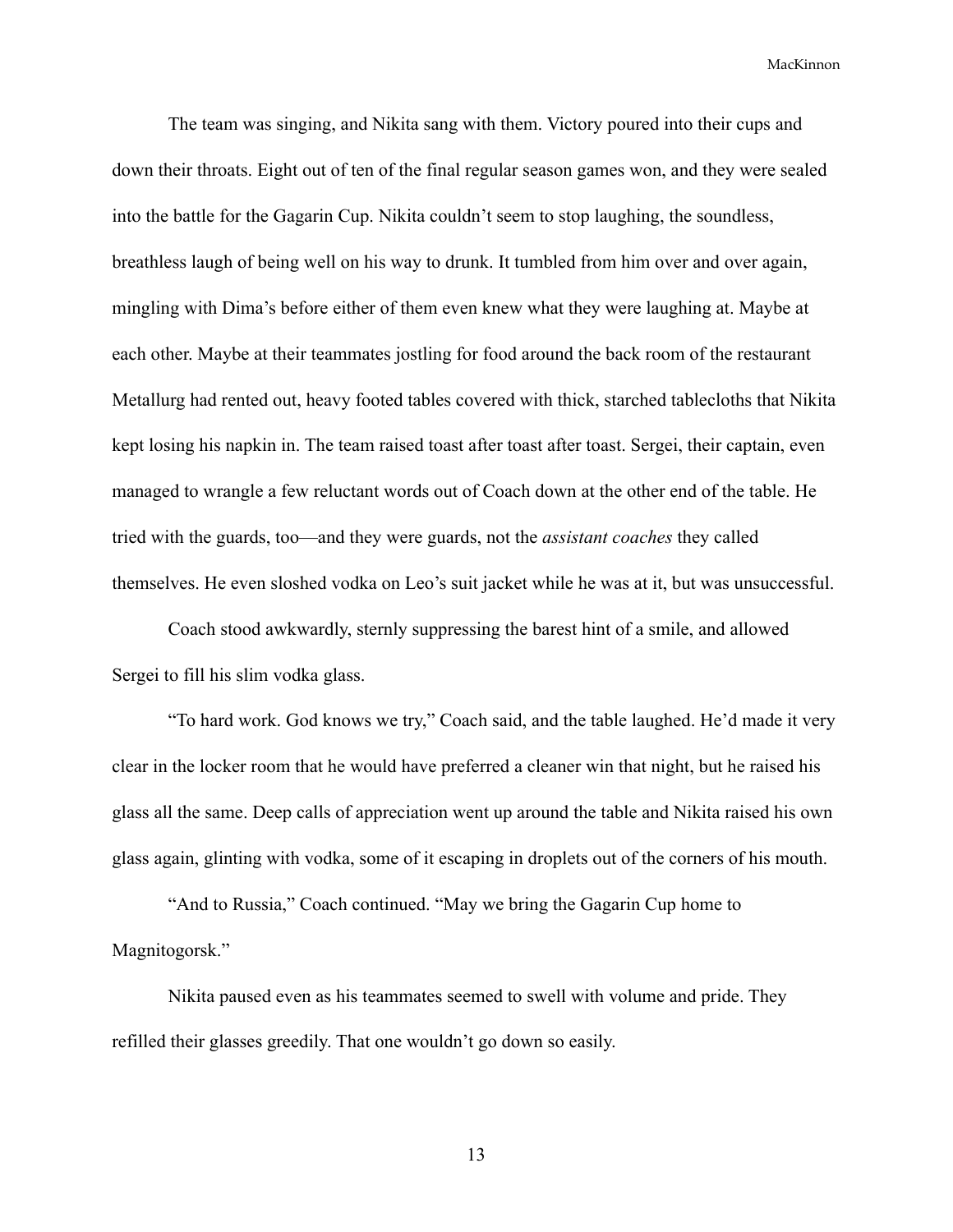Dima, beside him, reached for Nikita's glass. "Too good for us now?" He downed Nikita's share as well as his own.

"No," Nikita said quickly. "Of course not."

All Nikita worried about was that he wasn't good *enough*. It wasn't about him, though. It was only that he wasn't sure he played hockey *for Russia*. He didn't win *for Russia*. That was an old value, those were old words. Maybe not for his father, or his mother, who liked that sort of thing, those grand, insignificant gestures for the State. When Nikita played, he saw his brother. Always, *always*, there was Artemi in his mind, getting home late from the factory but waking Nikita up anyway to hear about practice. He supposed, looking back at it, that Artemi could have been painfully jealous, especially when they were young and it had been Nikita, and not him, who had shown *athletic promise*, as the handlers had put it. It had been Nikita who had been yanked into trying youth teams and training camps. But if he had been jealous, Artemi had never shown it. Nikita didn't think he would have shown it now, either. He would have shared in Nikita's joy.

Tonight, when they'd won themselves a clear shot at the Cup, Nikita had done something he had carefully been avoiding since Artemi's death. He had looked for his brother in the crowd.

Dima listed against him again. "Hey. Guess who I saw today, at the game."

Nikita didn't look over at him. He needed time to arrange his features away from the grief that seemed to hold him always in a firm grip, loosening some, only to tighten when he least expected it.

"Who?" he replied.

Dima smiled at him lazily, wide and intoxicated. "Cheer up. You'll like it."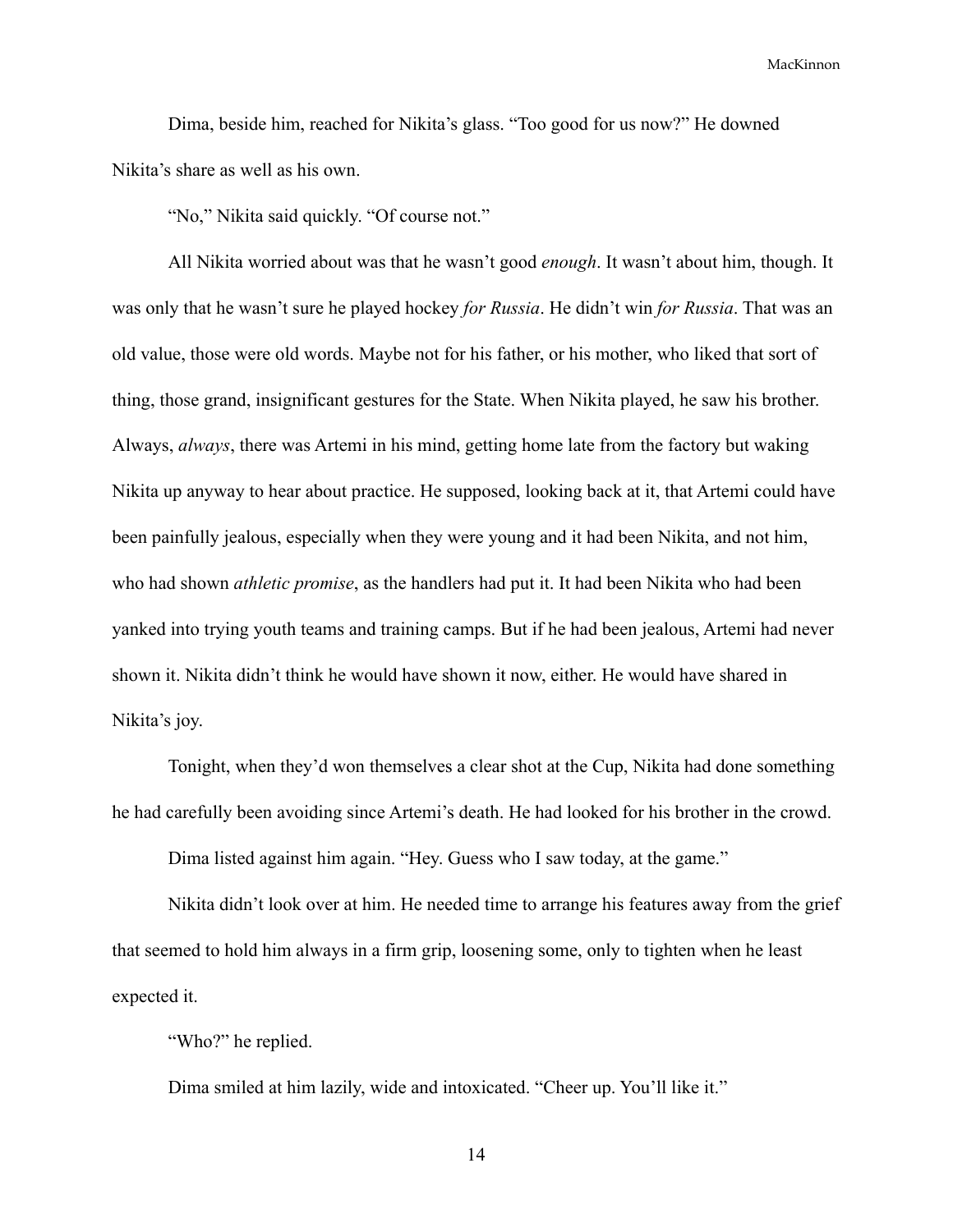"Who?" Nikita asked again, more firmly, and held his hand over his glass when Dima tried to pour him another drink.

Dima knocked it away and poured anyway, then pushed the glass into his hands. "Tate Beacon."

A spark went through Nikita. He stared at Dima, who still looked pleased with himself.

"You waited until now to tell me?" Nikita asked, a smile of his own forming again.

"*Where*?"

"The rink," Dima tilted his face away then, back and up to sip his drink. "Looked right at me."

"Beacon," Nikita repeated, a laugh escaping. "They sent Beacon? Why, what can he do? He's just a—well, retired player."

Nikita pictured again, not Tate Beacon, but the loud, American lawyer he had imagined they would send for him, smelling of new leather and hair gel. "Do you think he'll talk to management?"

"*Drink*," was all Dima replied, sliding his glass more insistently so that its bottom bunched up the tablecloth. "Or you'll forget how to hold your liquor in America. How embarrassing for us."

Nikita laughed, giddy, and tilted the glass back. He had not expected Tate Beacon, but he was sure the Laurels had a plan. They would reason with Metallurg, make them let Nikita go to San Francisco. The Laurels needed him, Nikita wasn't afraid to admit it. He was only afraid, sometimes, that he wouldn't live up to it all. He badly wanted to talk to Artemi.

"Hey." Dima put an arm around his chair, unsteady and rough. "Listen."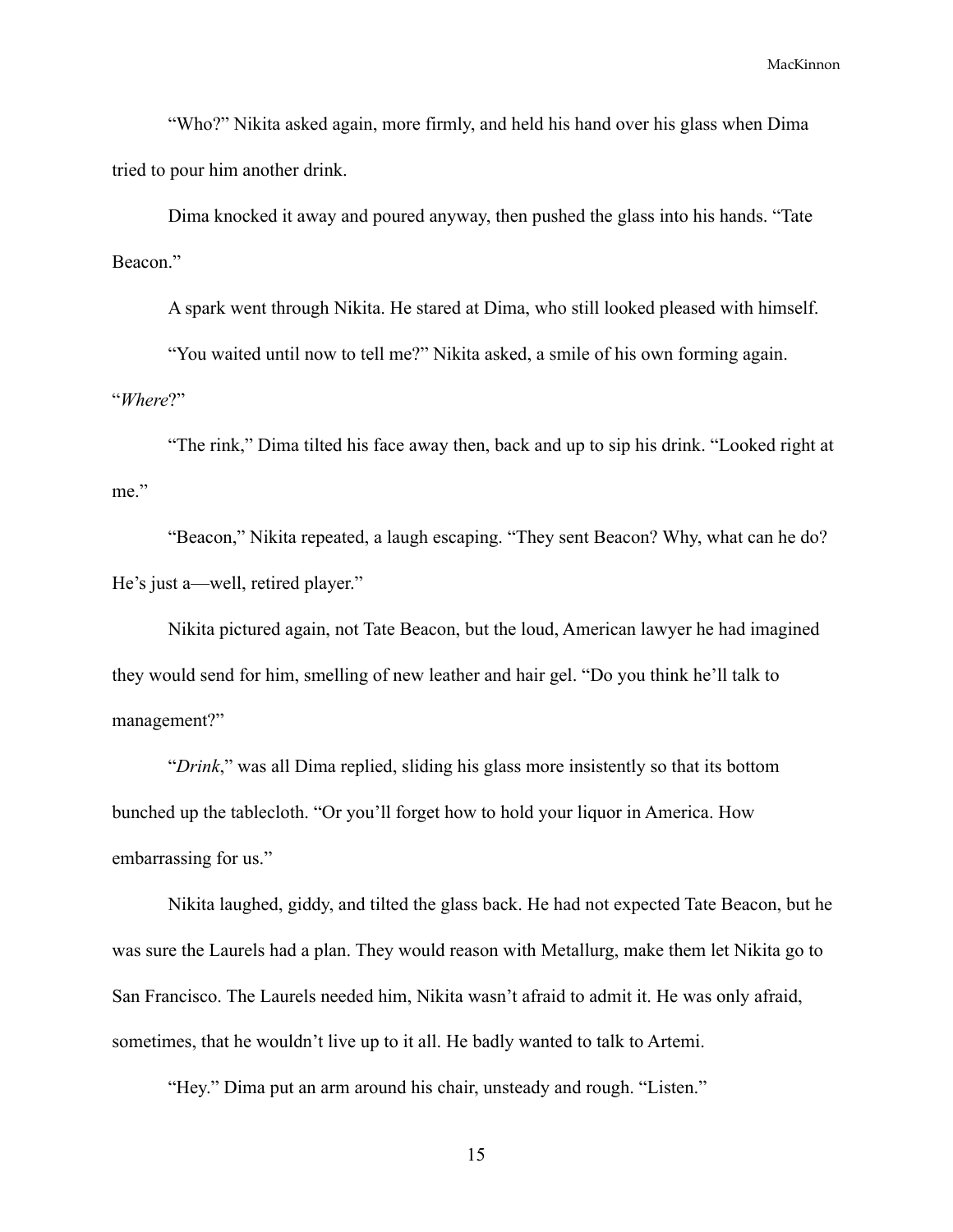"You're drunk," Nikita laughed, reaching for the bottle. "Give me that—"

"*Listen*," Dima said more harshly, and Nikita blinked. Dima's blue eyes were pin-pricked pupils. His palm gripped Nikita's shoulder. "We're going to win this time. Promise me. We're going to beat them."

*This time.* Nikita knew that Dima was thinking of five years ago, when they'd lost the championship to Moscow in the final round. Predictions pointed towards the two teams facing off again.

Nikita shook his head. "I can't promise that. No one can."

"*Promise* you'll stay for the Cup. Don't go. For me?"

Dima's voice seemed to duck beneath the chaos of the restaurant's noise in a fast current all of its own and aimed straight at Nikita. His cheeks were flushed too bright from the alcohol beneath the white restaurant lights.

"Stay?" Nikita breathed. "Dima, what?"

"Artemi always wanted to see you win a Cup. In Russia," Dima pressed on, and Nikita tensed beneath his hold. "Please. We're so close."

Nikita looked down, jaw tight. "You don't have to tell me that."

But, then again, Dima was wrong. Maybe Artemi had wanted to see him win a Gagarin, but he had also stayed up late with Nikita, sounding San Francisco out at his bedroom ceiling. The *Ss-Cc*. It was hard. He had to have it perfected by the time he arrived, and Artemi had always been better at English.

"Nikita," Dima snapped, startling Nikita into a flinch. Dima's eyes immediately looked guilty.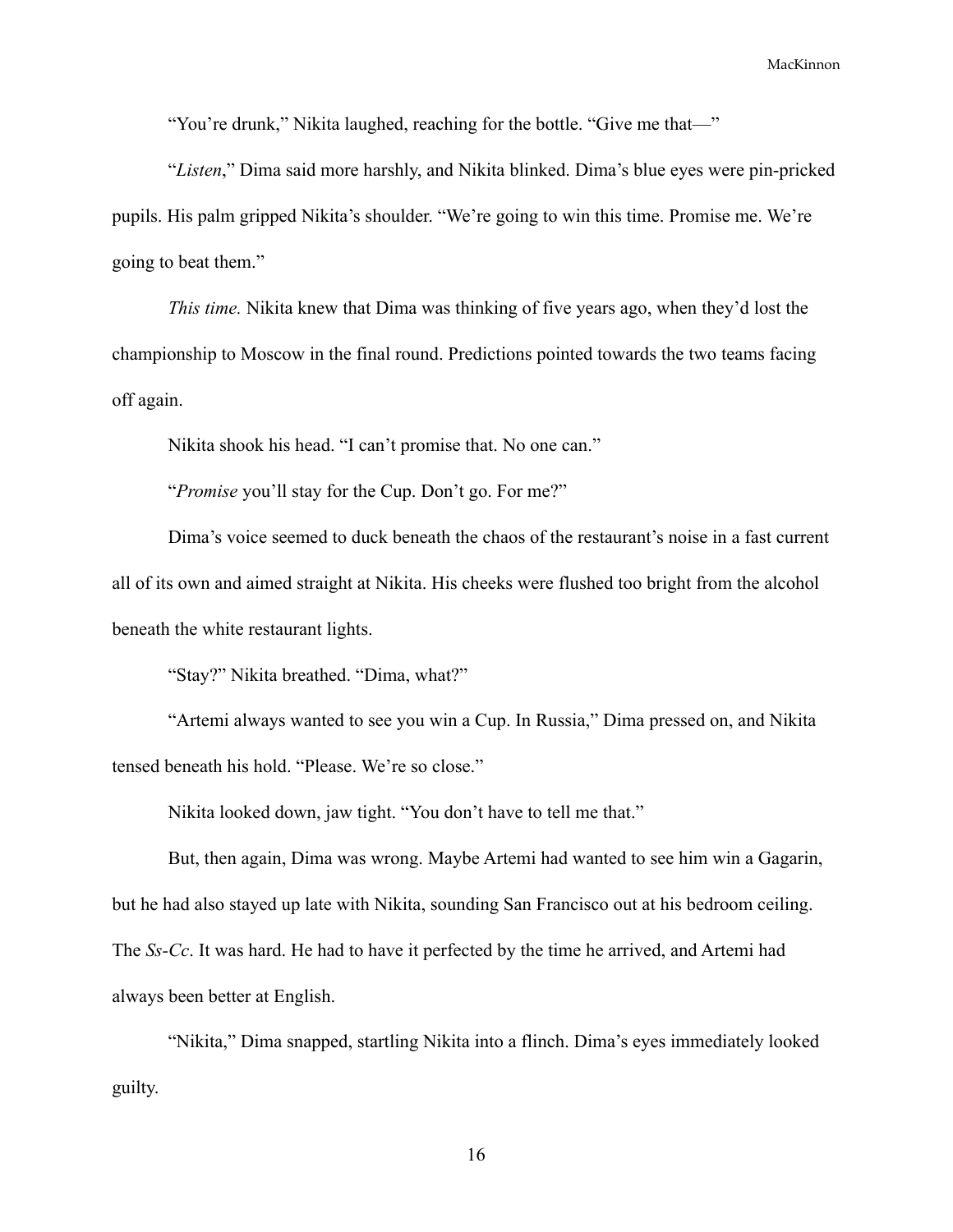"Of course," Nikita replied, but it felt automatic. He played for Artemi, but Artemi wasn't here to tell him what to do, what to want.

*++*

Tate had seen them. Not just Nikita, limbs like he was still growing into them and big, brown eyes, but Dima Mikailov, too. Blond hair so bright it was almost white and his missingtooth grin. Tate hadn't needed to prepare for Nikita. He talked about him enough on TV. Dima, however...the sight of Dima in his goaltender mask and massive padding was hard to stomach. It was one thing to think about seeing him again, but quite another entirely to watch him skate out onto the ice with Nikita like five years hadn't passed at all. Tate tried not to think of his time here often. The most, probably, had been when he'd had nothing else to do on the plane over. It was usually just a flinch of a thought, like those before falling asleep. Now, being here made the past feel like a bad hit, ramming him into the boards chest first, neck snapping back, willing him to remember.

When he'd first come to Russia, it had been because he had begun to fail. At everything. Hockey was seeping out of him like a leaking faucet, his girlfriend had left him. The NHL no longer wanted him, even after two Stanley Cups. Once a champion…once a champion. They didn't tolerate slack. Neither did the KHL, but with so many players making grasps at the Western leagues, the Russians were more lenient, more accepting. It was ironic. He'd only left the Laurels because he'd thought somewhere else might get him off of the bench, back into a starting goaltender slot. It had happened—briefly. For a half a season, he and Dima had competed for starts. Until Dima had won out and Tate had found himself back on the bench, hiding beneath the shadow of a baseball cap.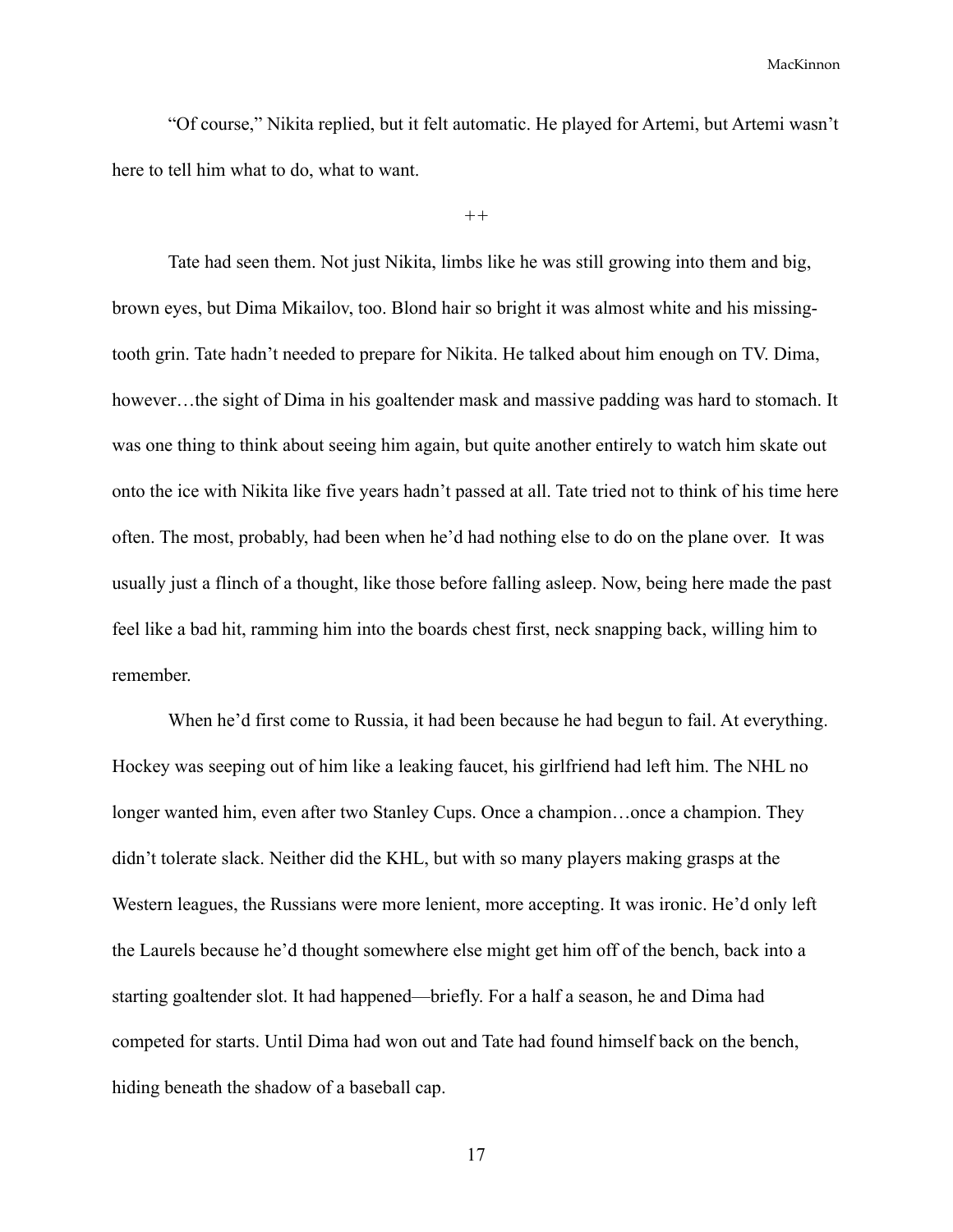At least his teammates had liked him. Good natured mocking of his accent, how he couldn't hold his drink. Summer trips to various dachas that were occasionally gifted to the veteran players by the team for good service. Nikita had been new, starstruck, and eighteen, playing with puppy paws. Dima hadn't changed a bit. His jokes could cut and sting, but brought smiles all the same. He was just three years younger than Tate, close enough for it to be all the more maddening that he was still so much *better*, stronger and agile.

When they'd made it to the play-offs in his fourth year, Tate hadn't felt nearly half of the same excitement as he had in the NHL. It was a championship, but it wasn't *his*. It wasn't the silver bowl he'd been dreaming of since he was a child. The Gagarin was that dream for the Russians, though, and he had to admit that their excitement was contagious, even if he had quietly resigned himself to the bench. They had been matched against CSKA Moscow, and the year had felt all the more strange because Moscow—usually staggeringly good—had been struggling. That stroke of luck had sent the Metallurg locker room into bouts of strong superstition. No haircuts, no washing jerseys. Increasingly complicated pre-game handshakes. At least some things didn't change across leagues.

And then Dima had blown out his knee. Tate didn't remember how, but such confusion, he knew now, had probably been part of the plan all along. The doctors certainly would never question the injury, but write down any cause they were told for a little cash. *Sports-based*, rather than *blunt force.* That was the way here. Dima was suddenly out indefinitely, and Tate was *in*. He was *starting*, playing, leading the team out onto the ice. When Moscow asked him for an interview, he had been sure that was why. Audiences liked the American goalie story. The four men that had collected him hadn't been reporters, though, but rather the guards that lined both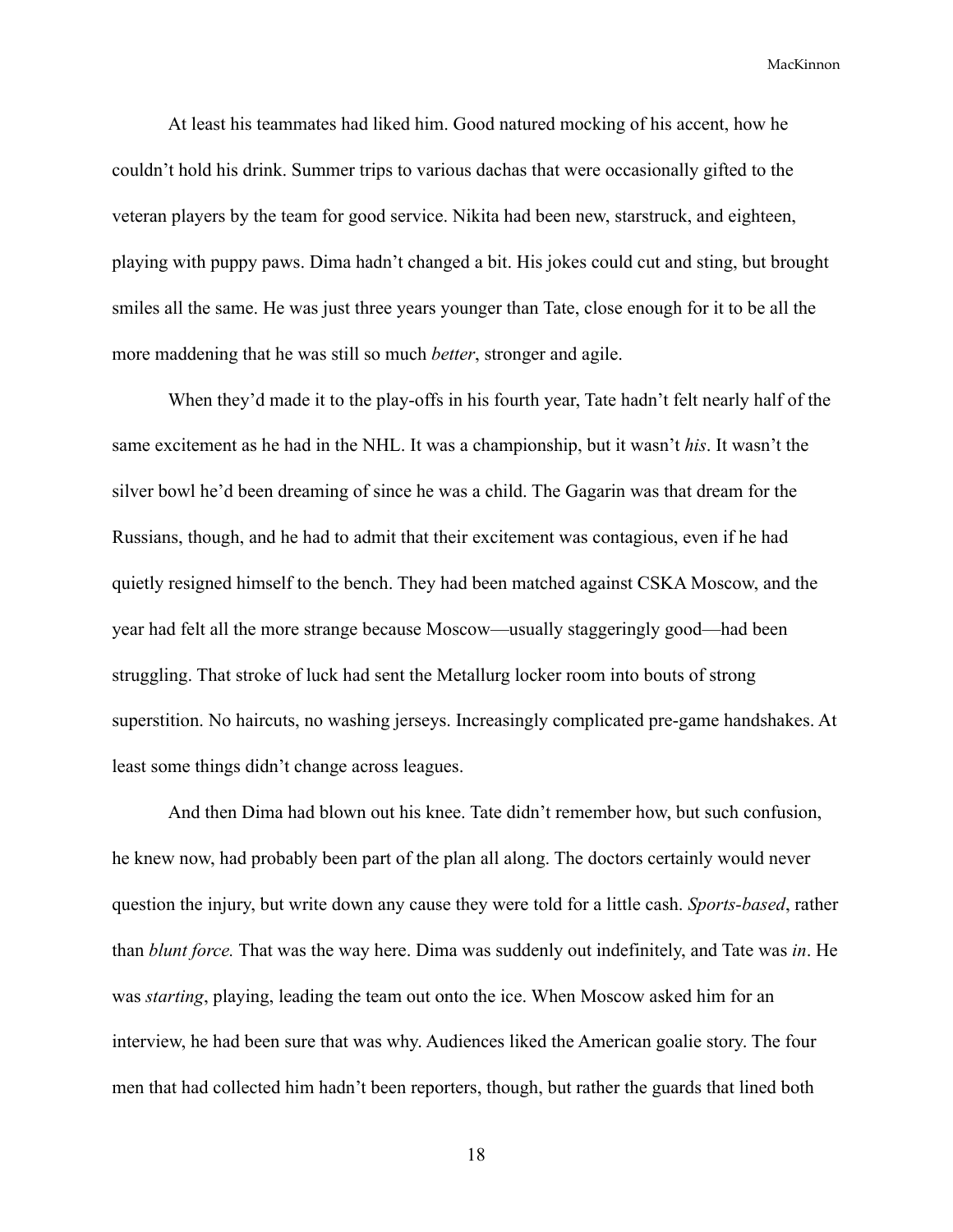Moscow and Metallurg's locker rooms like *no exit* signs. Leo had been one of them. They weren't KGB, not anymore, but rather the Federal Security System, the watchful eyes of a team owned by one of Russia's appointed oligarchs, made filthy with wealth off of Magnitogorsk's steel industry.

That was where Tate first knew Leo from. That dim room somewhere in the depths of Moscow's stadium. Leo had been working for the CSKA Moscow team at the time, under Moscow's head coach, Vladimir Raskalov. Once Tate had realized what was actually happening, that this was, in fact, *not* an interview, he remembered being surprised that a man such as Raskalov would show his face at such a time. Why not simply let men like Leo do the dirty work? That was what they were designed for, with their identical black suits and thick necks.

Raskalov had chosen his words carefully, letting realization dawn over Tate slowly. *Congratulations, you must be excited for this chance at the Cup, is your family back home watching…* All softballs, until—*Congratulations to yourself and your girlfriend, too. Danielle, yes? How far along is she? Yes…childbearing can be so unpredictable*. The language had been clinical and stark. Tate had answered questions naively for longer than he cared to admit, but in the end, Raskalov, with his guards standing behind Tate's back, had made his intentions clear.

There was only one player in ice hockey who could truly strive for a semblance of influence over the game's outcome, and that was the goaltender. They were the most superstitious. They got their own hotel rooms, even as rookies, and this was why. No one wanted to throw them off, bother them, cause them to get a restless night's sleep, because if a goaltender played poorly, his teammates couldn't always bail them out. If it was the other way around, the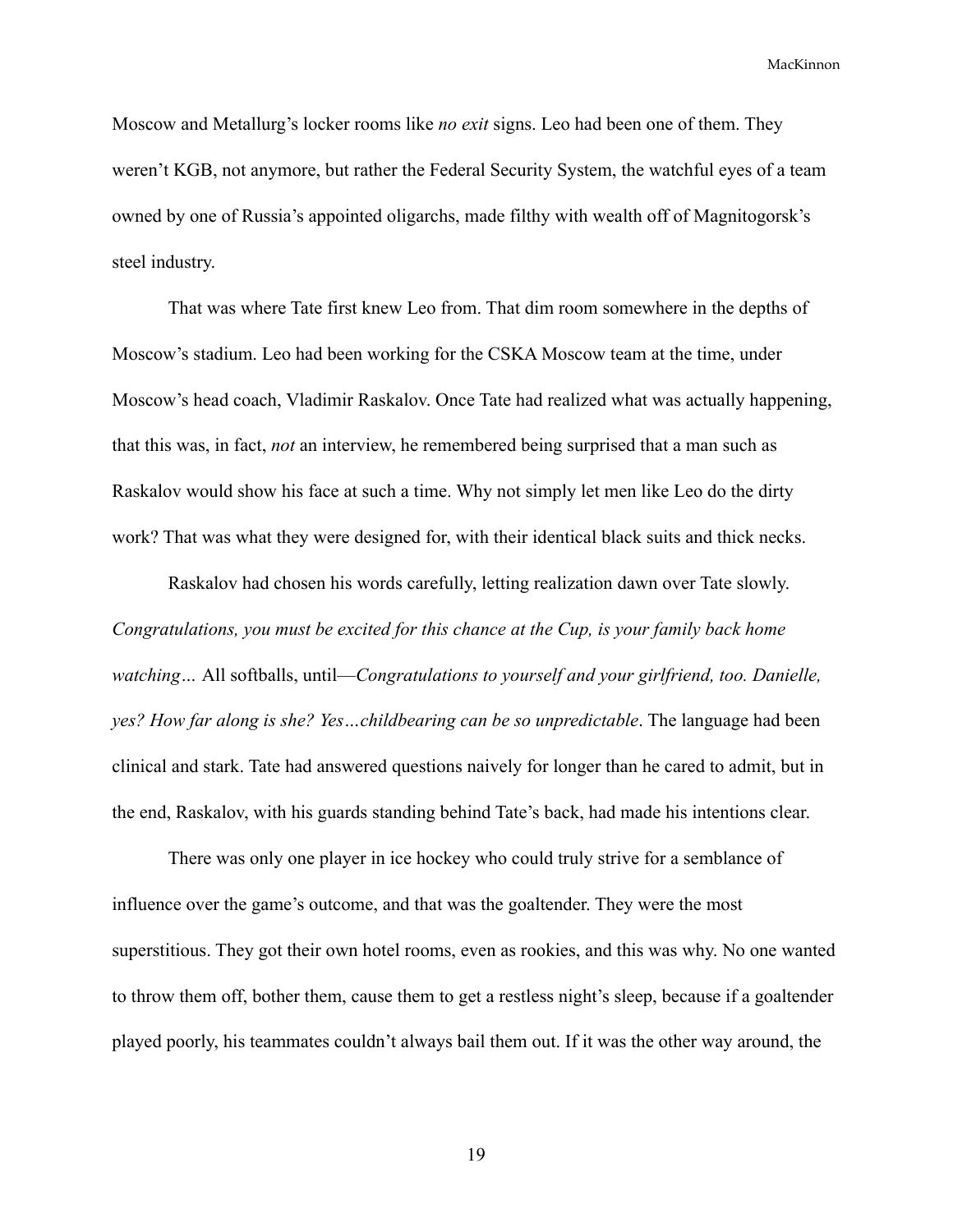goalie could save the day. Tate had always liked that. There was a strange, awe-filled fear that came to goaltenders from their peers. Tate remembered basking in it.

It had felt so unnatural, but, then again, so *easy*, to let Moscow win. *Only enough so that we win, mind you,* Raskalov had actually *smiled* at him. *We don't want your coach pulling you out and putting in someone else*. He'd had to think quickly. There were worse things he could have been asked to do. This could be a perfect crime, nearly undetectable. All it would take was one extra shot. He could make it look like a sloppy miss, take the game from 3-3 to 3-4, at the very end, and then it would be over. He remembered panting behind his mask, feeling like the effort of pulling his glove had been more strenuous than any single save. He remembered hoping Nikita wouldn't do what he always did and save them with a last minute goal. He hadn't. Tate had watched his broad shoulders heave on the bench, exhausted and disappointed.

Tate had stopped sleeping. His girlfriend of the time, Danielle, hand on her swollen belly, had taken him to the hospital days later, dehydrated and sick—the very same hospital that Dima was in with his knee, muscles and bone pinned tediously back into place. Tate had stood over Dima's unconscious form in a hospital bed, all hot tears and apologies. He wondered if Raskalov had asked Dima to throw the games, too. It just made it worse, that knowledge that Dima, in the end, may have again been stronger than he was.

Five years later, Vladimir Raskalov had moved up in life. He was no longer Moscow's head coach, but was now Metallurg Magnitogorsk's president. He had acquired Metallurg's Steel Works, appointed as oligarch by the Kremlin. Tate wondered how Dima bore it, living in the shadow of a man who would mutilate for a win. It wasn't about fairness. It wasn't about fame. It was cold, hard ambition, just adding up and up, to no peak. Raskalov had somehow picked Tate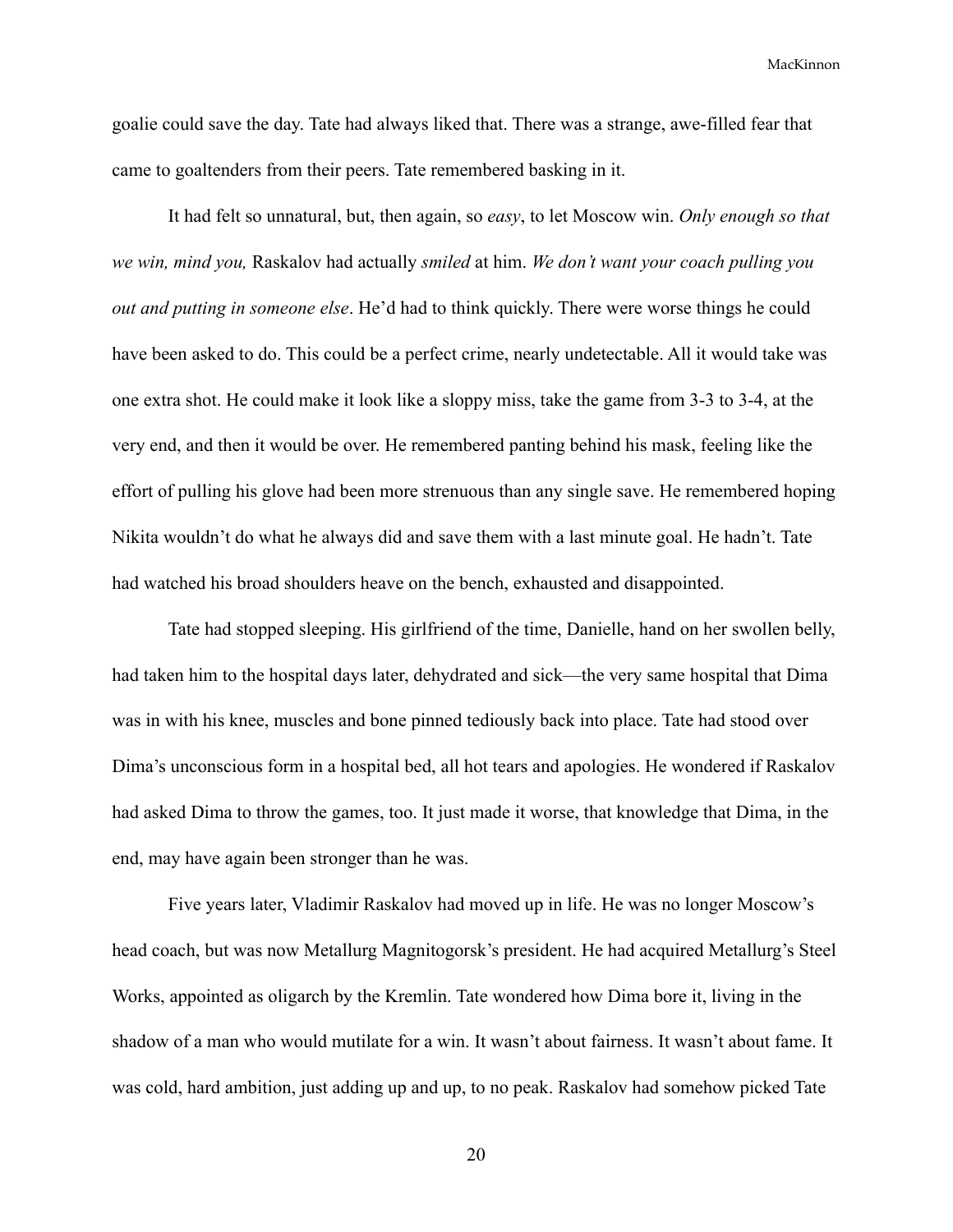right out of the crowd as someone they could needle into. Maybe it had been Tate's lack of ambition. He had been giving up for a long time by then. He supposed that Moscow had seen just how badly he had been dying to feel needed. And so he had betrayed Metallurg that year. It had been under duress, but betrayal all the same.

 $^{++}$ 

It smelled like home. Cooking sausages and tangy pickled vegetables, so good and warm that it made Nikita smile. He couldn't count the number of times he'd stolen sips of the spiked tea that parents drank while watching their children skate. It almost made him sad now, that he didn't have to swipe the thermoses anymore, that he could have brought his own. Nikita looked up at the cathedral that towered above the small, out-door rink, its floodlights casting him and the shrieking children skating around him in a warm glow. He passed its gray stone and spiraling towers everyday. He wondered, should he make it to San Francisco, what he would see every day then, what would become as familiar to him as the bit of red spray paint on one side of the door that had been scrubbed to no avail.

One of the cathedral's garden hoses had been fed into the flat stone pavement to create the sheet of ice. It was small, barely a quarter of the size of a real rink, but the kids had still managed to squeeze at least three pick-up games on it, pucks tangling and tears being shed over broken rules. While he waited, Nikita played with the kids. He practically floated on his skates, spinning and playing keep away effortlessly. He weaved the puck out between kids' legs, teasing them, before snapping it back close to his body and circling behind them. He didn't want spiked tea. He only wanted this.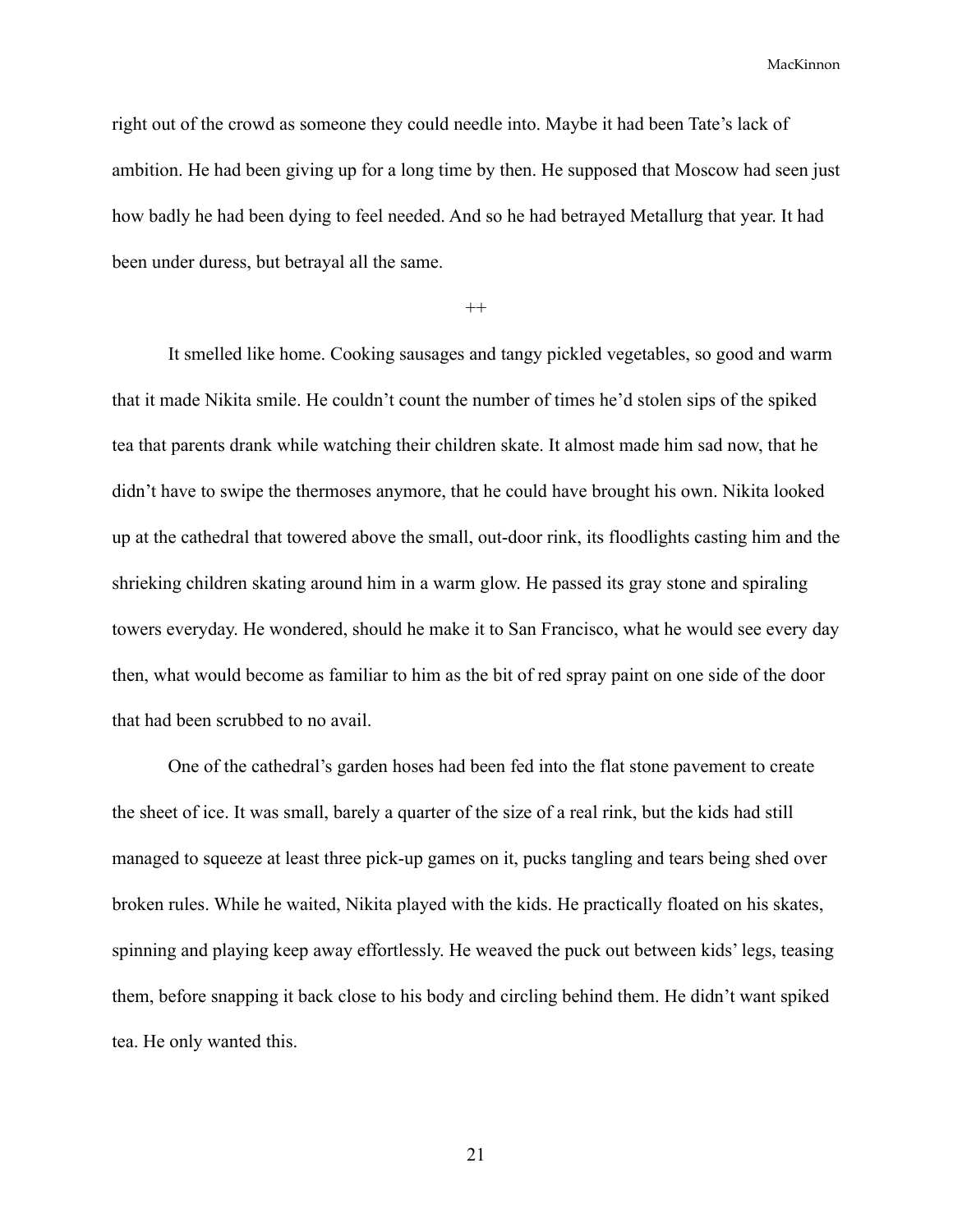"Hey," said a voice from behind him, and Nikita turned sharply and found Tate gliding hesitantly towards him on a pair of skates. The blades were the longer, thicker ones of a goaltender. It startled him, to find Tate so close. Until now, he'd only been a glimpse of the past, of a face that Nikita tried to make match the voice he had heard over the phone. It had been tedious work, getting Tate any sort of message at all since his cover, posing as a reporter, was a bust. He was barely allowed in the locker room save to snap a few pictures or videos that were then picked through carefully by Leo. It had been Dima's idea to make sure that Tate overheard them talking about this night game, asking some of their teammates to come along. This bustling rink was as alone as they were going to get.

"Hey," Nikita replied. "Um. My English isn't so good. We can talk in Russian, right?"

Tate nodded, then laughed a little. He looked as nervous as Nikita felt, and spoke in Russian. "Yes, but…my Russian is bad. I don't speak it for a long time. But I try."

Nikita nodded, still adjusting. Tate was massive, as tall as Nikita, but broader. No wonder he'd become a goaltender. His face didn't look it, though. Something about the expression in his eyes made him seem smaller, *sadder* as Dima had said that day in the car. Tate seemed to be studying him, too, eyes flicking up and down, then behind him to the cathedral and back.

"Thank you for meeting me," Nikita said after a silence. "I know it's been hard. This was Dima's idea."

Something in Tate's posture changed. "You are friend? With Dima?"

Nikita nodded and glanced around. Dima was here somewhere, obviously, if Tate had gotten the skates from him. He wondered if he was purposely giving them time alone. "Yes. Aren't you?"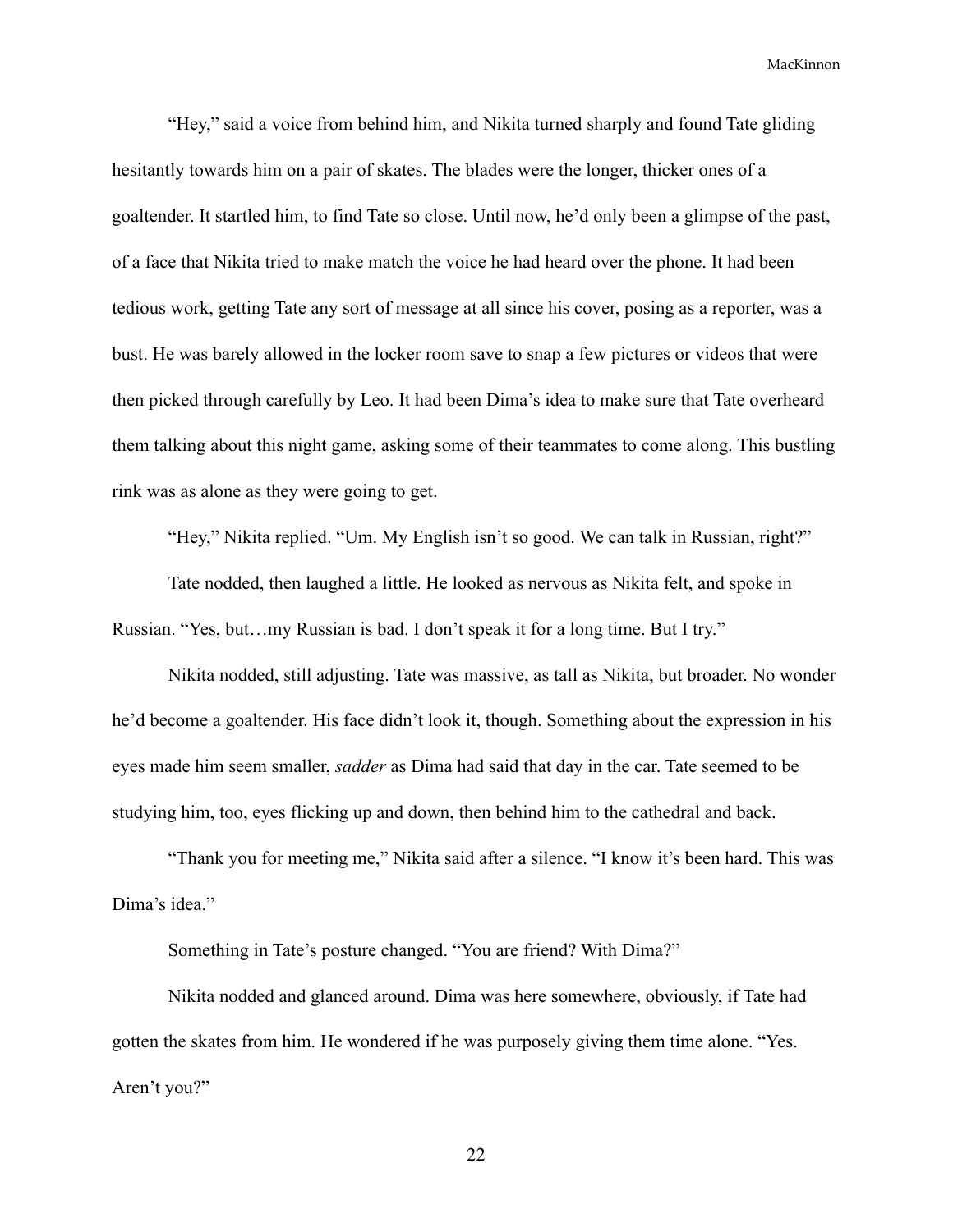Tate just offered a shaky smile and ducked his head, looking at his skates.

"Congratulations," was all he said in response. "About play-offs."

Nikita let out a breath, a pleased feeling rushing through him like wind.

"Thank you," he smiled. If he could get Metallurg into the play-offs, he hoped the Laurels would see that he could get them there, too. He kept an eye on their low standings, but it didn't bother him that they were a failing team. Nikita liked the idea that he could be the reason they turned things around. It was a high hope. Nothing ever depended on one, single player in hockey. But he still thought about it.

"Can I ask you…" Nikita began. "Why you are here?"

Tate looked confused. "On the phone, when you call me, you say that Raskalov makes you sign. Yes?"

"Not yet," Nikita said, and swallowed. A puck found its way near him, and he shot it off again in a random direction. "Not yet, but—no, I mean, why *you*? I don't mean to be rude, but why not, I don't know, a lawyer. A manager."

This question seemed to make Tate uncomfortable. He chewed on the inside of his cheek, rubbed at the stubble on his jaw. "Our rules…*law* doesn't apply in Russia. We cannot, uh, give penalty to Metallurg," he laughed a little. *Take them to court*, Nikita assumed he meant, but only remembered the language of hockey. "But we can protect you. And I am here before. The Laurels think maybe it is good I speak Russian—a little. And…and your management… Raskalov, he knows me. They think this helps. That I can get more close to you than someone else."

"Raskalov," Nikita repeated softly.

"Why do you say 'not yet?'" Tate asked. "You have talked to Raskalov again?"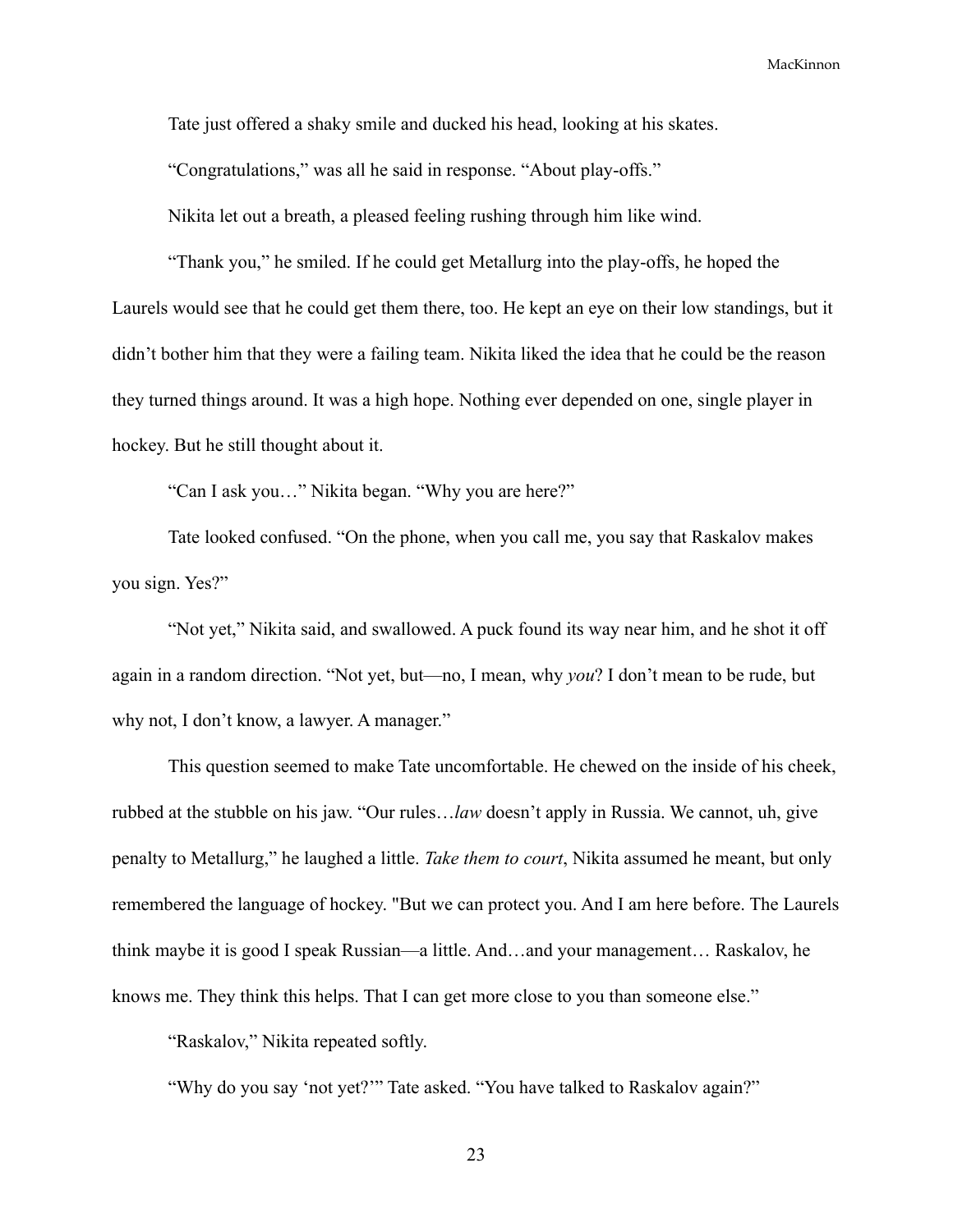"No," Nikita said. "No, it's not that, I…"

He wanted to squeeze his eyes shut against the thought of being inside Raskalov's office, way up high at the Metallurg arena. The memory was bathed in a bright, white light, cast from the inside window that looked down over the ice. Raskalov had sat proud and straight behind his desk, with his gaunt face and the red handkerchief always tucked into his suit pocket. Coach had been in the room, silent as a frightened mouse in the corner, as well as Leo, standing behind Nikita. Nikita had been so shaky on the drive home that he had barely been able to tell Dima about it.

"I don't know what's taking so long, but…" Nikita began. "Maybe it's the play-offs. He knows that I'll stay for now if there's a chance at the Gagarin."

He thought of Dima, and the desperate way he had held his arm at dinner that night. He thought of Artemi. He could stay for them. He could stay now, and then, later…

"You maybe do something now," Tate said it like a question, mouth pressed thin. "Maybe this is best time, if Raskalov thinks you stay. If you want the Laurels, you come now. It is best." Tate glanced behind him, Nikita wasn't sure what for, and when he looked back at Nikita his eyes were wider. "*I* cannot stay in Russia for long time. Okay? Do you want to come?"

Nikita just stared at him, mouth open, as he realized what Tate was suggesting. His fingers tightened around his hockey stick and he jumped when a small child fell into his legs.

"I'm not—" he began harshly, but bent to scoop the child back to their feet. The little boy wobbled, but made it to his older brother, who was looking at Nikita in awe. Nikita took a stride towards Tate. "I am *not…*"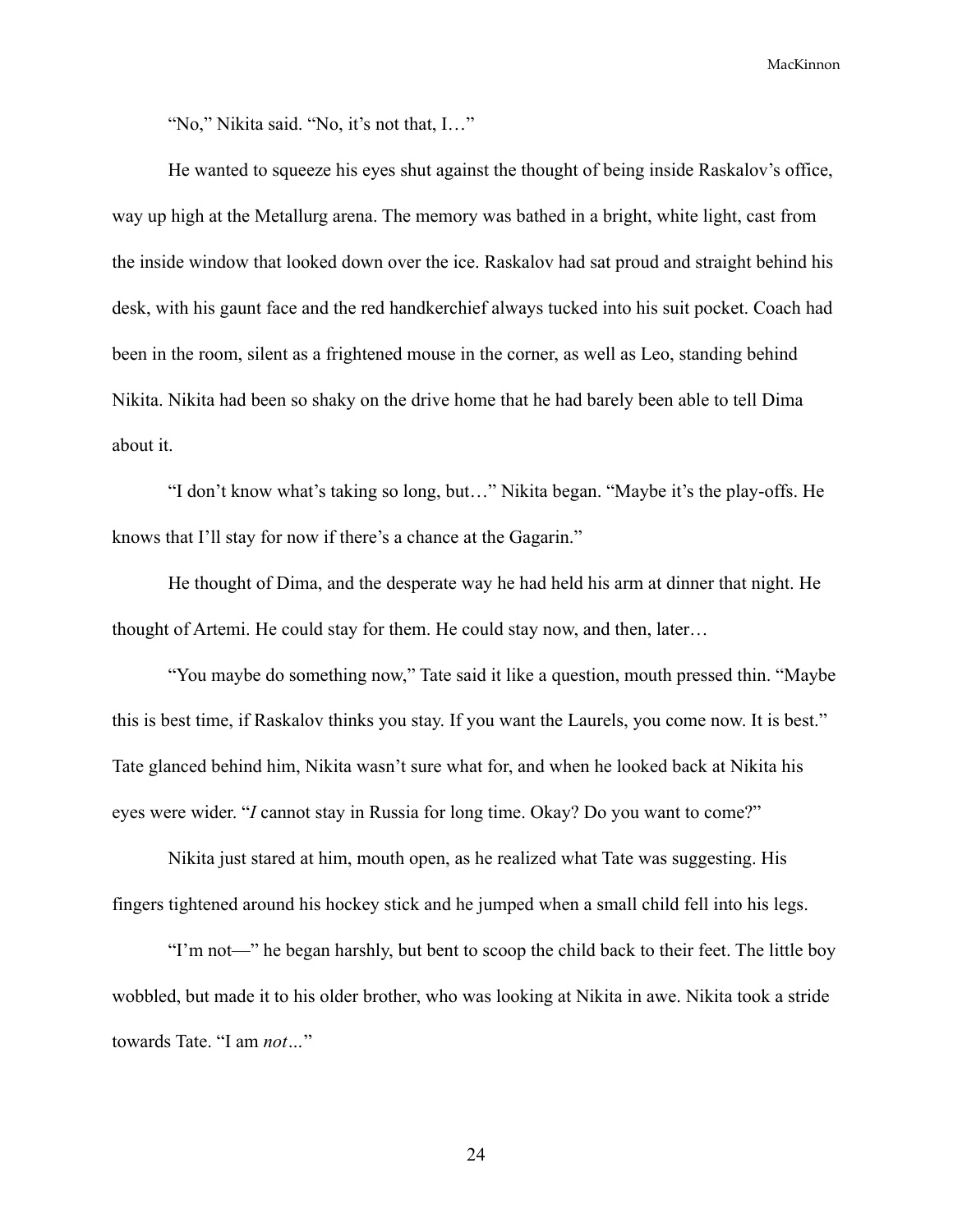"Defect." Tate finished the word he had not been able to say. He sounded like he had practiced it, it was smoother, more correct, and like it was obvious. Nikita was already shaking his head, and Tate furrowed his brows. "Why are you say no? Nikita…*why* am I here?"

"Not *that*!" Nikita said. "No, you have to talk to management, Raskalov, tell them I can't sign two contracts. That's why you're here, not to—not for *that.*"

"I cannot *shit* in the arena and they don't watch me," Tate snapped. "You think I can *talk* to Raskalov?"

Nikita knew he should have expected this. Perhaps his own mind had simply not let him reach the point of thinking about leaving his family like he knew other Russian players had. Without a word. Without security. Leaping into a new life with no ladder or net.

"If I leave in the way you say I should…I can't ever come home. *No*, Tate." Nikita watched his stick trace the ice between the hard-capped toes of his skates. "No..."

#### *But if I went…*

It was a small voice, saying this, but it was there, even urgent. *Go, go, go.* Even the suggestion made him miss his mother in sharp pangs. He was surprised to find that he felt almost embarrassed. He should have realized. After all, he was the one who had set this in motion. Of *course* his phone call had sounded like a plea for rescue. He *was* embarrassed—and there was shame in there somewhere, too.

"I want to say," Tate murmured hesitantly when he realized Nikita wasn't going to speak again. "I am sorry about your brother."

Nikita blinked, surprised.

"I see him on TV, when you are drafted to the Laurels. You are close?"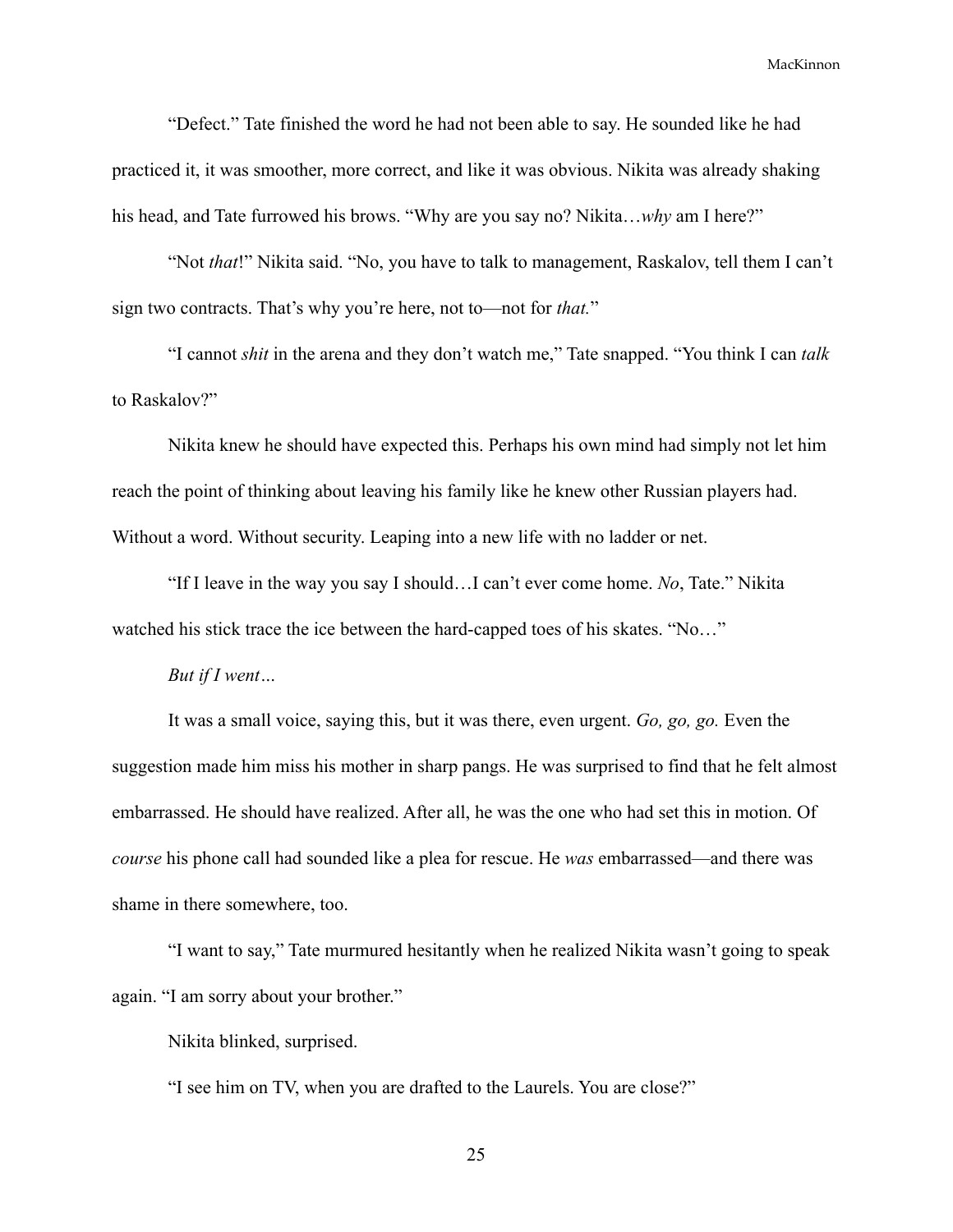"Were," Nikita managed hoarsely, because if they were going to talk about his brother, Tate's childish, *present* Russian was going to ruin him. "Yes."

"He looks so happy for you—"

"Yes," Nikita cut him off, leaning on his hockey stick. *He looked*. "Yes…"

"He is happy…about Laurels?" Tate said, and he looked guilty now, like he had figured out what he was saying wrong but obviously couldn't fix it.

"Yes," Nikita whispered, and found that he felt like he was going to cry.

"So…" Tate prompted. "*Come*. It's the NHL. It's…" Tate looked down, voice suddenly raw. "It is incredible. It is perfect."

Nikita wondered which tense that last part was really supposed to be in for Tate. He rubbed a palm over his face. Artemi had been happy. In New York, on his draft day, Nikita had slipped his jersey over Artemi's head. Artemi had stared for a long time, neck craned to see his back in the mirror. *Morozov. 11.* Clean and shiny compared to the rough uniform he wore to work. Captain Callum Holly of the Laurels wore number eleven, too. Some players didn't care about what number they wore. Nikita had thought he wouldn't mind giving 11 up, but, after Artemi, he wanted that jersey. He wanted the number he'd seen on his brother's back. He wanted it in Laurel green.

 $++$ 

The lights that lit up the cathedral became harsher as the night grew deeper. It must have been the falling dusk giving them warmth before, because as Tate looked up, waiting for his kolbasa, they felt more like searchlights now, watching the skaters below. The old stone was streaked with spray paint in places around the base, the grass trampled down, maybe from years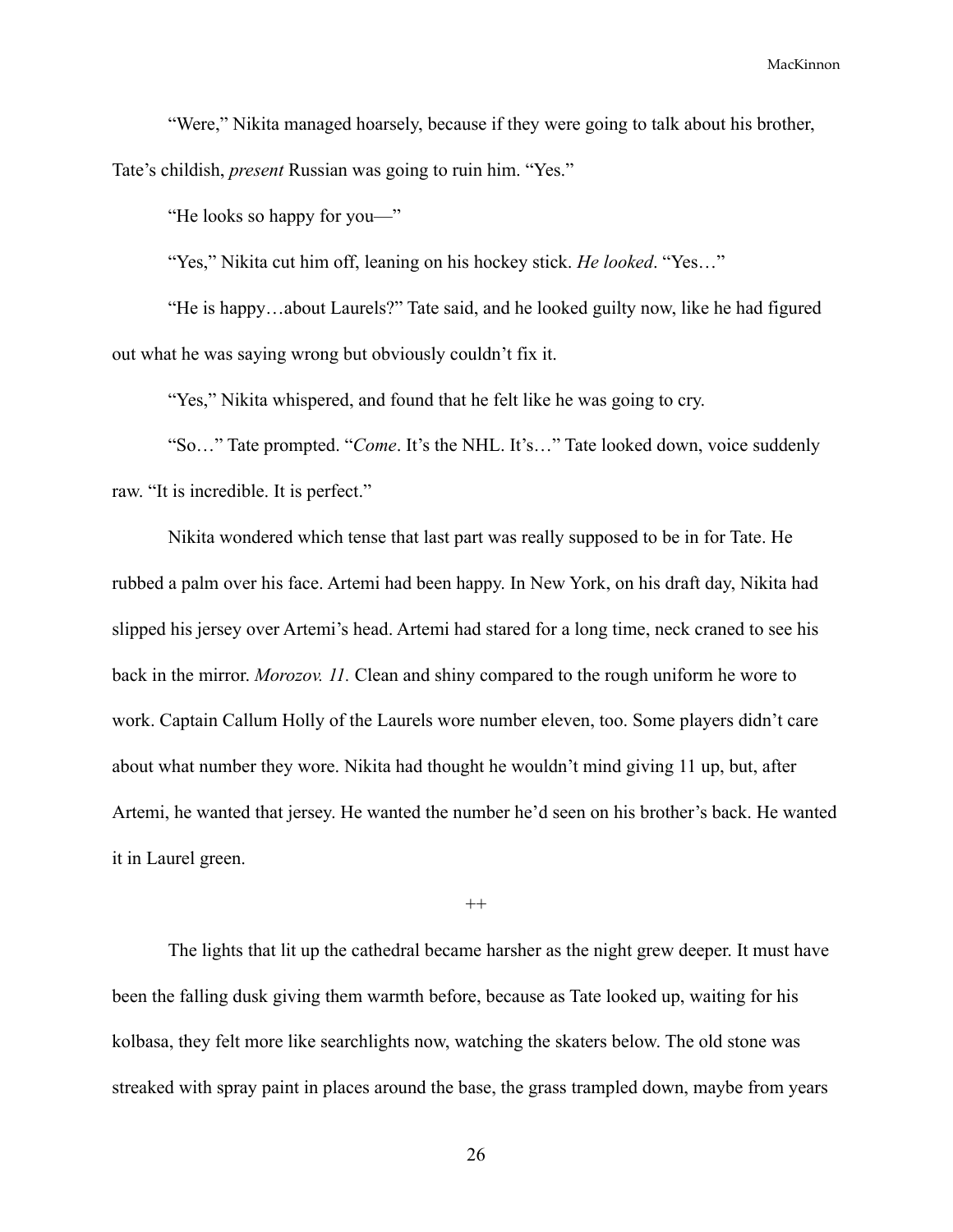of freezing it over. It looked as much of Magnitogorsk looked. Rough, like someone had purposely smeared dirt over its surfaces. Tate could see how this city had been touched, *used*. The spotlighted stone and the bright red spray paint. The watchful eyes, the protective communities. For a moment, he did miss it here, unsure what exactly he was missing. This place had never felt like home. The feeling had nothing to do with hockey, or himself, but how he had felt living in this air, filled with everyone knowing everyone.

He burrowed his hands into his pockets, rubbing the kopeks there between his thumb and forefinger nervously, then startling when the man behind the sizzling grill nudged him with the full plate to get his attention. Tate took his first bite and looked for Nikita again. He had left him on the ice, seeming shaken but pleased. Tate had remembered about his brother's death at the last second. The Laurels had only known of it because events like that could impact an athlete's play. It was a low shot, and Tate felt guilty, but something in Nikita's resistance had pushed him towards it. If he could bring Nikita Morozov to the Laurels, if he could bring Nikita something *more*, maybe he'd sleep better at night. The Laurels would be thankful. They'd finally see him as something other than a burden, and he was tired of feeling like dead weight. Nikita was the opposite, the shining star, and Tate wanted, *needed*, just a little bit of that light.

"Hello, sunshine."

Dima looked just as cold as the lights with his blond hair and pale eyes. His missing incisor showed when he smiled. Tate's heartbeat jumped. Earlier, Dima had simply slammed the skates into Tate's hands and walked away. It had felt like a warning shot. In the locker room, as Tate had tried desperately to get Leo to let him within talking distance of Nikita, Dima had kept watchfully apart. It had only served to make Tate more afraid. *Did he know?* Could he tell, five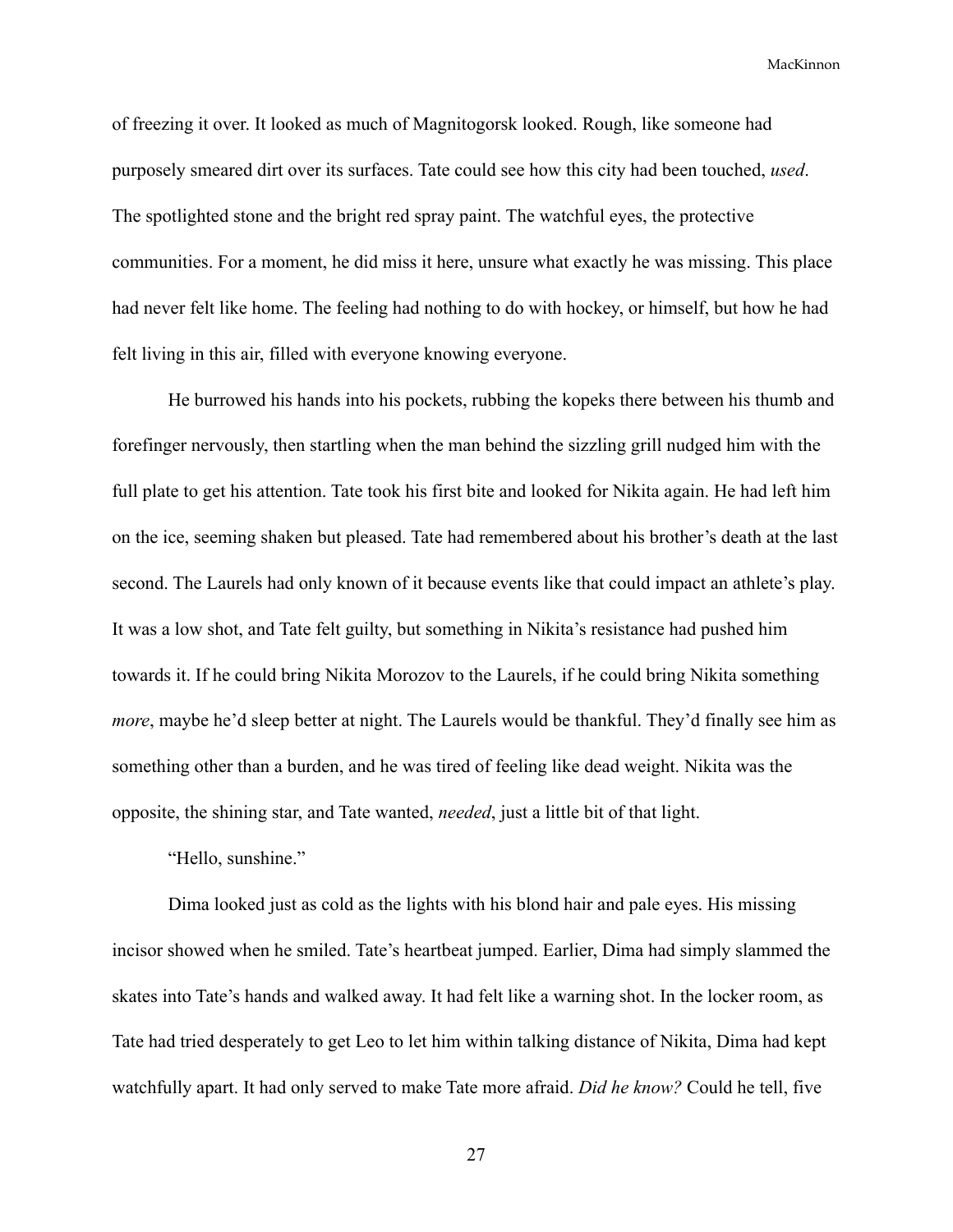years ago, that Tate's failings in net had been deliberate? Tate uselessly tried to read Dima, but goaltenders were known for their poker faces. He still limped on his bad knee, though, just a little, as if it hadn't healed quite right. Like a reminder. God knew how he played on it.

Dima gestured to Tate's plate. "Miss Russian food?"

Tate didn't, not really, but he nodded. He was worried he was going to give himself away somehow if he opened his mouth—about Raskalov, about Moscow five years ago, the thrown games, the *shame*, all because Tate had given in to Raskalov's threats and Dima had stood tall, leading to his knee being wrecked, getting him out of the way.

"You can speak," Dima said in English, and waved his hands at Tate then stole his second sausage. "I know everything, *speak*. Nothing is so private as a crowd."

Tate swallowed. The sausage was hot, burning his throat. *Everything.* About *what*? "You know what Nikita wants, then."

A dimple appeared at the corner of Dima's mouth as he chewed. "*Nikita* doesn't even know what Nikita wants."

"He says he'll come." The words had more or less blurted out of Tate's mouth.

The motion of Dima's jaw froze, the mush of food bulking out one cheek a bit. His blue eyes unfocused, thinking.

"Does he," Dima said faintly.

Tate looked over to where Nikita was still playing with the kids and was flooded with a sense of protectiveness all over again, the same that he had felt during their conversation. He kept looking over at Tate and Dima. *I'm scared*, is what Nikita had said, and Tate had honestly thought it was over right then, that he had flown all this way, caused himself this much regret, for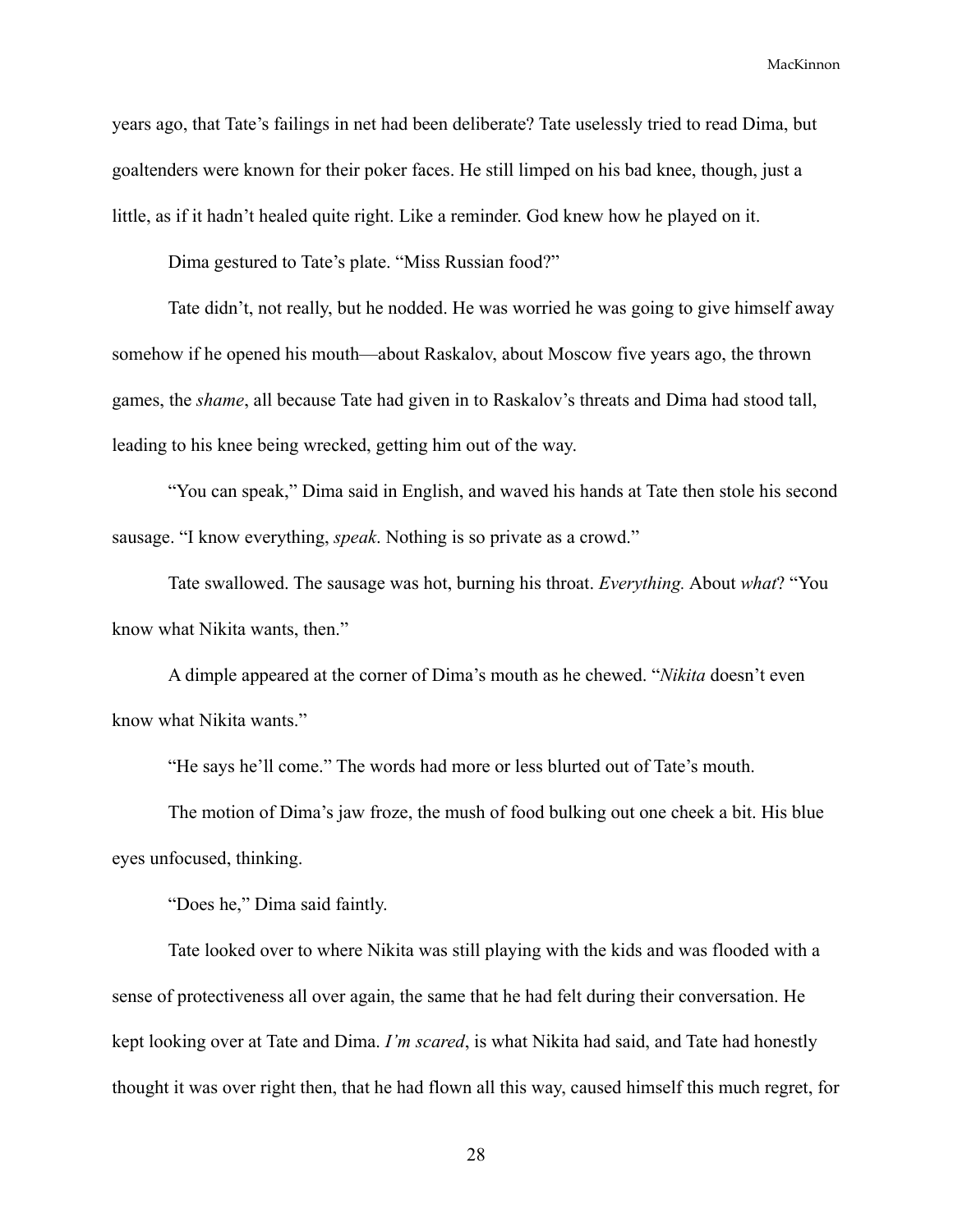a kid who thought he had much more power than he actually did. But then Nikita had looked him in the eye and asked, *When?*

"Well." Dima cleared his throat. He swallowed the food, and tossed the empty wrapper away. "We'll see."

Tate wasn't sure what that meant, but the look on Dima's face was enough to unsettle his appetite. "It's a big decision. Either way, he'll probably have some regrets."

Dima raised his eyebrows. "Oh? Speaking from experience?"

The way Dima spoke made almost everything sound like a joke. Tate remembered that. It was irritating, but it could lighten the mood of the entire locker room if applied correctly.

"Don't play dumb," Dima said, then jerked his head towards the ice. "Come on."

Tate was even more unsteady than before, trying to keep up with Dima's quick strides around the edge of the rink. The old, well-used muscles of skating felt tired. They pulled and pushed within his legs all wrong. Food rolled in his stomach, bright-colored children's coats blurred at the edge of his vision. The ice reflected the cathedral lights back into his eyes as he followed Dima.

"I know you visited me in the hospital," Dima said.

"We were friends," Tate could hear the tremble in his own voice.

"Okay," Dima allowed. "But why cry?"

Tate stared at him, maneuvering sharply around a kid racing with a puck. "You—but you weren't awake."

"Why say that you're sorry?"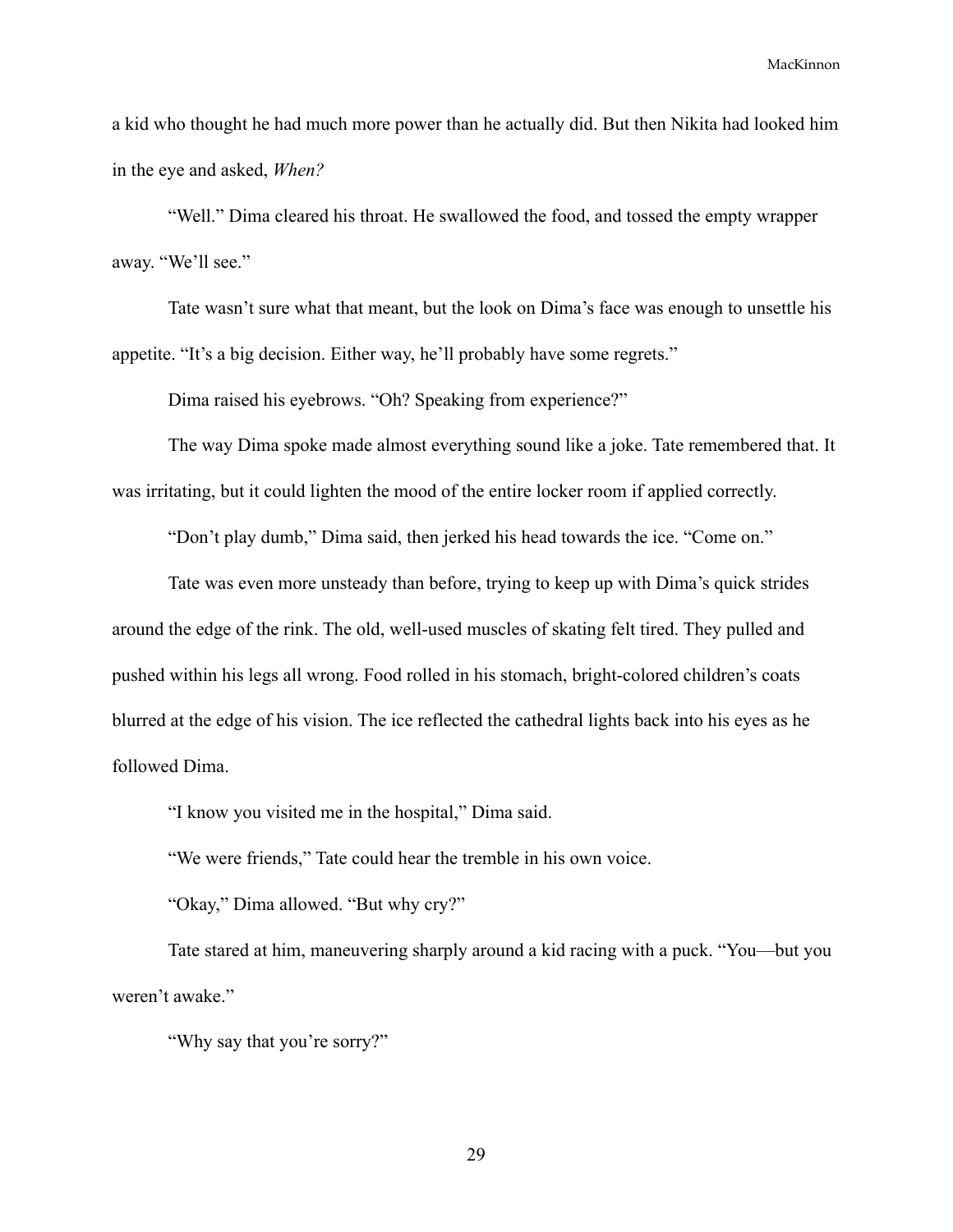If it weren't for the glide of the ice, Tate would have been stock-still. Dima had his hands clasped neatly behind his back, as though he really *did* already know everything and was simply lying in wait. *Because I am sorry*. Tate could almost say it. Almost. He woke up every day sorry about most things, but it was something else entirely to face them in person.

"Because," Tate stuttered. "Because I lost the Cup for us. Because I missed that shot."

"Oh, is that all?" Dima pushed on, voice calm. "Do *you* have regrets, Beacon?"

That was enough for Tate to be sure that Dima knew something. He knew he had thrown the game, somehow, maybe. Panic rushed through him. Tate looked up at the cathedral, casting them in their own bubble of light. He could get out ahead of Dima, take away whatever cat-andmouse act he was playing at. Maybe this would be off of Tate's chest, and he could take Nikita and leave for good. He didn't miss this place now.

"They threatened me," Tate said, because that was something Dima would understand. That was something that didn't need to be explained, but he tried. "My girlfriend was pregnant at the time, I—Dima, the things they said…"

To Tate's surprise, Dima scoffed. "Oh, and you are the only one they have ever threatened."

Tate just bowed his head, watching his feet take small strides. Tate wasn't the only one to suffer at Raskalov's hands, but there *was* a difference between himself and Dima. Tate was American, and sometimes that was enough for the Russians. It went beyond the threats that Raskalov had designed just for him. They'd thrown athletes in prison for less. Tensions were always high.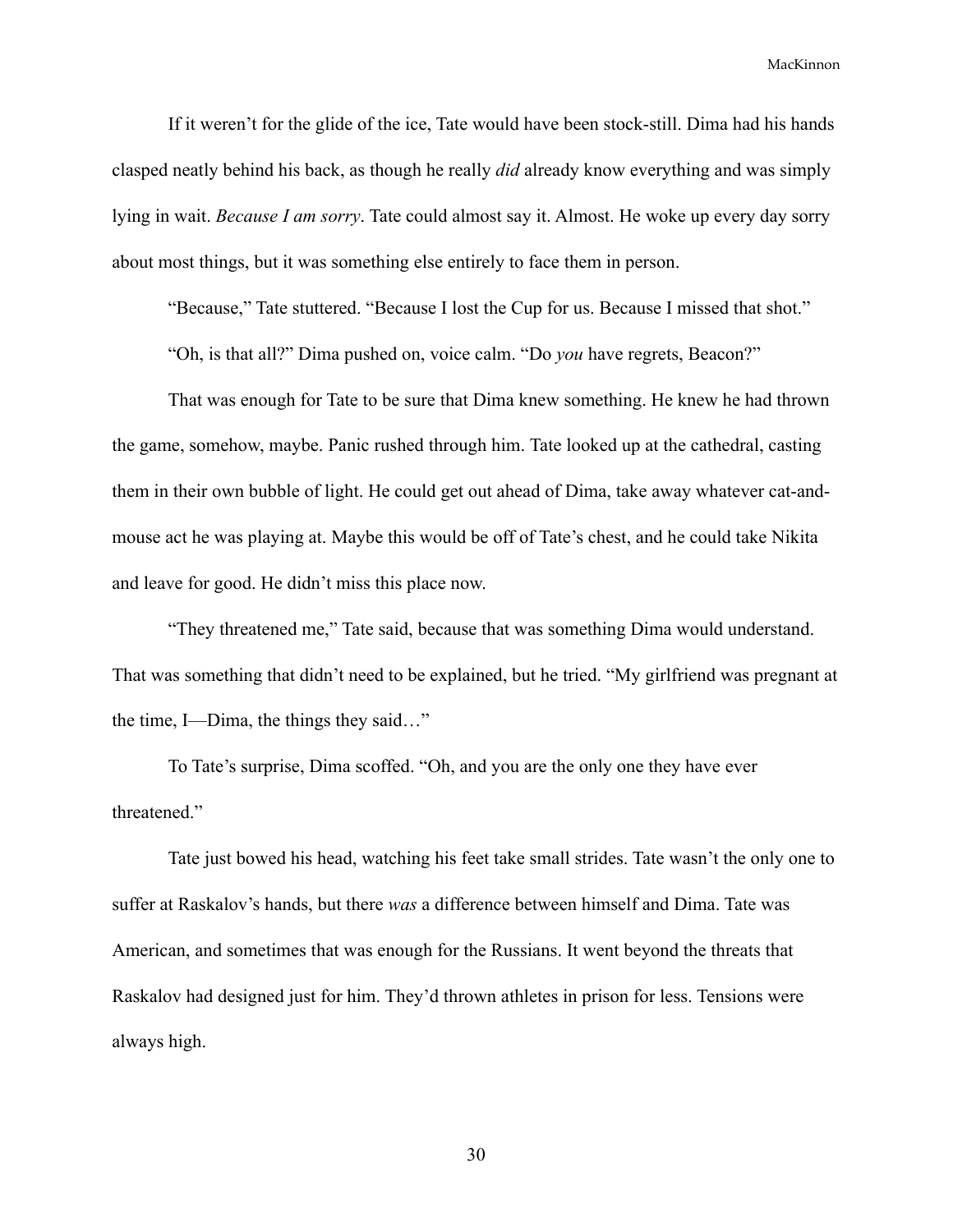"I don't blame you for wanting to play," Dima sounded like he was talking through his teeth. "But what you did is—" Dima stopped hard, rounding on the edge of his blades to stop Tate, too. "We *were* friends. How could you do that to me?"

"I knew that you had been stronger against them than I had been," Tate pleaded. "Dima— I couldn't say no to them. I couldn't, please, I thought they would hurt my family and, at that point in my life, they were all I fucking had. I wasn't a *hockey* player anymore." Tate shook his head, at a loss. "I was barely anything at all."

"And so you fuck my knee up and take me down with you?" Dima's voice rose, disbelieving.

Whatever Tate had been about to say shriveled up on his tongue. "What?"

Tate's hesitation seemed to make Dima pause, too. They stared at each other, and Tate couldn't hear anything for a moment as he realized what Dima believed had happened five years ago. It made his stomach drop.

"Jesus Christ. I didn't fucking hurt you, Dima."

He watched Dima's expression shift. Dima blinked a few times, moving his weight off of his bad knee. It wasn't understanding, exactly, when his eyes finally cleared. It looked like defeat. Or acceptance. He ran a hand over his mouth, through his hair. He arched his neck like it ached.

"I didn't hurt you," Tate said again, partly for Dima, partly to hear the words himself. He may not have physically taken Dima out of the game all those years ago, but he still felt responsible.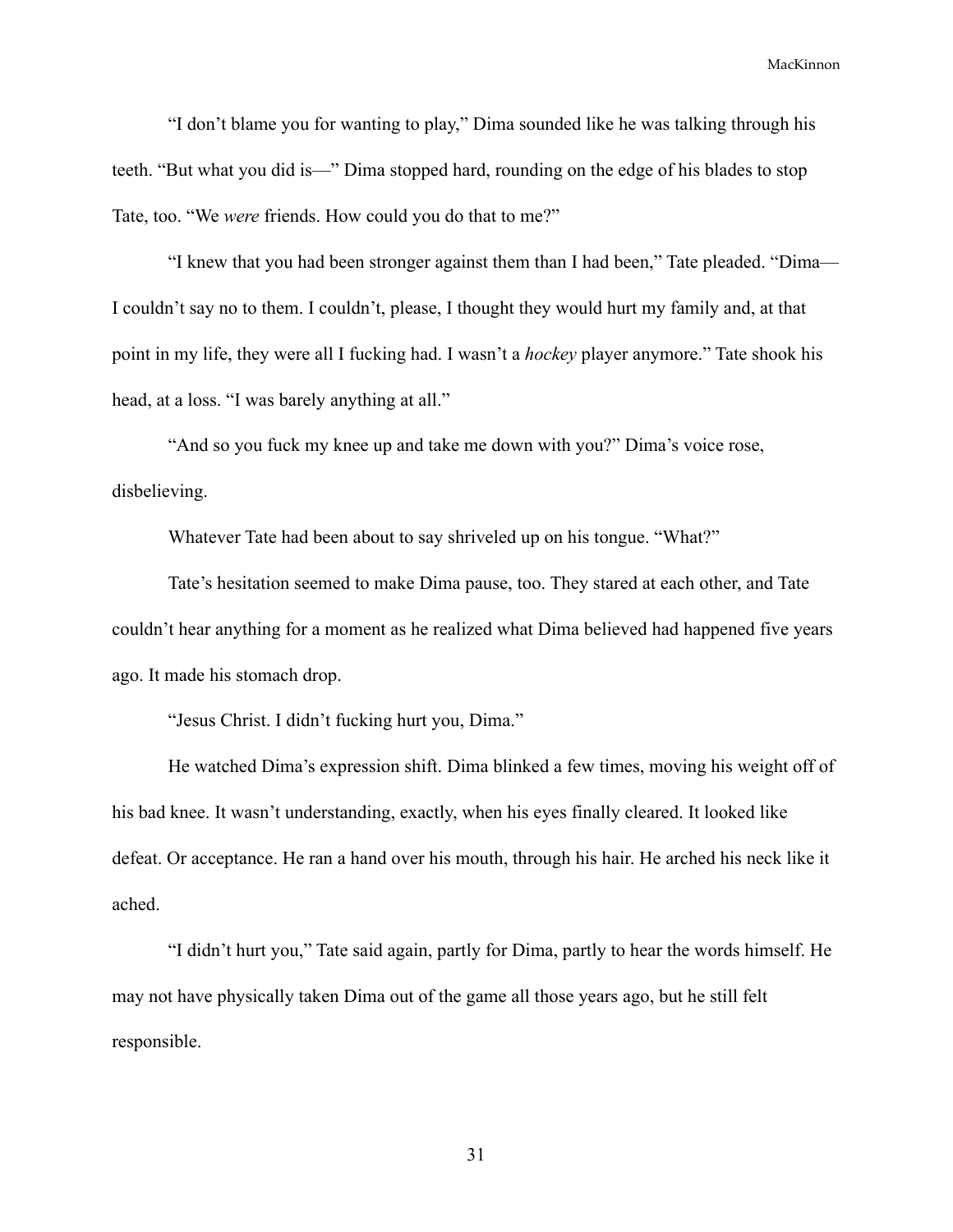"I said no, I wouldn't throw the game," Dima said in a low voice. "And so they took me out and asked you." He didn't even wait for Tate to nod, not that Tate felt that he could, but laughed humorlessly. "You never could take much. Not drink, not pressure, not losing…Well. Maybe losing now."

Finally, that old list in Tate's head didn't seem to matter. Dima knew. Dima was looking right at him, knowing. Tate tried again to remember what Metallurg had said about Dima's accident, what story they had given as to how it had happened. He couldn't. For the life of him, he couldn't remember. It was as though he had tried to erase those moments.

"I was drunk," Dima said. "I was drunk when it happened. It was the night we won game six, I…I thought maybe you were, too, and feeling sorry for yourself like you always did, and…"

Tate had to take a moment to swallow that down. He wasn't wrong about that, at least. "And they told you it was me."

They stood in silence, Dima taking in his mistake. Tate could have shaken him. He watched his gaze, astounded and afraid, wander over to Nikita who was kneeling now, tying a little boy's skate. What things would they say to him, in the end, to try and make him stay? How could Tate get ever get Nikita out of it?

"You didn't do it," Dima said softly.

"No," Tate said. "I wouldn't. Letting an extra puck in is one thing. I thought no one would ever know. But hurting you…"

Dima was still watching Nikita. "It's hopeless. Nikita won't be able to say no." "You did."

"And look what happened."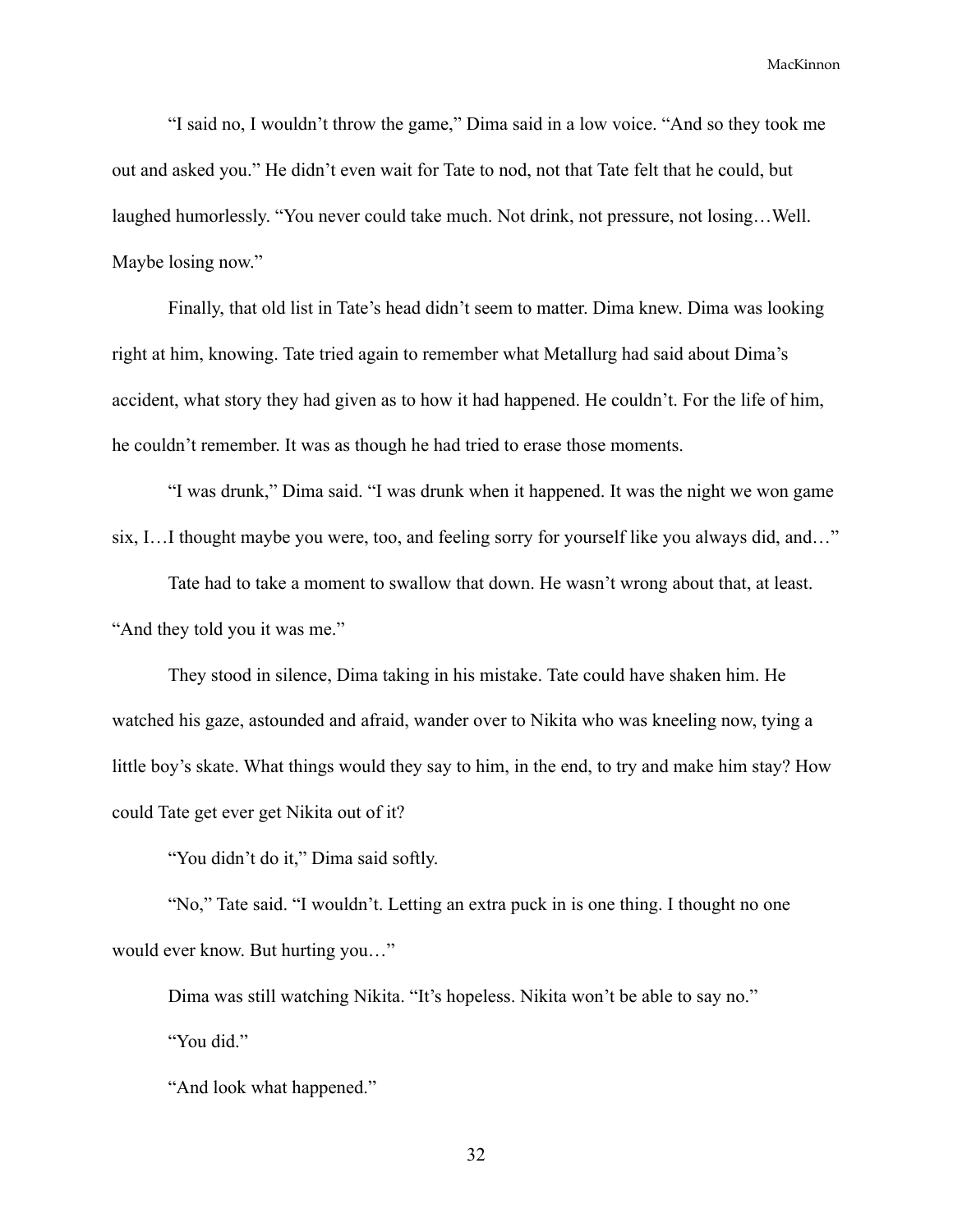"Well, look what happened when I said yes."

Dima seemed, for the first time, just as Tate was. An older player, running out of steam and willing himself not to.

"It doesn't matter what you say," Dima replied, then pressed his lips together, angry, and turned away from Nikita. Tate was left with no choice but to follow him.

"You know…no matter what you did or didn't do, you still took what could be my only championship." Dima's mouth twisted up in a sad smile.

"Why have him call me, then?" Tate asked incredulously. "He told me it was your idea."

"Because I thought you—" Dima cut off with a frustrated noise. "I needed you to see me. That I was still *better*. They told me it was *you…*" He seemed almost to be speaking to himself for a moment, riddled with disbelief. "God, a second ago, I could have broken your fucking leg."

Tate maneuvered his skates away from him on instinct. He wondered how much Dima meant that. "You called me here for revenge."

"Why did you answer?" Dima fired back. "You can't *help* him and it looks like you realize that. *I* can't even help him, God—" Dima ducked away, pressed his hand over his eyes. "I couldn't say no. Not again, and not now that I know it was *them*. I don't want them to hurt me. I don't have *time.* I'm not a young player anymore." He looked at Tate again, mouth pulled down, almost grieving. "I don't have to tell you what that's like. We don't *choose* when to retire over here. When Raskalov says I'm done, I'll be done. And if Nikita doesn't *stay*, he's promised that I *am* finished. And I'm not ready, Tate. I'm sorry, I want Nikita to have *everything* he wishes, but I'm not ready."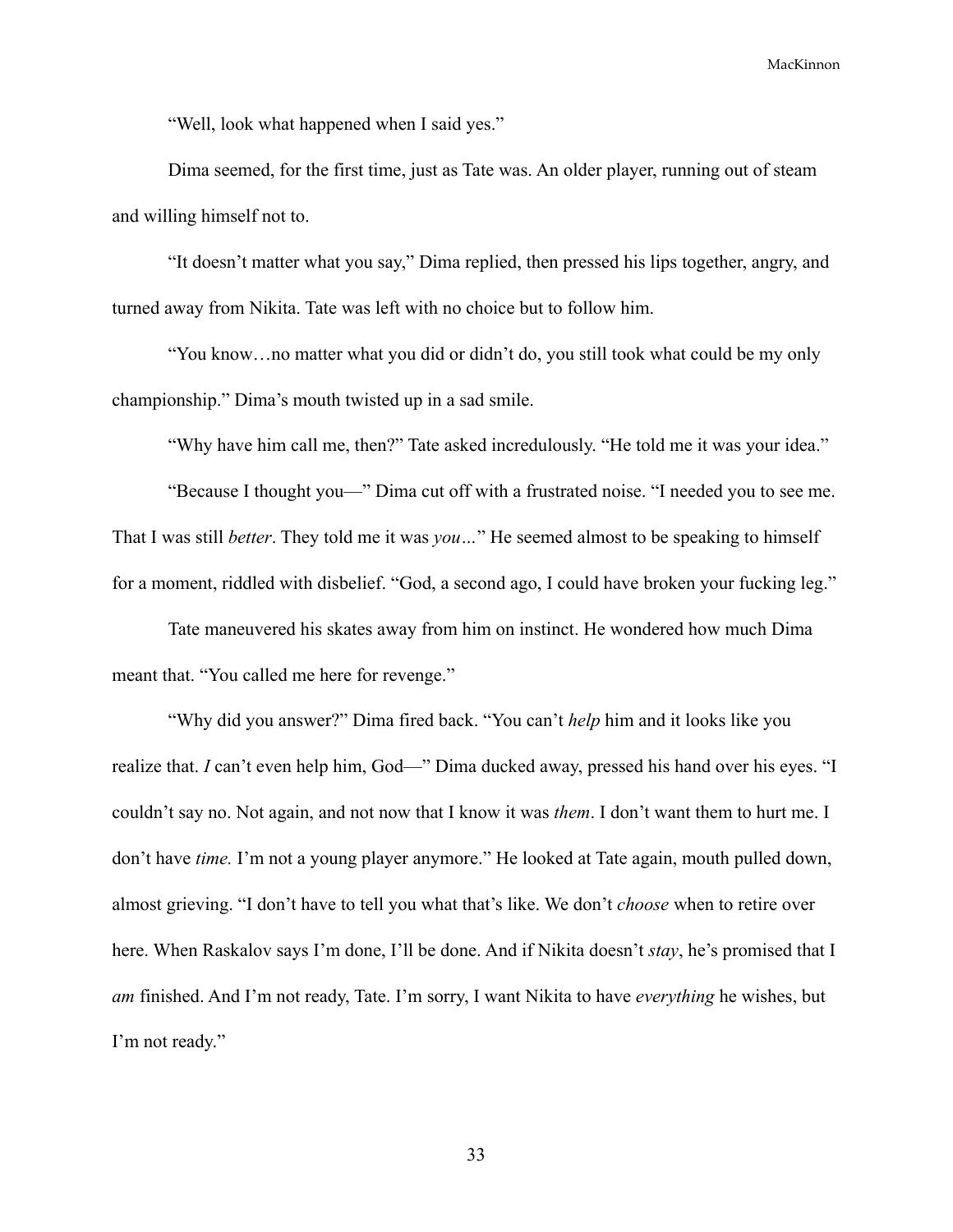A surprised flood of sadness shot through Tate. Maybe disbelief. Raskalov's threats ran deep, and he was still layering them on top of each other. This time, it looked like Dima had given in. "You're on their side."

"Am I? Were you?" Dima switched to biting Russian. "Don't look at me like that. You try listening to him go on and on about which professional league wants him more and tell me you could stand it, all the while they're telling you that you're finished. Don't *look* at me like you've never saved yourself over someone else."

"He needs you," Tate said all in a rush. He reached out, put a hand on Dima's shoulder. It was a misunderstanding. It was all a misunderstanding. Something felt lighter, despite the danger, the way it felt to lose with teammates—heavy, but a shared weight. "Maybe I can't get close, but *you* can. They think they have you but if you care about Nikita like you say—"

"You *can't* take him," Dima pushed a stride back on his skates, jaw set. "We won't let you—"

### "Dima?"

They both turned to see Nikita standing there, brown eyes wide and hurt, focused on Dima's slack expression.

 $^{++}$ 

#### *We*.

It was a word that populated hockey more than any other. *We*. A team. A two-pass. A defensemen pairing. An assist and a goal. It was never down to just one person, but sitting on the bus and feeling Dima somewhere behind him, Nikita thought about how it could have been. Dima alone would have convinced him to stay. He was sure of it. Without Artemi, Dima had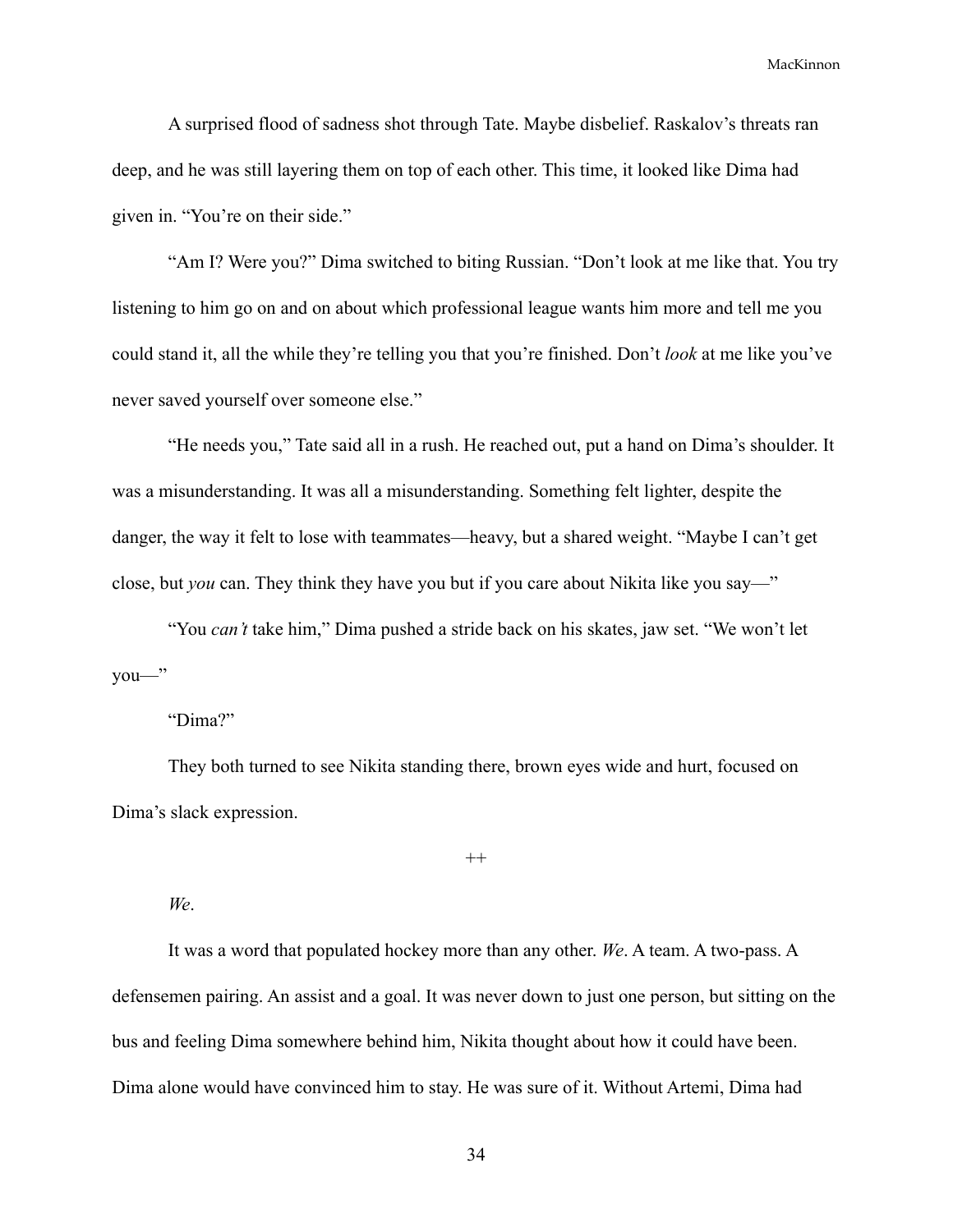become like a brother. Nikita hadn't realized just how true that was until now. He'd stepped right into the role, as easily as he strapped on his goaltender padding each game night. He'd made his father happy, talking hockey, and his mother, giving her two hungry boys to feed again. For Nikita, he'd simply filled the silence. And it had been so quiet those first months. No late night keys in the lock. No soft opening of his bedroom door. *How was practice? How was the game? What street should we live on in San Francisco?*

Nikita stared out the Metallurg team bus window blankly. The team was clawing through the play-offs. Nikita felt like he was sleepwalking through them. He hadn't spoken to Dima for a week and a half, or heard anything more from Tate. Nikita wasn't sure he wanted to even look at either of them. Dima and Tate had both used Artemi as a bargaining chip, a way to tilt Nikita towards their side. And they both had sides now. Nikita never would have thought he'd consider Tate Beacon more in his favor than Dima. He thought of Dima begging him to stay at that celebratory dinner that felt so long ago. It should have made Nikita proud, to know that Dima didn't think they could win the Gagarin without him.

But not like this. It wasn't gratitude Dima felt towards him, or even friendship, but desperation. Nikita hadn't heard much of Tate and Dima's conversation, but he'd heard enough. He hadn't known that Dima was simply trying to *withstand* talking to him. He hadn't known he was going *on and on* about the Laurels. Dima had sounded so fed up. Had Metallurg really told him that his career would be finished if Nikita didn't stay? And so he wanted to bring Nikita down with him? *You can't take him. We won't let you.*

He wanted off of this bus. He wanted to shower and fall into bed. They would have a day off before Moscow came to town for the first game of the final round. The Gagarin Cup was as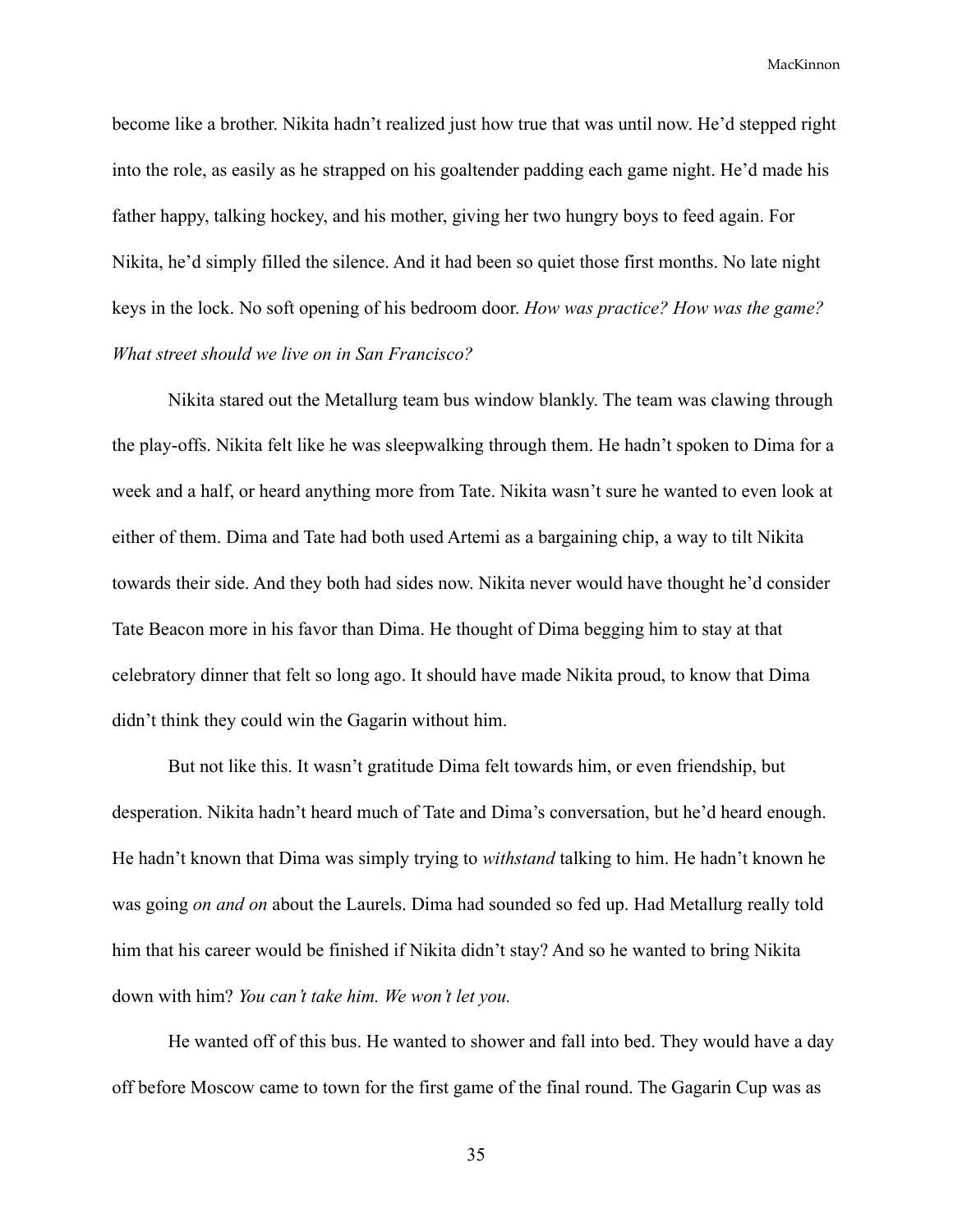close as ever, but the thought of it felt far away given everything that had happened. He was leaving. He would be in San Francisco soon. A bit of a thrill shot up Nikita's spine every time he saw Tate now, his ticket. Leo usually ushered him to the back of the bus, isolated, but sometimes their eyes met when Nikita walked back to use the bathroom. The last exchange they had had that night at the rink was about Nikita's passport, which Metallurg kept from all of its players for this reason, no doubt. Tate had promised to find a way around it. He had even smiled, at the end.

"I watch you play these weeks," Tate had said, shaking his head like he was speaking of some sort of marvel. Nikita had smiled back. "The Laurels need you a lot."

Nikita caught himself smiling at the memory as the bus pulled into the dark Metallurg arena. When the doors opened and the icy night air hit them, Nikita's eyes found his father in the parking lot, motioning him to the car. Nikita sighed into the rain smelling air, turning to sleet even as he descended the bus steps, and looked briefly at the arena, glinting dewy in the streetlights. They could win a Cup here in the next few days, and it would be all his father would want to talk about on the ride home. About each shot he missed, about each play they had run. He was so tired that even the thought of talking about hockey right now made his head ache, but he'd asked his father to collect him. There was no way he was getting in Dima's car.

"This is stupid, making him come all the way here after a long day," Dima's voice said quietly from behind him in the line off the bus. "I can give you a ride, like always."

"Are you joking?" Nikita asked blandly, and started walking towards his father.

"We don't have to speak," Dima said, and Nikita walked faster when he realized Dima was following him.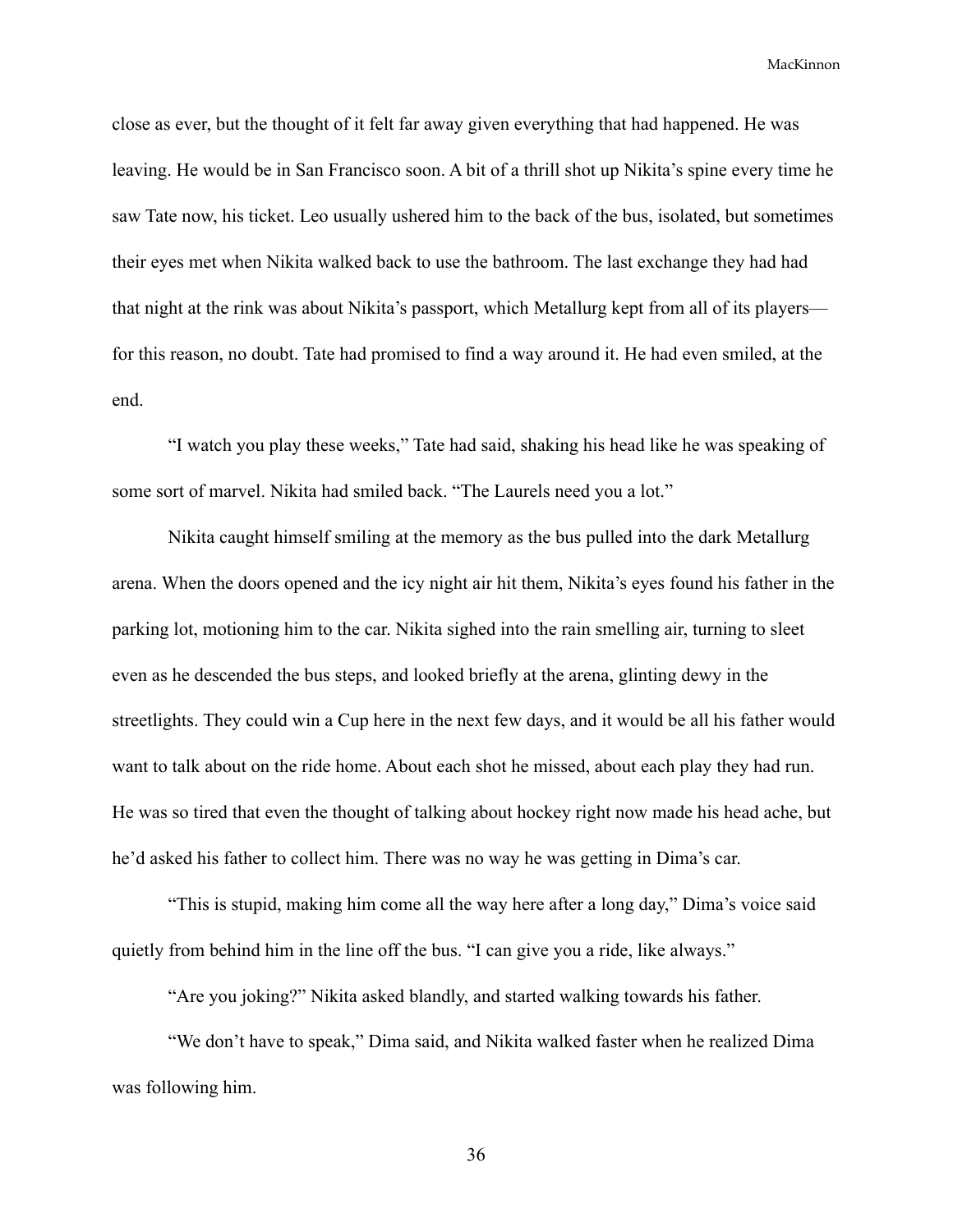"No, we don't," Nikita snapped over his shoulder.

Dima grabbed his arm, making Nikita stop.

"You're making a show," Dima hissed quietly. "They'll know something is wrong."

Behind Dima's shoulder, Nikita could see Tate getting off the bus last, escorted by Leo. Both of the men looked over at Dima and his firm hold on Nikita. Tate's eyes widened some, and Leo's narrowed. A few of the other players looked over, too, not used to seeing Dima and Nikita at odds, but they seemed too tired to stop.

"Something is wrong. And I don't trust you. Let *go*," Nikita said shortly, and shook him off. That felt strange. Like something wiped clean of fingerprints.

"You can't even get on a plane," Dima snapped. "Why ruin what you have here if—" Dima cut himself off when he noticed Nikita's eyes flick to Tate again. "The Americans can't help you. Not here, Nikita."

"And you can? You help *yourself*."

"So do *you.* So does everyone," Dima said. His voice had started to raise, but ended in a near whisper, shaking with the effort.

Nikita could have shoved him. "Fuck you. I *earned* the Laurels. And Tate will help me get the rest of the way."

Dima's lip curled up a little. "Oh, *he's* so selfless now? How much did you hear that night by the cathedral? Maybe ask him about the last time he was in Moscow. See how you feel, then."

Nikita felt a flash of interest, but it was overpowered by the disgust on Dima's face, by the fact that Nikita didn't trust a word out of his mouth. "You're *tricking* your way to what you want. Just like them."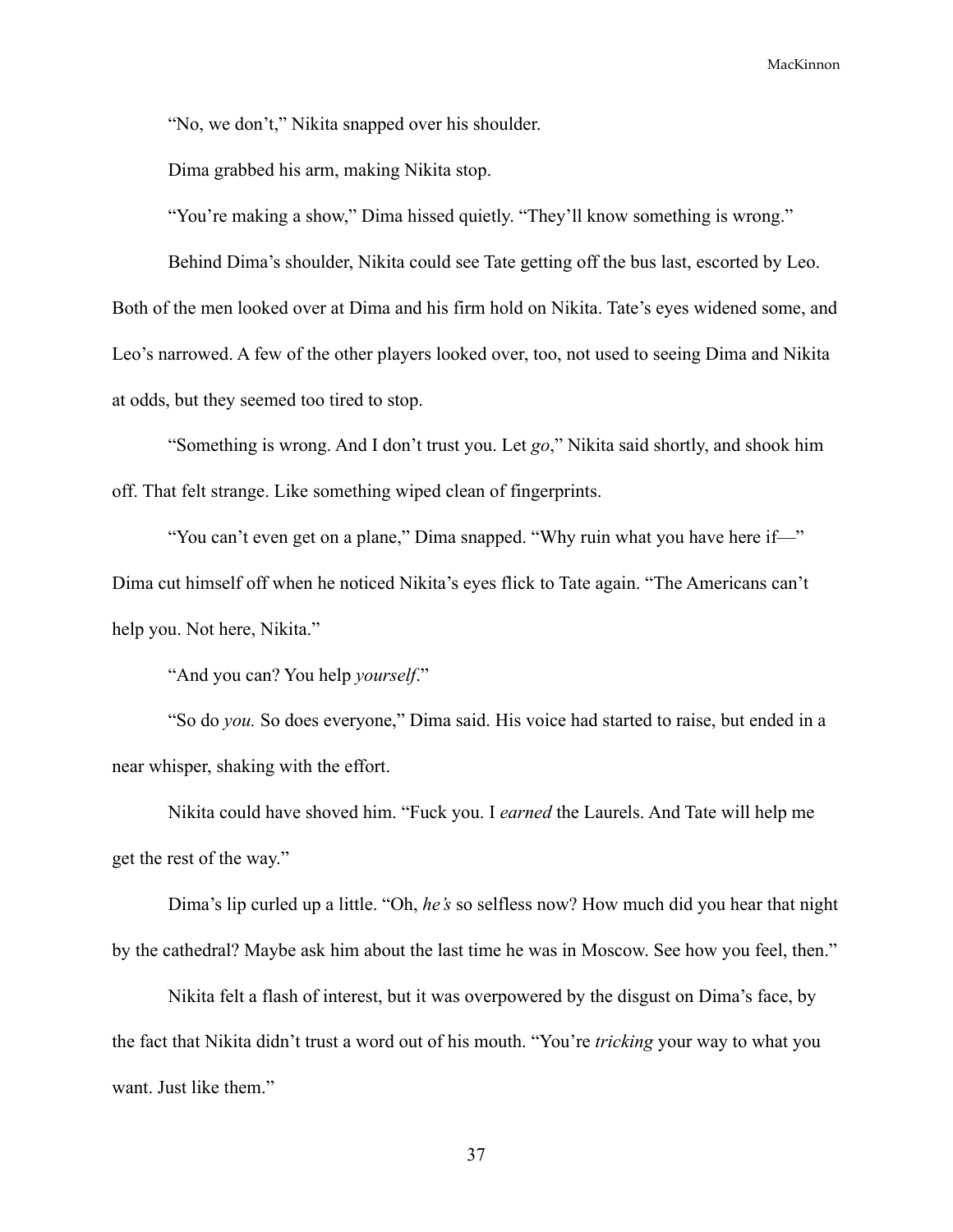*Them*. Sometimes Russia was just a heaving mass of *them*, unknown and all-seeing.

That seemed to slap Dima into silence long enough for Nikita to turn away. Leo had disappeared with Tate. How long had Dima been talking to them, to management? How long would it take, now that Dima was revealed, for Raskalov to make his next move? Had that been what had been stopping Raskalov? He had been hoping Nikita, with Dima's influence, would come to them on his own?

His father's car was no better than Dima's. Small, more rust than paint, and with foggy headlights that streaked the road in ghostly light. Pavel Morozov was leaning against the driver's door, smoking. It was that sweet tobacco that always came to mind first when Nikita thought about his father. Not his voice, not his hands or his face, but the sweet rotting plant smell that somehow passed as not bad, like muddy, decomposing river banks, or gasoline.

"A good win," Pavel said, throwing the cigarette to the ground. Nikita watched his eyes dart back in the direction of Dima, who was still standing there, watching them. Nikita just offered a close-lipped smile and opened the passenger door.

"There's food at your feet," Pavel said more hesitantly, and took out his keys.

"Thanks," Nikita replied as his father slammed his own door. They waited for the bus to pull out and then followed, hood washed in the red tail lights.

"What was that, back there?" Pavel asked. "With Dima. Something's wrong?"

Nikita stared down at the sandwich in his lap and wondered, for a moment, what his father would do if he told him about Dima's newfound loyalties to Metallurg. His father wanted nothing more than for Nikita to sign with Metallurg again. It was the *patriot* thing to do, and *was he not happy at home?* And *look at all the organization has done for us, Nikita*. That much was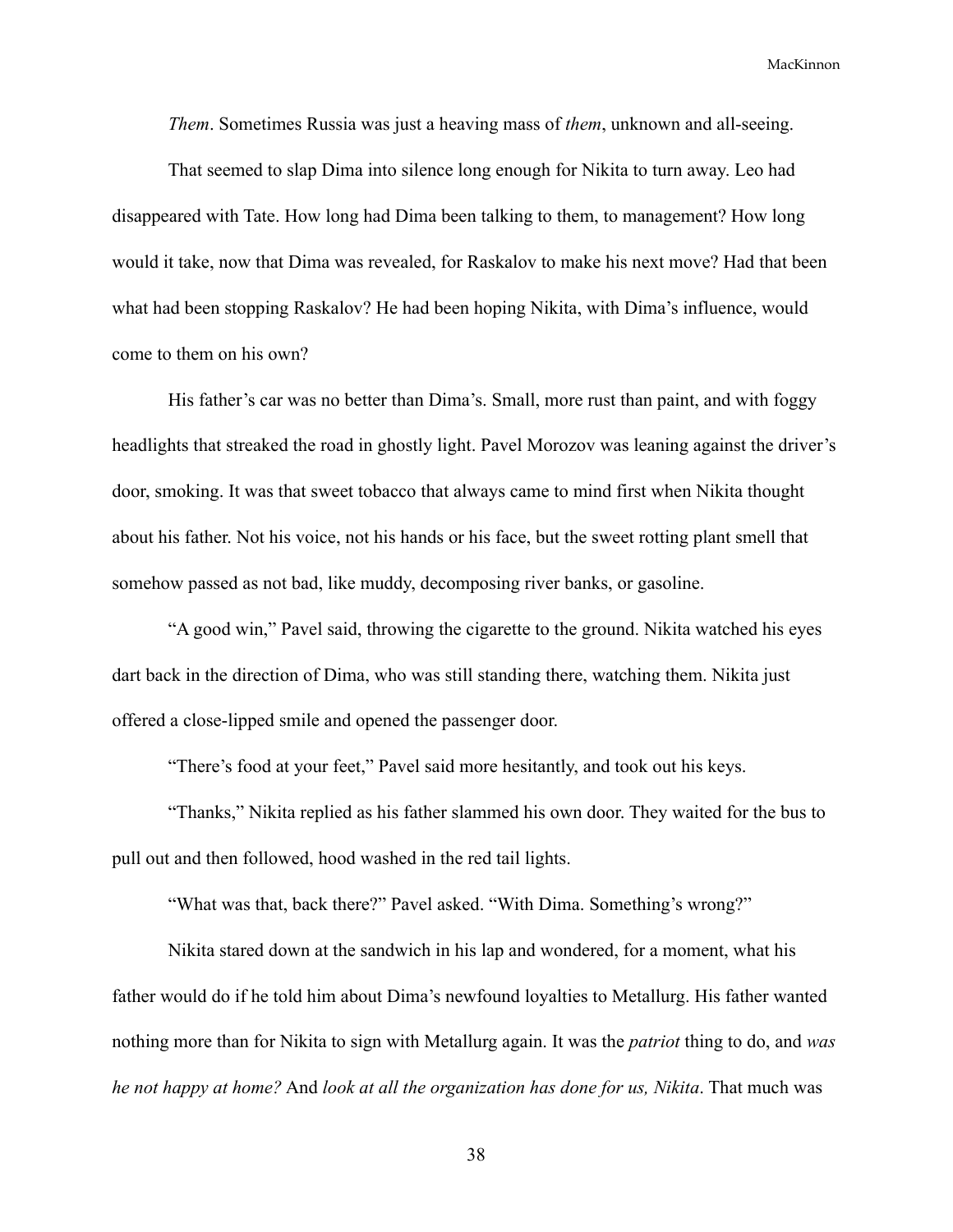true. Metallurg was behind their apartment, their car, his father's position as a manager in the factories.

"Nikita?" his father questioned again.

"It's fine," Nikita managed to say after a moment. "It was about the game."

"Ah," Pavel said. "That was a close save by him tonight, in the second period."

Nikita was almost happy to let his father drone on about the game, tuning him out. Say Tate managed to get around the passport problem. Should Nikita have a bag packed? What if they were in Moscow when the call came? Would it be a phone call at all? Anyone could be listening, then. Dima could get to Raskalov first and lock Tate out, or even send him home. But if Nikita *did* leave, maybe they would go to his parents. He had almost told his father just then. About Dima. That Tate wasn't here for a story at all. The words seemed to constrict his breathing. The less his parents knew, the better. If they were questioned, once he disappeared, they wouldn't have to lie.

"The American," his father's voice cut into his thoughts suddenly. "You can spot them from a mile away. That was Tate Beacon, yes? Writing the story on you. It was your rookie season you played with him? When did he retire?"

Nikita kept his eyes on his food. "Yes. The year after."

Pavel clicked his tongue in scorn. "I don't think I'll ever forget that puck he let in at the last second. I could have strangled him."

Nikita swallowed. "It's never one person's fault. You always say that."

"Hm," Pavel said. "Should we have the American for dinner? Maybe Dima, too."

"Metallurg would not allow it. They're strict about what Tate can say to me."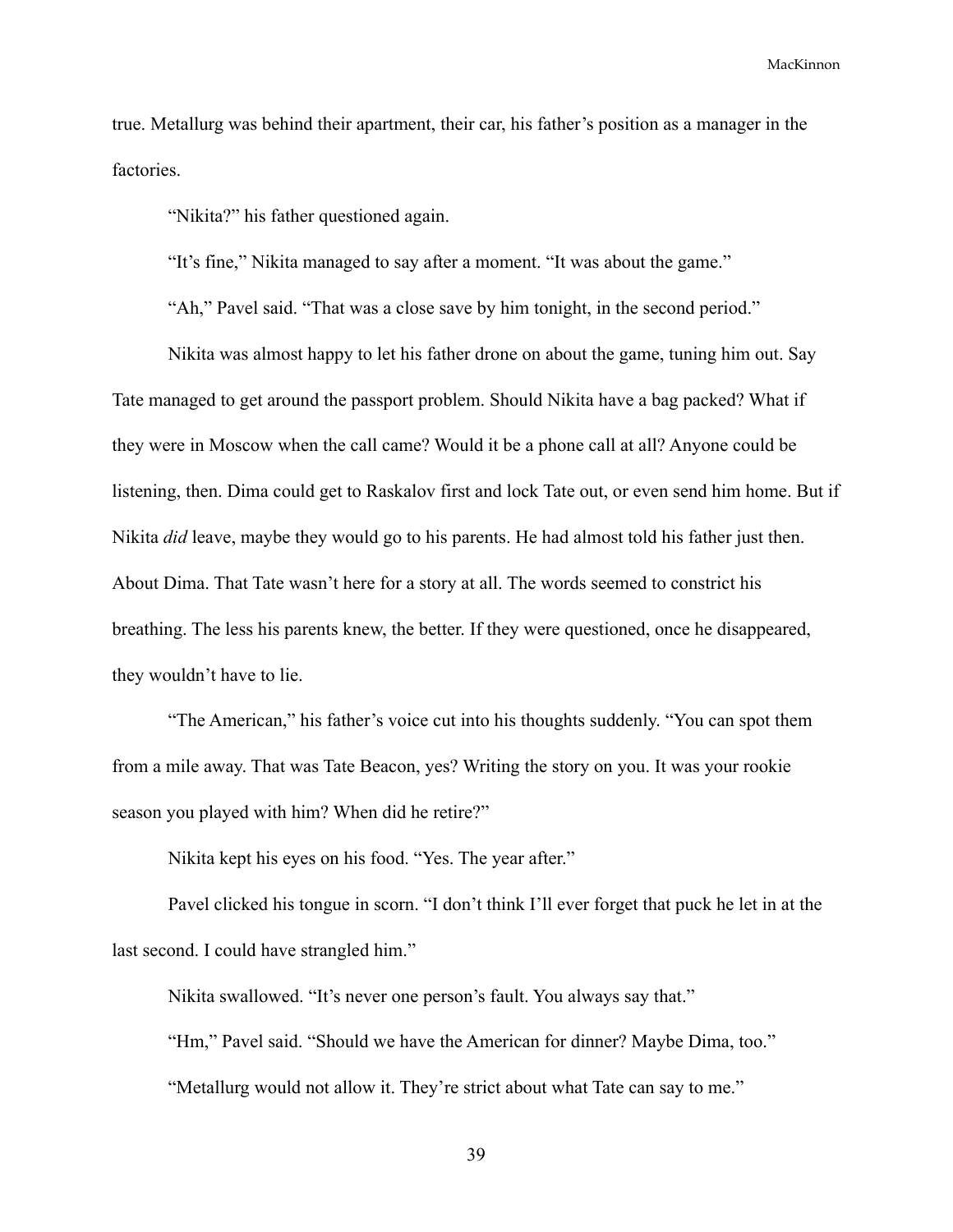His father was silent a moment. "Oh...Of course they are. These types will say anything to get the talent they need. Better to be winning a Cup with Metallurg than get tangled into the sad state the Laurels are in, hm?"

Nikita didn't respond, only watched the dark road. *No*, was his honest answer. He'd rather be in San Francisco, and if there was a small wisp of shame that came with that, he'd have to live with it. He wondered if it would grow with time, a black eye after a fist to the face. It was another long moment before Pavel spoke again.

"And…have you thought any more about Metallurg's offer?"

Nikita closed his eyes. There it was. The question Pavel had been wanting and waiting to ask. The reason Tate was here at all.

"I'm not signing Metallurg's contract," Nikita said forcefully. "I already told you."

*And I'm leaving*. It was on the tip of his tongue. More than anything, he wanted to be able to tell Artemi. *I'm going to San Francisco. We're leaving, come with me.* The thought of his brother's face, the look of awe, of excitement, brought a lump to his throat. Artemi had been the slice of home he would have brought with him.

"What do the Laurels offer you that Metallurg doesn't? You just want to play with this what's his ridiculous name—this Captain Callum *Holly*. Come on. You're better."

"It's not about who's better—it's the *NHL*," Nikita shoved himself back in his seat, letting his head knock against the headrest. "I don't get what you don't understand about that."

"Metallurg is a *good* contract, Nikita. It provides for us, right here at home."

And, *maybe*, Nikita thought. *I don't want to be at home.* It startled him.

"I signed with the Laurels," he said. "Metallurg can't go back on their word like that."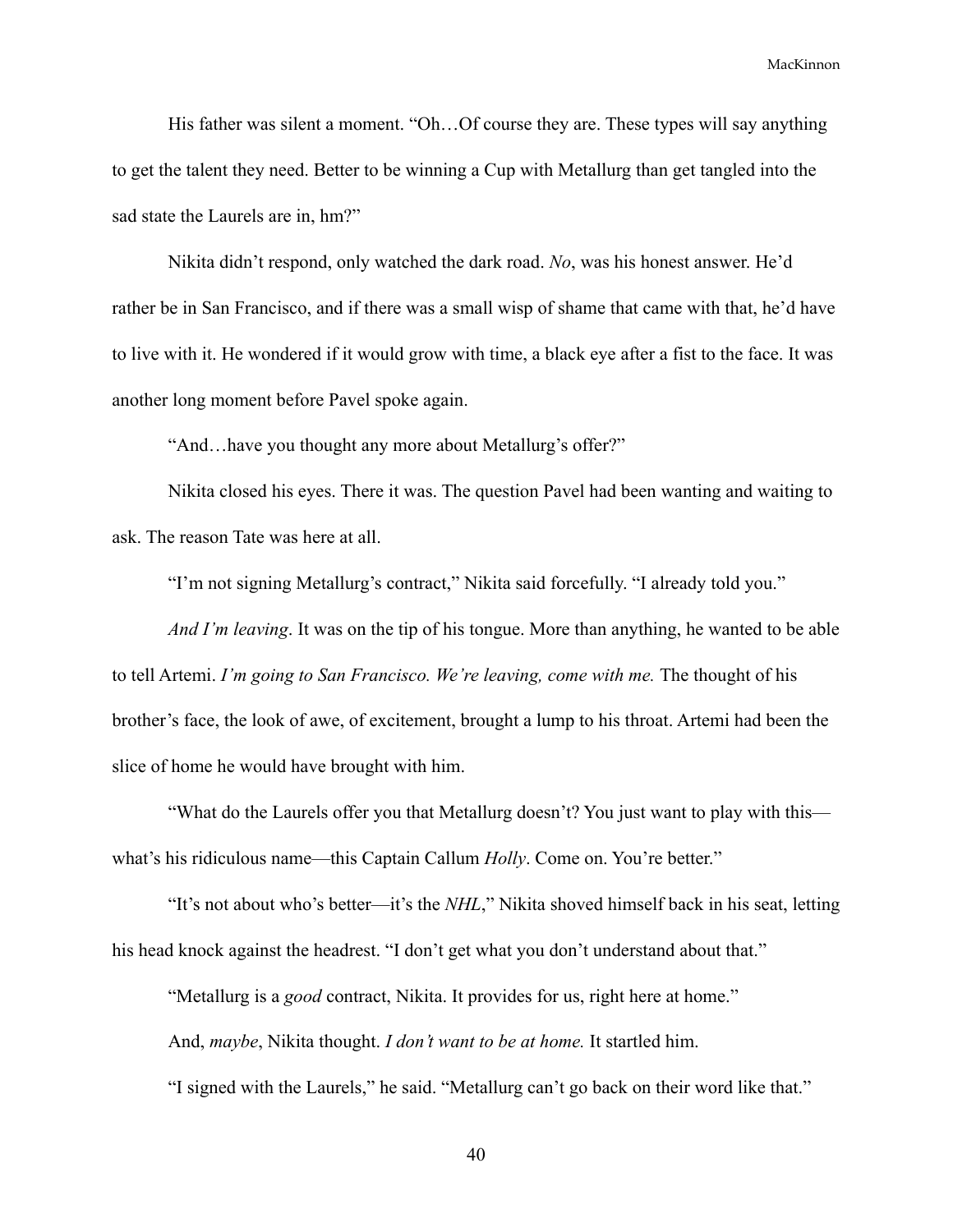"They're not going back—"

Nikita broke, just a little. He couldn't sit here quietly and listen to his father defend them. "You didn't see Raskalov, Papa. You didn't see the way he looked at me when I said no, like like he might…stop me."

"*President* Raskalov, Nikita, have some respect for your team." Pavel shook his head and turned his blinker on at the same time as the bus. "You should be honored he's willing to fight for you."

"Aren't *you* willing to fight for me?" Nikita burst out. "I'm telling you that I want the Laurels' contract, the one I've had for two years, the team that wanted *me*, that *drafted* me, and all you can talk about is *respect*?"

*I'm leaving. I'm defecting. Dima lied to me. Dima lied to* us*. Artemi should be with me, Artemi should be here.*

His father's mouth was set into a thin line. He looked old, then. Not the wrinkles on his skin, around his brown eyes, but a deeper sort. Like energy was seeping out some hidden gap.

"Nikita…" he began softly. His knuckles were pale against the steering wheel, the skin of his hands thick and calloused.

"It's not such a horrible thing to want," Nikita said, tears creeping into his voice. He pushed the heel of his palm into one eye. "You never were like this when I got drafted, I don't get it…"

"I understand," his father's tone was appeasing, nearly whispering, as if he was scared someone was listening. "But…understand me, okay?" He wouldn't look at Nikita, maybe avoiding the sight of him wiping angrily at his wet cheeks. He did, however, take one hand off of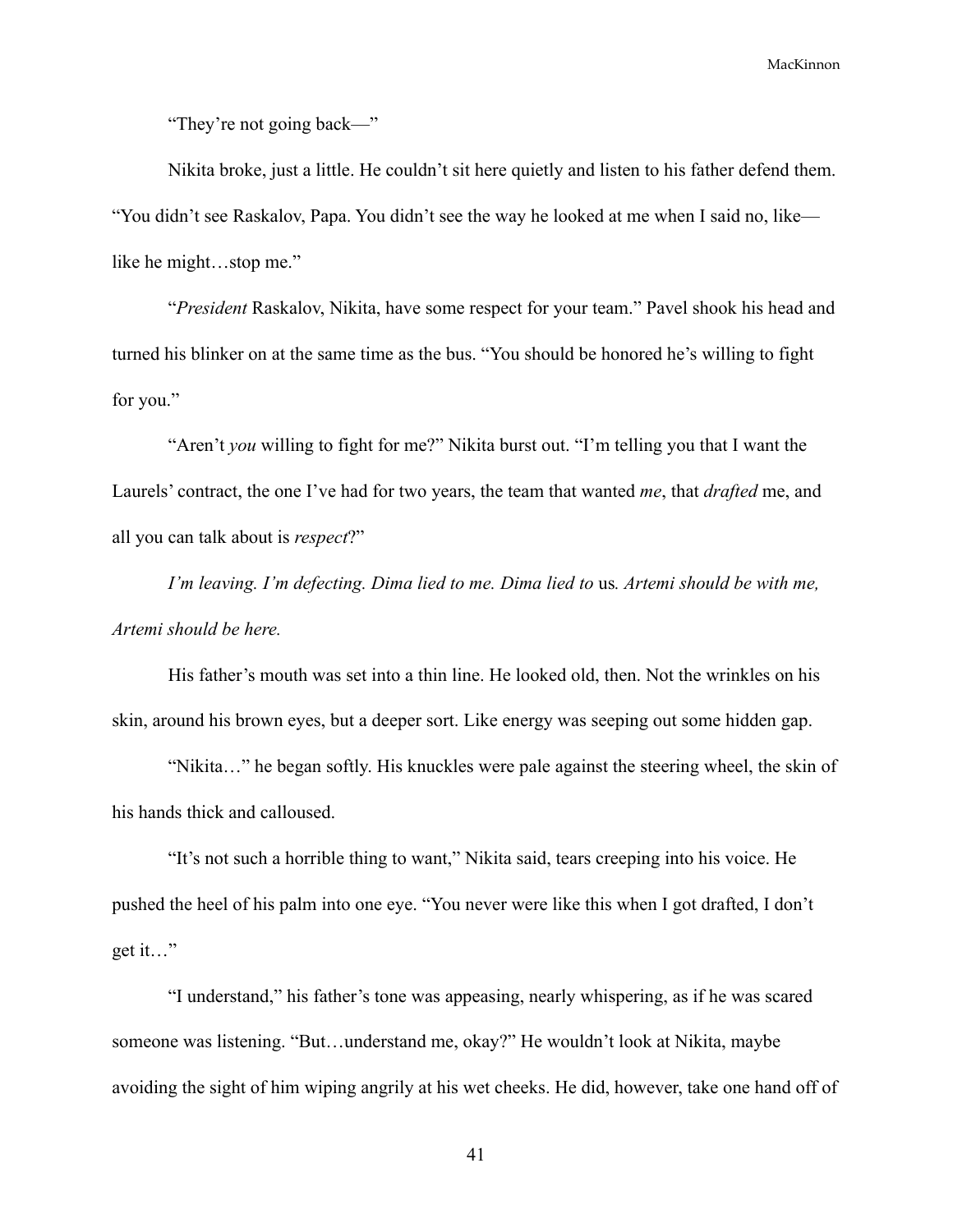the wheel and put it on Nikita's knee, squeezing. "Nikita, I…If Raskalov wants you to stay…

whatever that man wants, you must *do* it. Do you understand?"

Nikita was taken aback by the tremor in his father's voice.

"You must," Pavel said, and put both hands on the wheel again, chest rising and falling in an uneven breath. "You must do what he says."

"Because we owe everything to them?" Nikita said weakly.

His father wouldn't look at him. "Because they can take everything away."

 $^{++}$ 

Tate had his phone caught between his ear and his shoulder, throwing his clothes into his suitcase. There was so much back and forth with the play-offs that he barely unpacked before he was packing again. This time, it was for Moscow. If Tate had a choice, he would never go back there in his life. It felt like returning to the scene of a crime.

"What in hell's the point of these phone calls if you won't fucking say anything over the phone?" Pat's annoyed voice said in his ear. "Is the kid coming or not?"

Tate let out a frustrated sigh through his nose. "Look, I'll just say one thing because I'm pretty sure they already know—"

"Know what? How?"

Tate balled up a t-shirt and tossed it in the direction of the bed. He badly needed to do laundry. He hadn't thought he'd be here for this long. "Dima Mikailov, he, uh…"

"Mikailov? The goalie? The one you played behind?"

"Yeah," Tate said, and recognized regret in his own voice. "Nikita and Dima are buddies" and…turns out Dima's working with Raskalov. Wants Nikita to stay."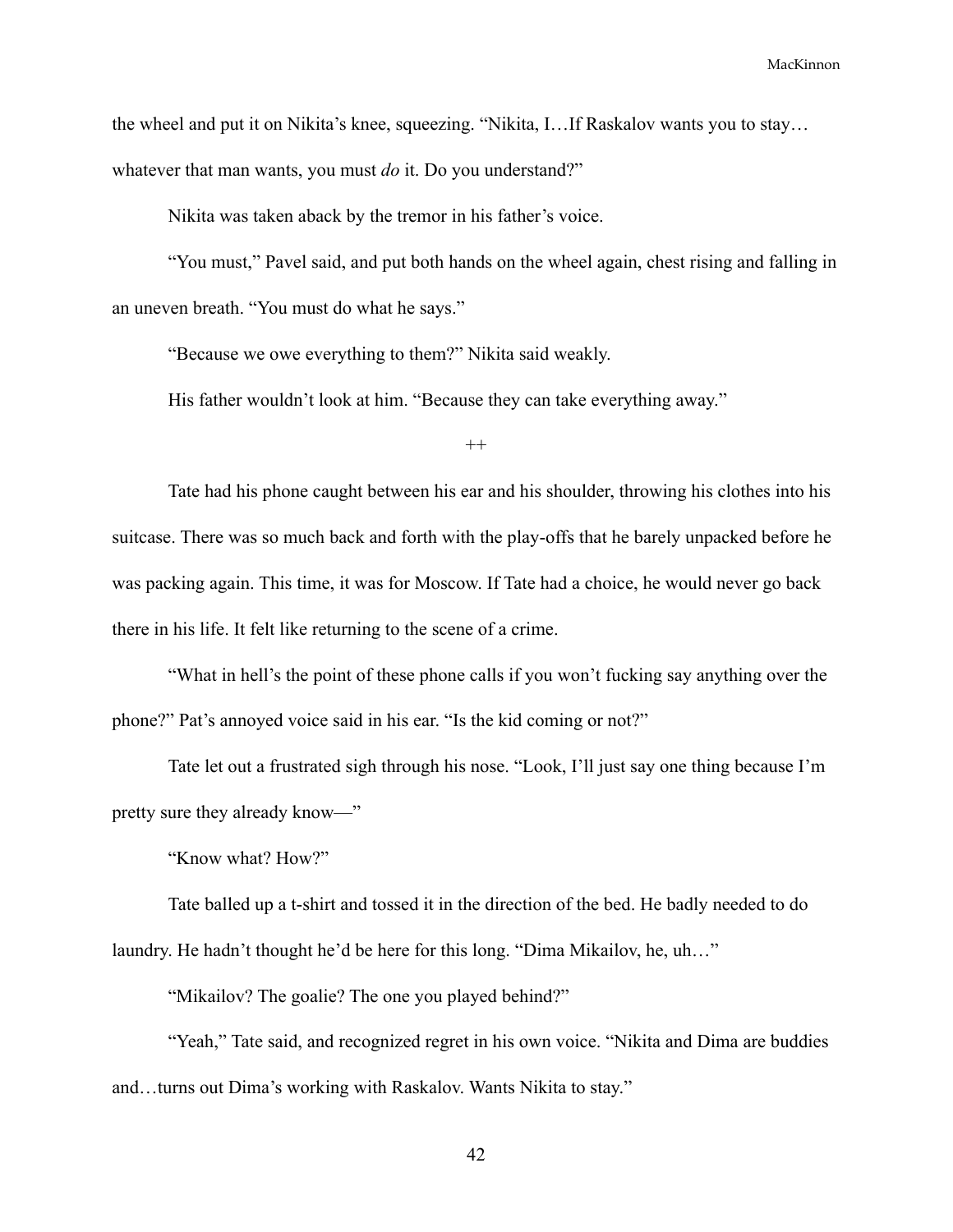"Wow. Double agent."

"Sure," Tate said shortly. He sat down heavily on the end of the bed, rubbing at his eyes with his thumbs. "But Nikita says he'll come. The problem is, I told Dima all about it before I knew about him and Metallurg, and so I'm sure Raskalov knows by now. So who can say what's gonna happen next."

"He says he'll come?" Pat repeated. "Jesus, all right, then just get the hell out."

A headache was building behind Tate's eyes. "He doesn't have a passport."

There was a pause on the other end of the line. "Who…who the hell doesn't have a passport?"

"No, he *has* one," Tate replied. "It's just that the team keeps them for the players." "Well, that's certainly…"

"Secure?" Tate supplied, sarcasm heavy. "Yeah. Yeah, I know."

"All right…" Pat sounded exasperated, but at least he was finally paying attention. He and the Laurels, for all of their investment, were treating this affair far too lightly. "Okay. We'll work on the passport. Maybe we can get around that, or even get him the damn thing. You've got that money still, yeah? We'll try to get word to him, too, if you can't. We'll bring some more people in on it."

Tate's fingers tightened around the phone. That's what he had been telling them to do from the beginning.

"How is it otherwise?" Pat asked in a rare bout of interest in Tate. "Being back, I mean?" Tate opened his mouth without knowing what to say. "It's, you know…"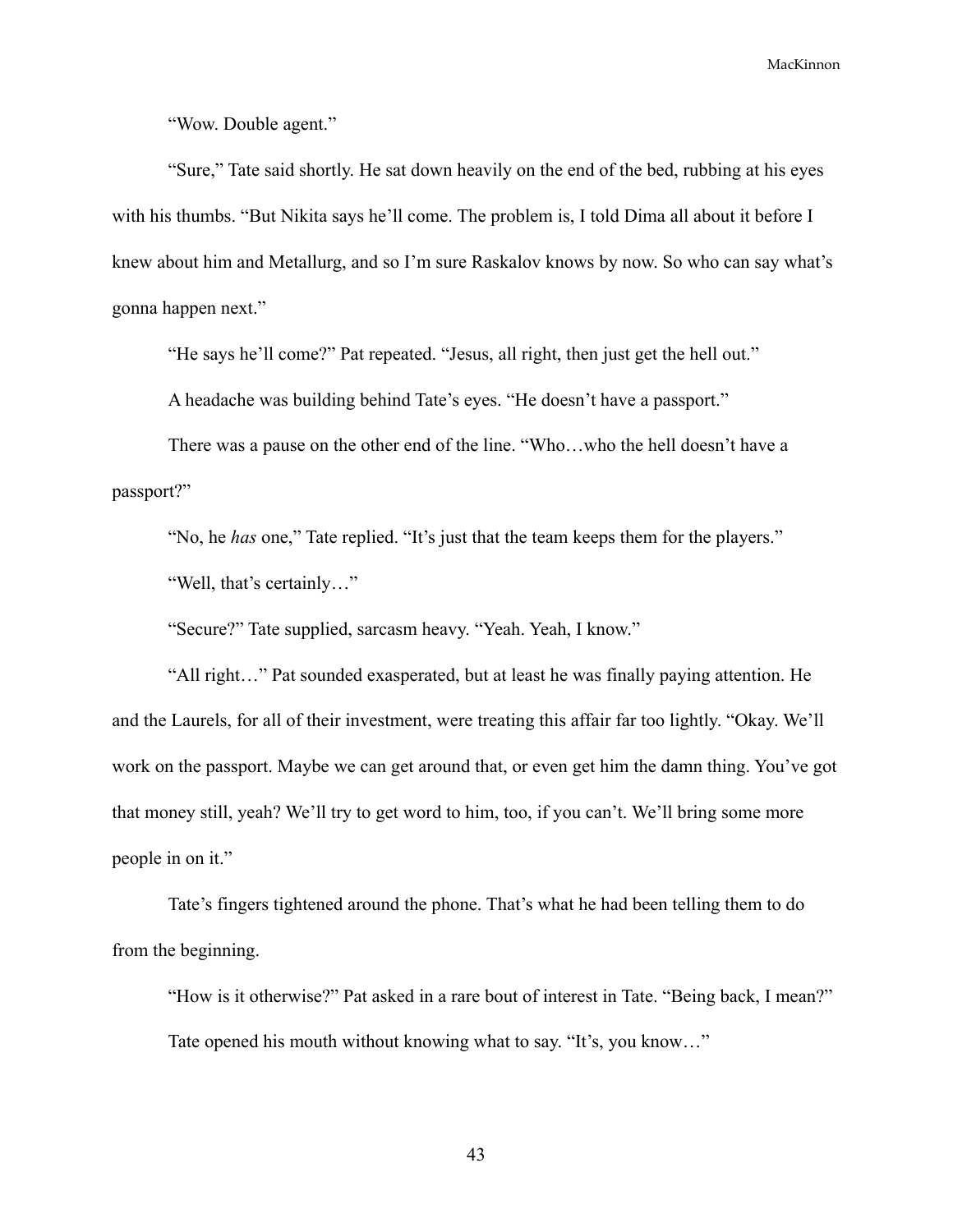Tate knew his silence was stretching. He could picture Pat's face, bushy eyebrows raised and waiting. He could *tell* Pat. Right now. He could all but taste the words. *It started five years ago, Pat, and it started with me.* Dima was only so malleable because Tate had allowed them to lose. It had only made Dima that much more desperate, and what else did Raskalov and his men feed off of but desperation? Tate's, then Dima's, and now Nikita's. *It started five years ago, and it started with me.*

Tate stood from his place on the bed, rubbing a hand over his pounding chest. "Actually…" He was breathing hard, sweating at his temples. "Pat, listen. I need to tell you—"

He was cut off by the sound of a dial-tone. Three loud beeps, and then nothing. Tate lowered his phone and stared at it, screen on the keypad again, then put it back up to his ear. "Hello?"

Nothing. He tried to call Pat back. Nothing. Straight to an automatic voicemail, a voicemail that disconnected before it could record.

Tate's gaze turned towards the door. Then the window. Then the mirror above his bed. Then the alarm clock blinking the time. The lamps. The smoke detector. Anywhere. A small town, where everyone knew everyone, and the bigger shadow, unknown and all-seeing.

Leo was waiting for him outside when Tate rolled his suitcase out of the hotel entrance. He popped the trunk. "Ready to go, Mr. Beacon?"

Tate stopped, toes at the edge of the curb, and looked at him, looked for any sign that might give Leo away. A smirk, a light in the eyes. The *dropped* call. Leo's face was as blankly cheerful as ever.

"Yes," Tate said. "I'm ready to go."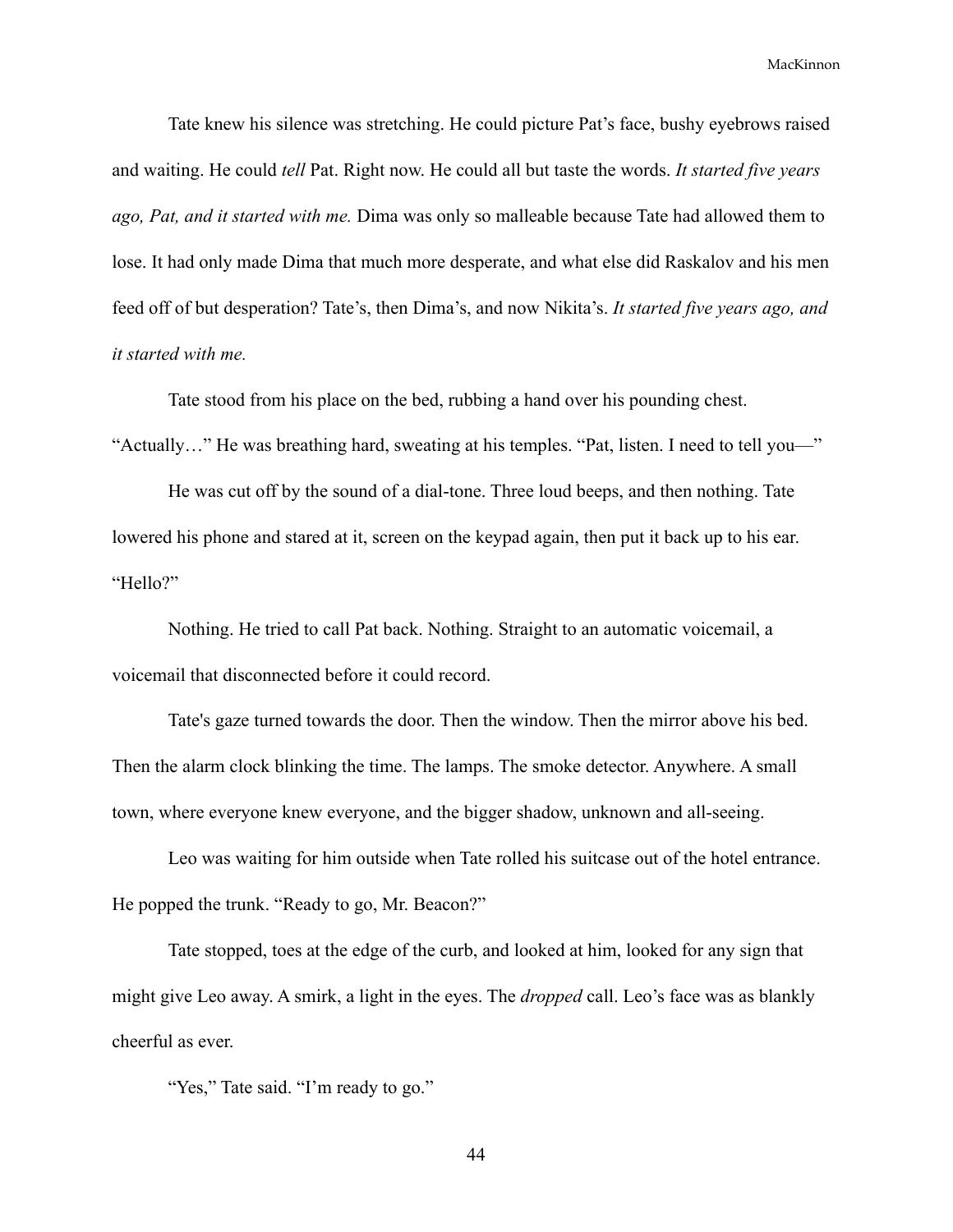They drove to the rink, which took them to a bus, which took the team to the airport for their first of hopefully just three flights to Moscow, if they could win this in a 4-0 game sweep. Leo stuck close to him, as usual. The players, just like in the NHL, kept to the same seats as though they were assigned. The Captain, Sergei Laskin, at the front left, close to Coach. Stepan Volkov behind him. Ilya Kuznetsov to the right, Viktor Orlov, Denis Yahontov, Gavrill Bortnik, Taris Lopatin… Tate knew that none of these men could be as oblivious as they looked. They were smart, though. They kept their heads down. They wore their headphones, slept, and played hockey for their lives. But they did watch Tate, always, walking down the aisle. Some of them, like Stepan or Ilya, whom Tate had played with, held out a fist to be bumped, but nothing more. There was a wall, a barrier that couldn't be crossed.

Tate didn't want more trouble now, not when he was so close to being able to go home with Nikita in tow. He sat at the back of the plane, Leo right across the aisle and already taking out his newspaper. Dima sat at the very back, too, just three rows ahead of Tate. Nikita was usually beside him, though now Nikita had taken to crossing the aisle and moving up a few more rows. Dima glanced back now, and their eyes caught. He looked exhausted, sick and frail, even. Nikita wasn't speaking to him, Tate knew that, and it looked like it was taking its toll. Gone was the joking smiles and sarcasm, the flicks of bright hair out of alert blue eyes.

Tate raised an eyebrow at him, questioning, and Dima turned away. When Nikita boarded, Dima sat up a little. It was as if he hoped, miraculously, that Nikita had changed his mind and would slide into his usual seat beside him. As Nikita made his way down the aisle, his head was high and his eyes were on Tate. For a moment, Tate thought he was going to sit next to Dima—he'd passed his new seat—but then he stopped in front of Tate.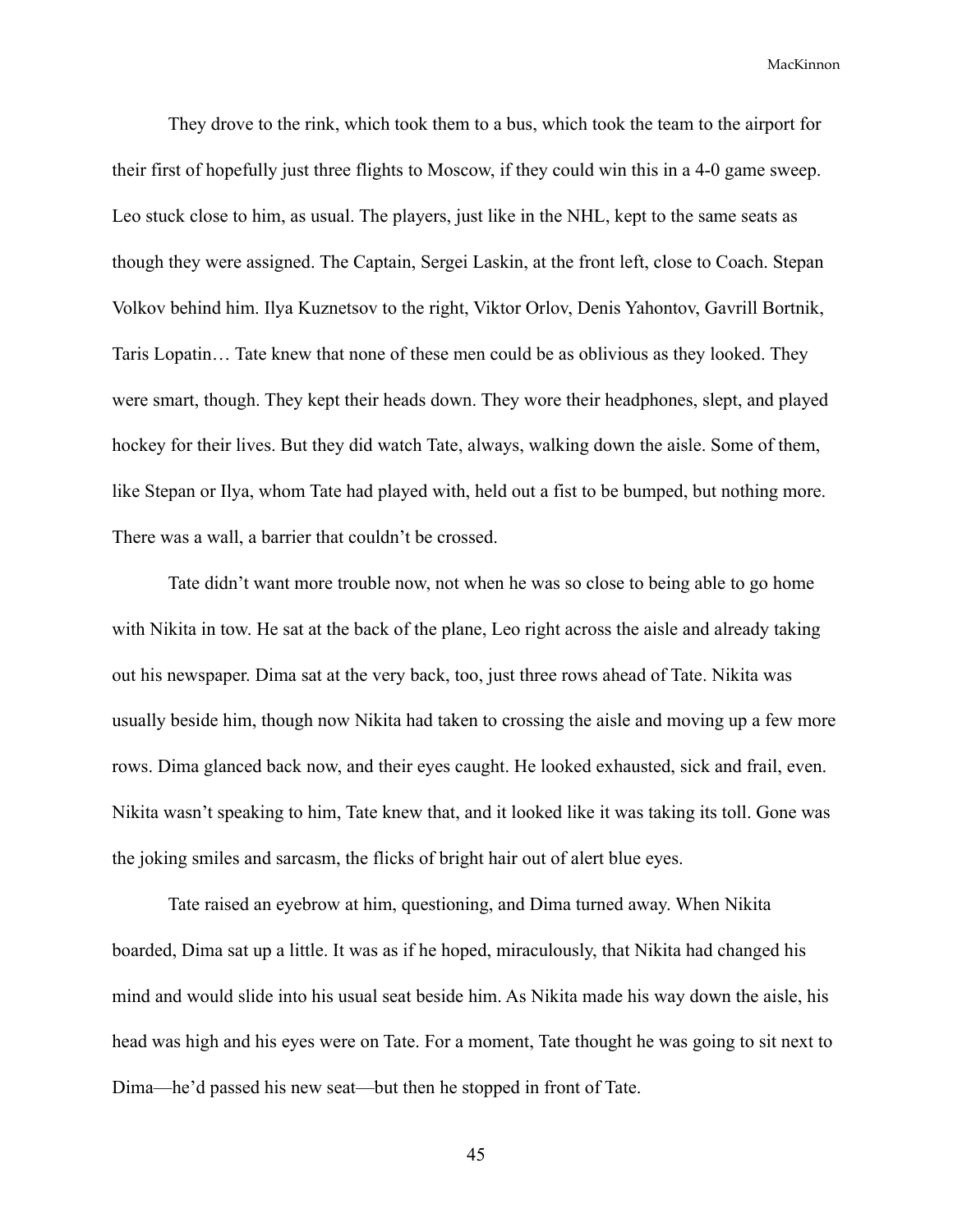"Morozov," Leo shook his head. "Go, sit, we're about to take off."

"I need to talk to Tate," Nikita replied shortly to Leo. "Listen if you want."

Leo folded his newspaper on his lap with a papery slap and regarded Nikita carefully. Nikita just stared back until Leo gestured for him to sit beside Tate. Maybe he was as curious as Tate was as to what could make Nikita approach him like this. Nikita sat, carefully, and Tate noticed Dima was turned in his seat again, giving Tate a view of his profile, broken-nose, broad cheek bones. Listening hard.

Nikita looked—stricken, was the only word that came to mind. He wet his lips nervously, fumbling with the strap of his bag in his lap.

"I can't come with you," he said.

Tate's eyes widened. His gaze snapped to Leo instinctively who looked, as he had suspected, like nothing had yet been said. Void and blank. Tate couldn't even tell if he'd already known about this or not. He wished he could tell Nikita about the dropped phone call to Pat. Maybe he could. Maybe it was better to just put every little detail out in the open.

"Because—because you think you can't return?" Tate asked. He didn't blame Nikita for slamming the brakes against such a rough truth. There were things that could be done, maybe negotiations that could be had, but it usually took years, like forgiveness, and even then it was chancy. "Because that's not always true."

"No, no," Nikita said, thumb digging into the bag's zipper now. "Not that."

Tate didn't know what to say, especially not with Dima and Leo's eyes on them. He thought of the Laurels. They had taken him through some options before he'd left, some paths to take for the part of this trip that had never felt real. The smuggling out. It all felt absurd. If things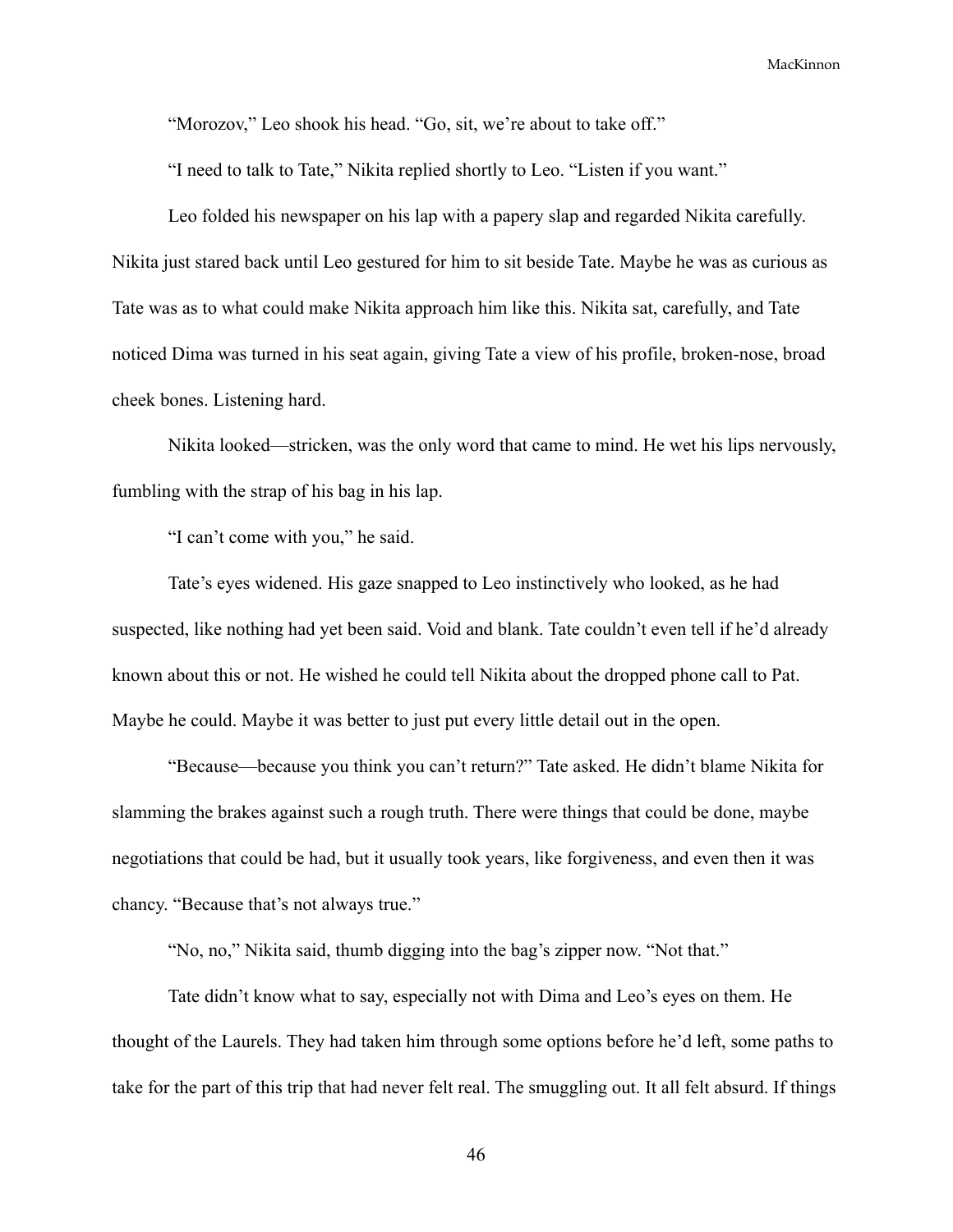were really bad, the lawyers had said, they could try to bribe a doctor to say that Morosov was sick and needed treatment that was only available outside of Russia. This was complicated, slippery, and expensive. Paying off one doctor would lead to the assistant, would lead to the office worker. Another chance was to try and slip away more quietly, with only the night as cover. This was dangerous and made Tate think hysterically of gun fights. Sergei Fedorov had done this, the first player to defect after the fall of the Soviet Union. He'd simply gotten into a car with a Detroit Red Wings reporter and boarded a plane. It was his fault, really, that it would not be so easy now, that Nikita didn't even have his passport. Leo was proof of that.

Nikita was still pulling nervously at the straps of his bag and Tate couldn't help it. The protectiveness surged up again, and he put a hand over his tugging fingers. Nikita's hands immediately stilled.

"No touching," Leo said from across the aisle, and Tate glared but pulled his hand back. As if he could pass some sort of note, right there. He only wished that he had come that prepared.

"Do you *want* to go?" Tate asked quietly. "Because that matters. It matters what you want. Don't listen to what others say."

"I have to stay," Nikita said, looking at him, hair falling in his face. He looked so young. "You don't understand. Hockey isn't just hockey here. It's everything. It is life, it's support, it's…not sport. It's a job."

"Is it about your family?" Tate asked.

"*Don't—*" Nikita's face tightened up. "Don't say anything about my brother. I'm tired of people using him to get to me. I'm tired of it."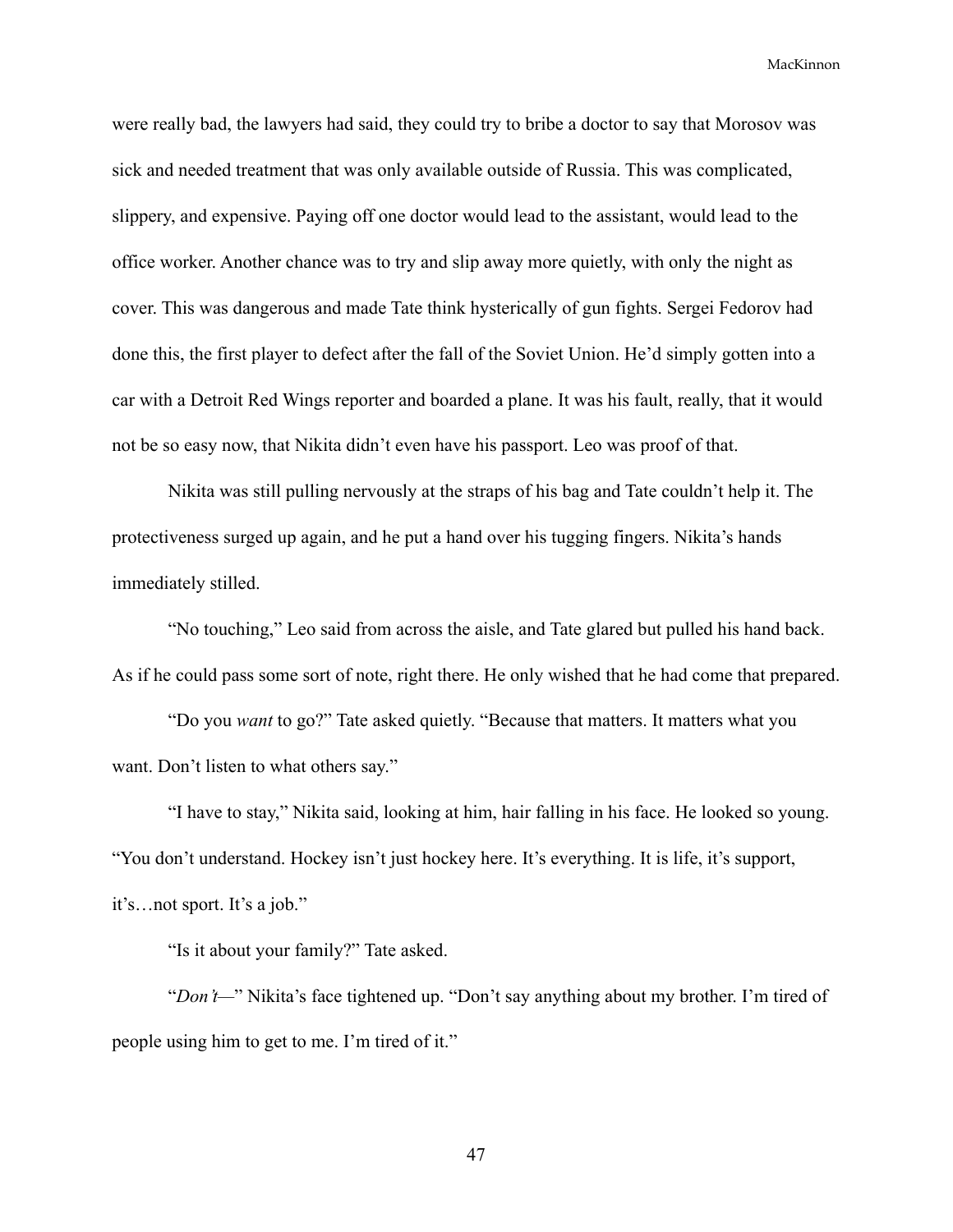"Okay," Tate said hurriedly. "Okay, no, I don't, I…I'm sorry. I am. I'm sorry for that, at the rink that night. It is bad of me."

He glanced at Leo. He couldn't tell if he knew about the night game, either. Dima, too, was looking down.

"But yes," Nikita said, looking at Leo with hard eyes. "It's about my family." Nikita took a breath and rose as suddenly as he had sat down. "I'm sorry. I don't know what else to do."

He passed by Dima on the way, whose eyes followed him. He looked guilty and small. Dima moved as if to get up, to go to Nikita and sit by him. His whole body jolted as if he were about to, as if he were talking himself up to it, but in the end he stayed. He looked back, not at Tate, but at Leo.

"How do you live with yourself, Leo, hm?" he said in a low voice, and turned back around and shoved his headphones over his ears.

 $^{++}$ 

It was entirely possible that the life Nikita saw for himself in San Francisco would never have come true, even if he had let Tate take him to it. In his mind, it was more like a movie set, now that he thought about it. He envisioned no bills to pay, or hard, early mornings, or meals alone, or teammates who he didn't get along with. Instead, the image was bright with wins, with Stanley Cups, and, although Nikita knew otherwise, Artemi was always there with him in his mind. Part of Nikita still felt like Artemi hadn't died. He wasn't in the ground behind their church, but in San Francisco, waiting for Nikita to follow. Maybe that was the sign that the entire façade belonged in the past.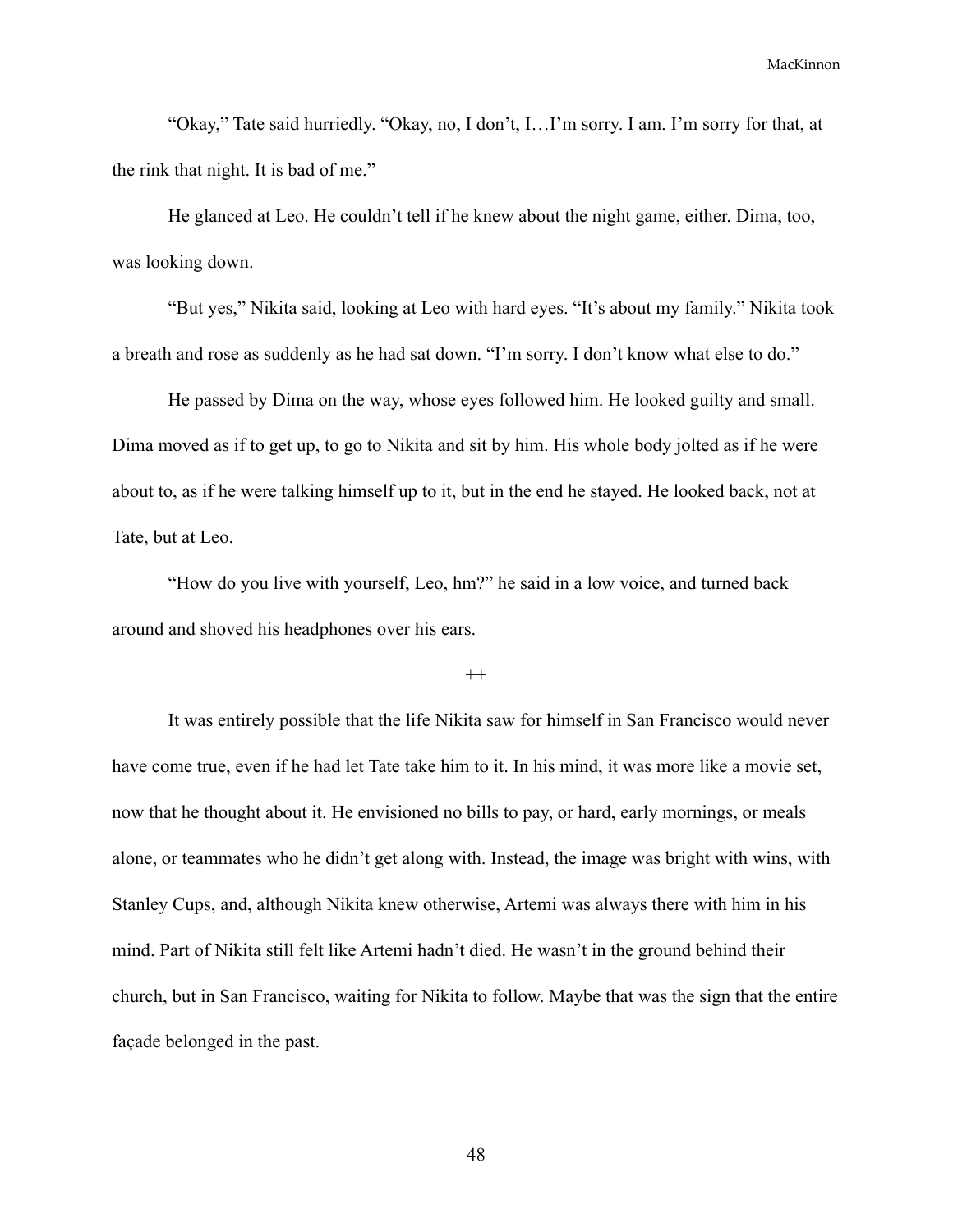The explosion that had killed Artemi had not been a massive wreck. There had only been two bodies. There had been a joint funeral, Nikita walking beside Evgeni, the older brother of Maxim, the other casualty. Evgeni had wanted to talk and share in the grief, but Nikita had simply kept his eyes down. The caskets had been closed, the bodies deemed unfit for viewing and maybe that was it. Maybe that was why Artemi was in San Francisco and not dead, because Nikita hadn't *seen* his brother after he'd heard the news. Maybe it was a mistake. Maybe Artemi was just waiting for him to run away, too. It was such a golden fantasy that it was painful to look at.

Raskalov had been there, out of respect. Deaths in his factories weren't so frequent that he passed them by. Seeing his thin, straight back and close cropped hair had been the only time Nikita had ever seen the President up close until that day in his office, when Nikita had refused to sign his contract. Raskalov had shaken his father's hand, kissed his mother's wet cheek politely, and then looked at Nikita with his dark eyes, carved above high, sunken cheeks.

"Congratulations on the Laurels. I know your brother loved to watch us play," Raskalov had said. "Work hard for him now, yes?"

*Us*. As if Raskalov skated out each night, too. Under that gray funeral sky, Nikita had ducked his head in a nod, but he had been picturing Artemi looking at the Laurels jersey in the mirror. His draft day in New York had only been two weeks prior at that point, and his agreed upon final two years in his Metallurg contract, now without Artemi, had felt as though they would last an eternity. Dragging himself to practice in those first few weeks had been torture. He'd swung recklessly between thoughts about quitting, and pushing himself so hard his legs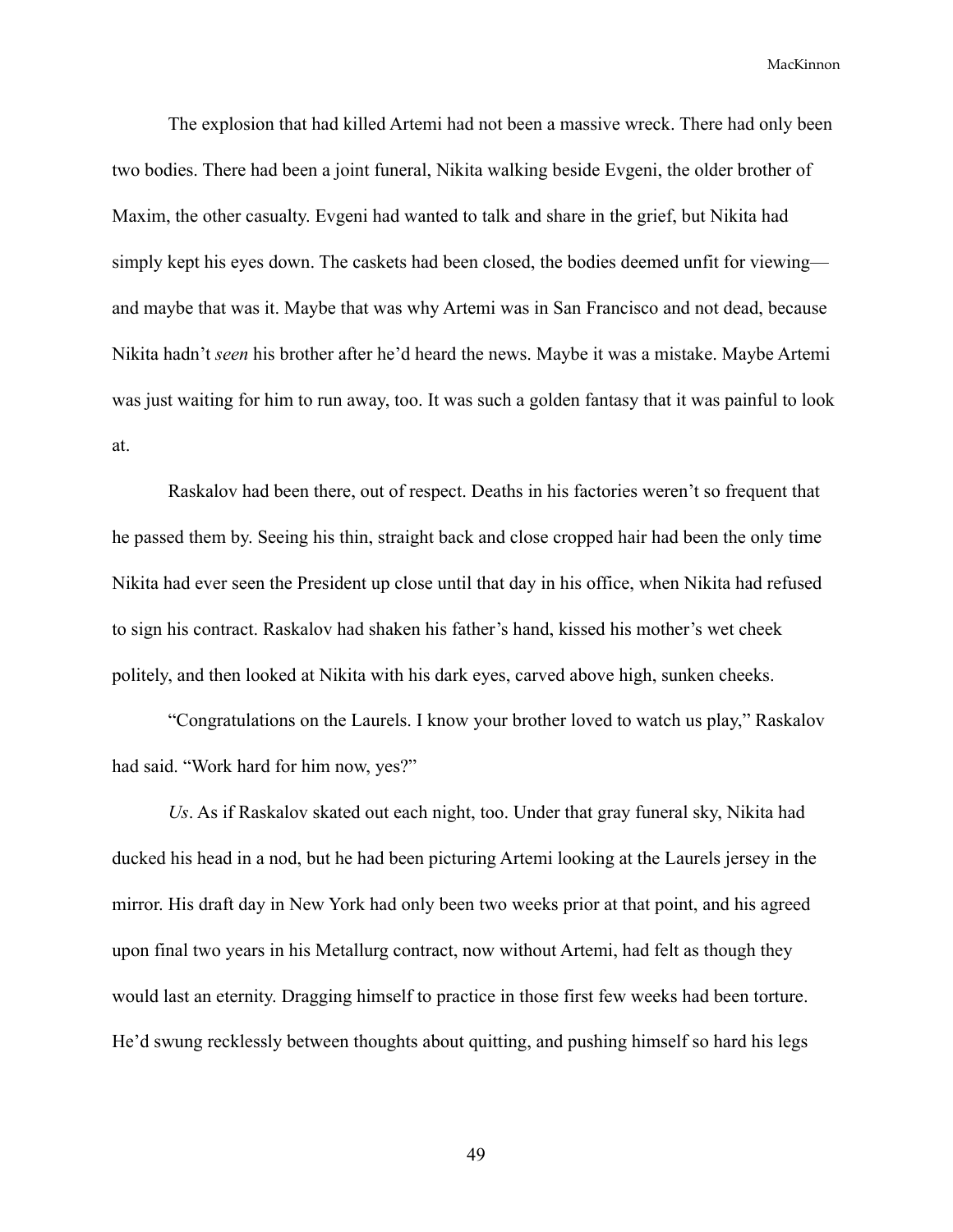shook and he couldn't breathe. It had only been when Dima stepped in that he had begun to settle again. Hockey was routine, distraction, and he had needed that.

Perhaps it made sense that Dima and his betrayal had been what sent Nikita into free-fall again, cutting loose what fragile netting Nikita had built for himself. He wanted to *blame* Dima somehow, for everything. He wanted to blame *someone*. Dima, Tate, his father. It had been his father's shift, after all, that Artemi had been covering the day he died. And if Artemi hadn't died, would Nikita be so vulnerable to his memory? For his father, was returning to work every day anything more than a physical reminder that it should have been him instead? Was it the same for him as he was for Nikita? Every time he stepped onto that ice, Nikita had to remind himself that Artemi wasn't there watching in the stands. And Tate. Artemi had worked his way into Tate, too, as suddenly something of San Francisco, where his brother was supposed to be, had been put at his feet. The casket had been closed, but it felt wide open now. *Look*, each person in his life seemed to be saying to him. *What would he have wanted?*

Nikita's father was the only one not to talk about Artemi, not to use him in his own favor. In the car, that day after the bus ride, there had been no mention that Nikita was the only remaining son. After everything, Nikita had expected it. But his father had left the truth raw. It had nothing to do with Artemi. It was only Raskalov. If Nikita left, neither of them knew what Raskalov might do. The man did not seem particularly cruel from far away. He was detestably greedy, all the while using words like *we* and *us*, but the violence that lived in the skin of all men like him—the Kremlin's oligarch puppets—was well disguised. The one thing he didn't disguise was that the people of Magnitogorsk lived under his shadow, his gaze. He owned them by making them *owe* him. Nikita's father's position at work could be snatched in a moment. Their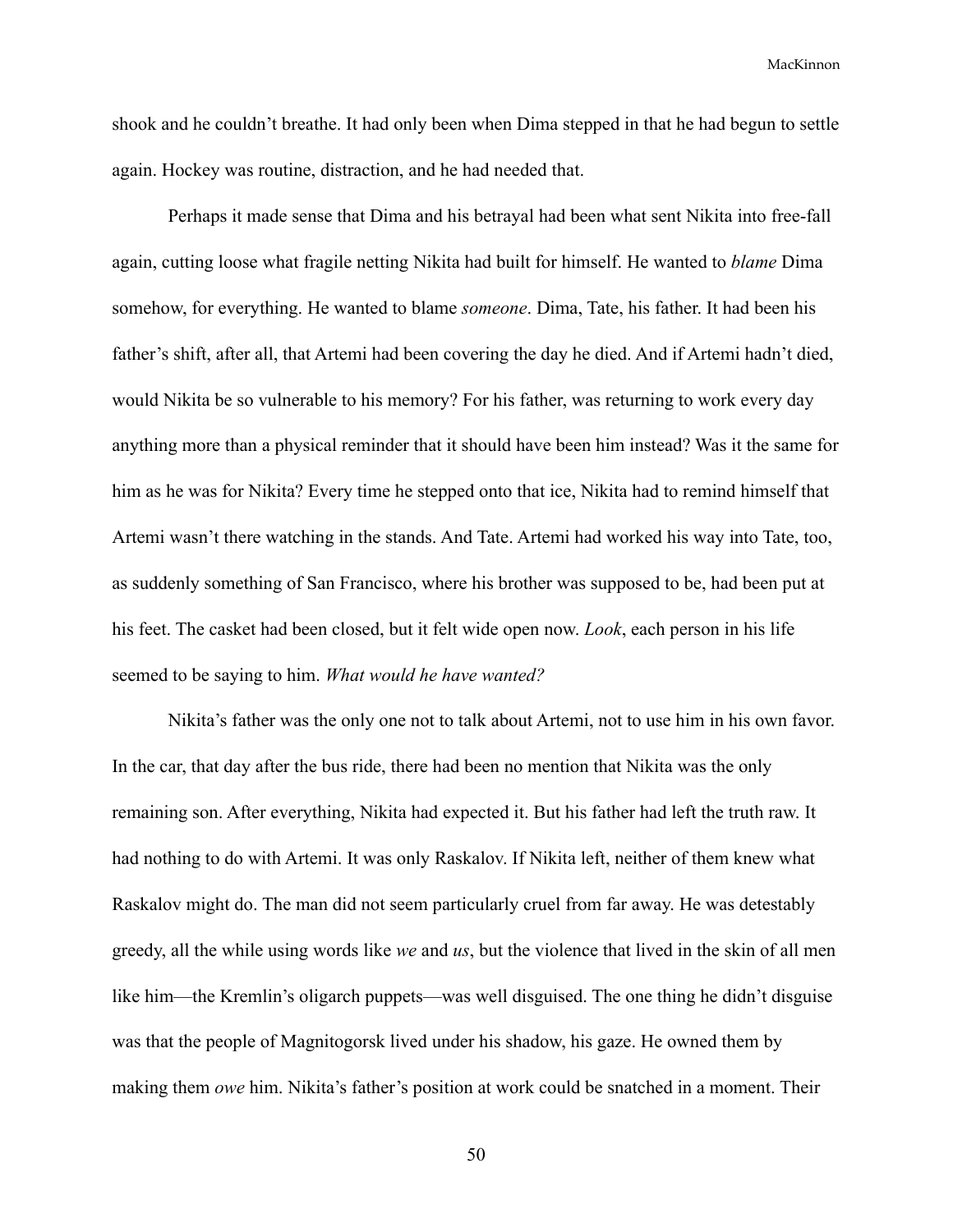car. Their home. And without Nikita's Metallurg salary, without Artemi's factory wage, there would be nothing left.

Nikita and his father hadn't looked at each other as these words passed between them. Nikita had barely even looked at Tate when he'd relayed them. *Is it about your family?* Tate had asked. Nikita didn't think Tate had any family. He remembered a girlfriend, American and thin. White, straight teeth and curled hair. He didn't know what Dima had meant when he'd told him to ask Tate about Moscow, but if it was anything like he thought it was, Tate should understand what it was like to make decisions in a place such as this. Choices didn't feel like choices. Metallurg was a sanctuary that no one player could afford to give up, and no family could afford for that player to even try. Nikita had been stupid, maybe Artemi, too, to think, even for a second, that all it took to achieve something was wanting it enough.

#### $^{++}$

Tate no longer had any family to threaten, and he wondered sometimes what he would have done five years ago had he known how his life would actually turn out. His girlfriend's name had been Danielle, and the pregnancy had been an accident, but they'd had fun talking about planning a wedding before she began to show. And then it had become all they talked about, and the more cribs and flowers Tate had looked at, the less he'd actually liked the idea of it at all. The colorful little wagon strollers on the soft ride wheels, *so as not to wake your little one.* Sometimes, mostly when he was wasted and sorry, Tate blamed Danielle for the end of his career. The thought only made him feel worse about it all, like he'd just kill to have it be someone's fault. Like he'd taken a wrong turn and had been lost ever since.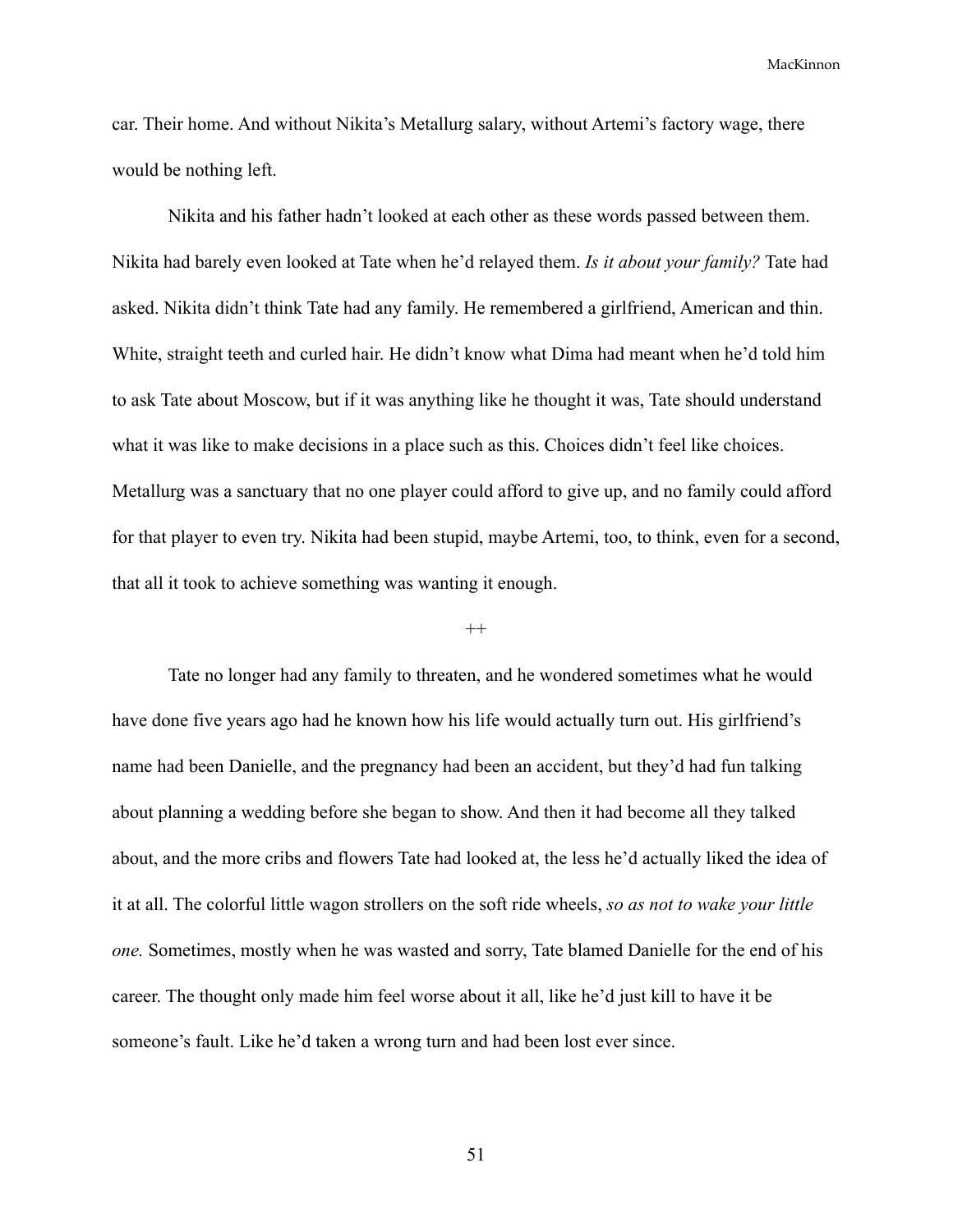It felt like another life. He'd shared a house with someone. He'd shared a bed with someone. He could barely even imagine it now. They had put so much into making two lives into one, and all it had resulted in was the painful process of untangling themselves. She hadn't liked Russia. They'd both been homesick, truthfully, and that unease had led to bad tempers and raw nerves. Thank God, she'd broken it off with him. In the end, he wasn't sure if he could be happy with anyone at all. Danielle certainly hadn't been happy with him. He brooded when he lost or when he was benched—which was most nights. Life hadn't sat well with either of them. People failed, they changed or grew older, and Tate preferred not to watch—but he didn't want to leave Nikita.

They were back in Magnitogorsk for the night, for what could be the championship game. The Gagarin Cup would be in the arena, flanked by its white-gloved handlers. Nikita had been playing like fire. Tate didn't know if he was trying to prove that he deserved better competition, or if he was terrified that, having tried to leave, they suddenly wouldn't want him anymore and cast him out. Tate wished he had done more, wished he had seen the approach on the bus for what it was. He looked around his hotel room. He'd unplugged the alarm clock and turned it face down. He kept his curtains drawn, checked the lamps. He had wanted to unplug the landline but had decided against it. There was nothing he could do about the smoke detector, and he fell asleep most nights in this bed staring at the little red, intrusive light on it, blinking off and on again. He was homesick. He blamed himself.

Now, he could see Magnitogorsk's darkening sky through the gap in the curtain, and he knew Leo would be around to collect him soon to take him to the rink. He yawned, shuddering and wide. He'd forgotten the toll of play-offs, of being shuttled back and forth, back and forth,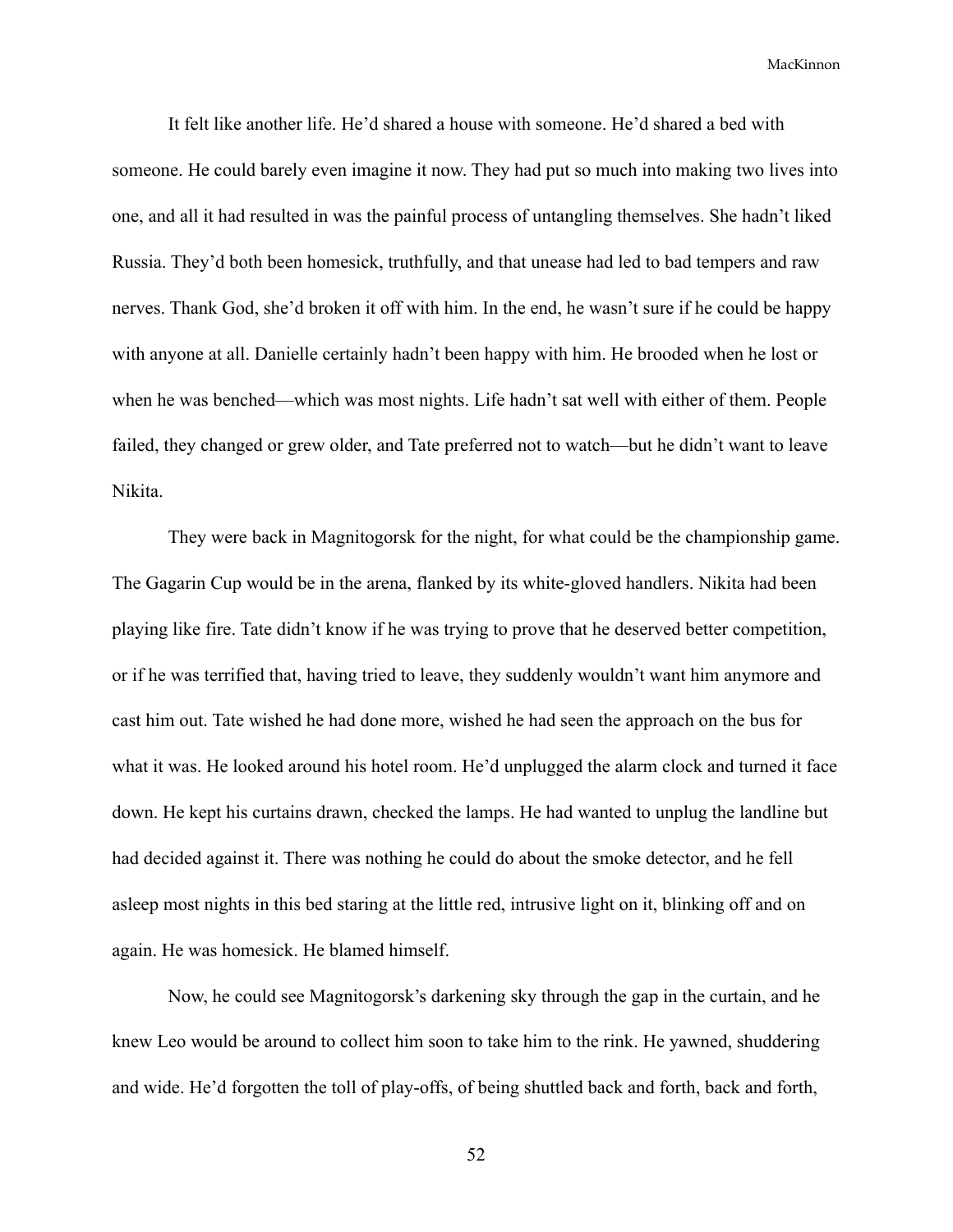playing for what had felt like his life. Then again, it *had* been his life. It was Nikita's, too, and Dima's. He couldn't decide if he was looking forward to the game. He wanted to see Nikita win these play-offs, if nothing else. He hadn't had the heart to tell Pat that they weren't getting Nikita Morozov after all. He was surprised at the intensity with which he wanted Nikita to change his mind. The Laurels should have sent someone else. He felt a flash of anger at them. Had they thought this would be easy? He felt bare of any preparation at all.

When the knock at his door came, Tate had a fleeting through that it might be Raskalov on the other side, not Leo. His stomach turned. He didn't want to be sat down and given any more choices to make. He didn't want to steer wrong again.

"Leo," Tate said when he opened the door. He didn't know if this was better, or worse.

"Mr. Beacon," Leo said with a slight smile. He leaned around Tate slightly to see into the room and continued in Russian. "I see you've not unpacked yet. Good. I'm here to take you to the airport."

Tate took a step back, and Leo seemed to take this as an invitation to come in. He shut the door behind him with a click and walked down the short hallway to Tate's bed where his suitcase lay.

"No," Tate began, walking after him and speaking in Russian. "Leo, I cannot leave."

He surprised himself with the heat that came in his voice. No matter how awful this was, no matter how much he missed his own bed, the coffee shop down his street back home, he didn't want to leave without Nikita. He didn't believe that Nikita wanted Tate to leave him behind, either.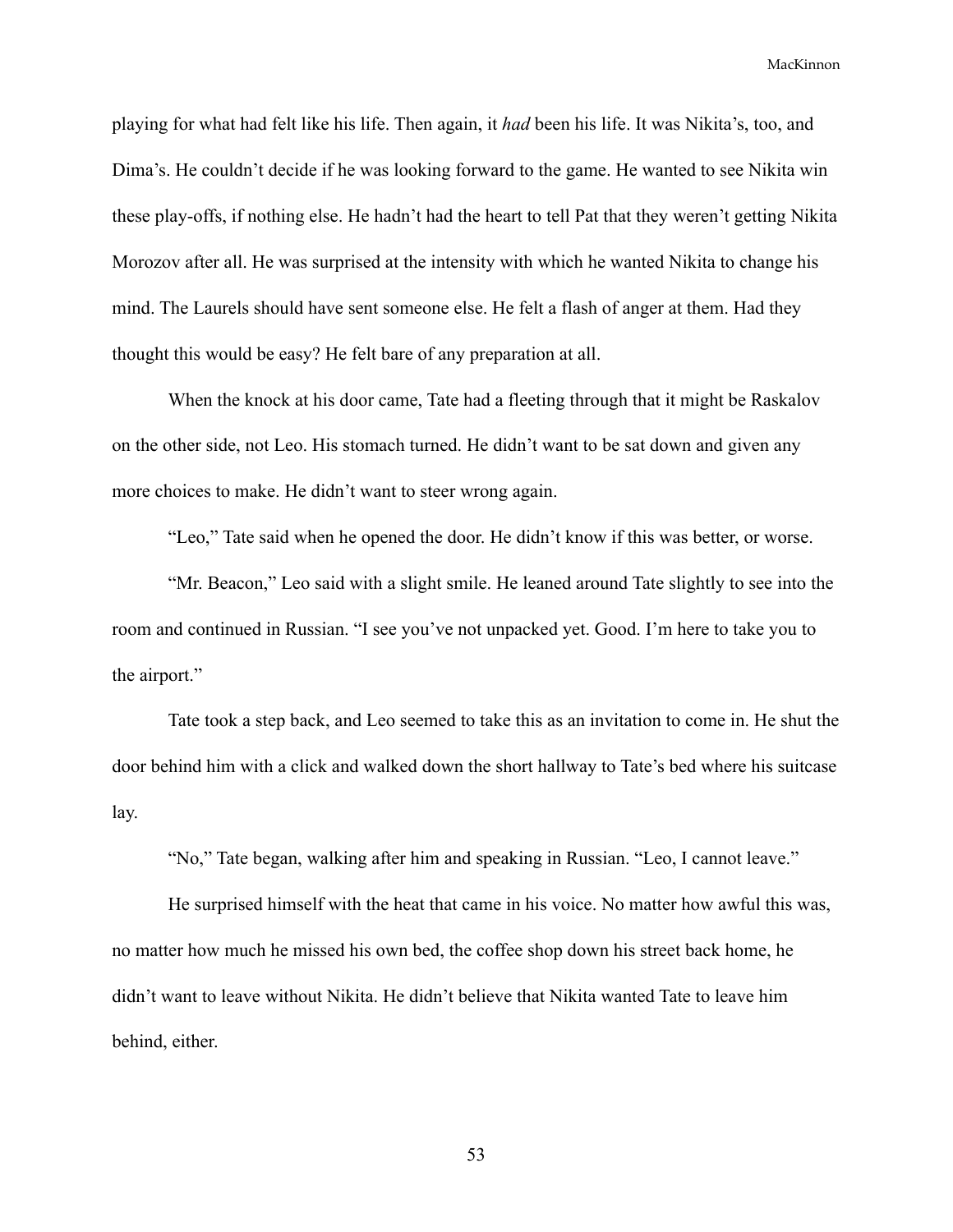Leo raised an eyebrow. "You can do what we tell you to do. It is only respectful. Besides, I think we can drop the pretense of this *story* that you are writing, can't we? You heard Nikita. You are not necessary anymore."

Tate was fairly sure that he had never been necessary. It didn't hurt as much now as it once had.

"Then I tell," Tate said, urgently. "I tell about Dima, about Raskalov and Moscow. All of it."

"Will you?" Leo asked, frowning. He walked to Tate's suitcase and picked up the Russian-English dictionary Tate kept. It was well leafed through by now. "That won't make you look very credible. And who's to say you didn't thwart the Laurels, too?"

"Who is to say that I did?" Tate replied, back in English now, too riled to focus on translation. "*You*? Raskalov? Your word doesn't exactly carry weight in the U.S."

Leo smiled. He kept to Russian and threw the dictionary down. "If your story were to come out, Mr. Beacon, it would never appear to have come from us."

Tate let that sink in. Leo walked over and stared at the flipped down, unplugged clock. He righted it, but didn't plug it in, and smiled at Tate, chuckling.

"Very funny," he said, and Tate's skin crawled.

"I don't care," Tate said, and forced himself to unclench his hands, which had curled into fists at his sides. "Tell. Fine. It'll be a fucking weight off my back, I'll tell you that much. But I'll still be an American when I get home, and you'll still be the Russians spreading dirt."

Leo sneered at him. Finally, the blank face was gone. He took a step towards him. "When you get home?"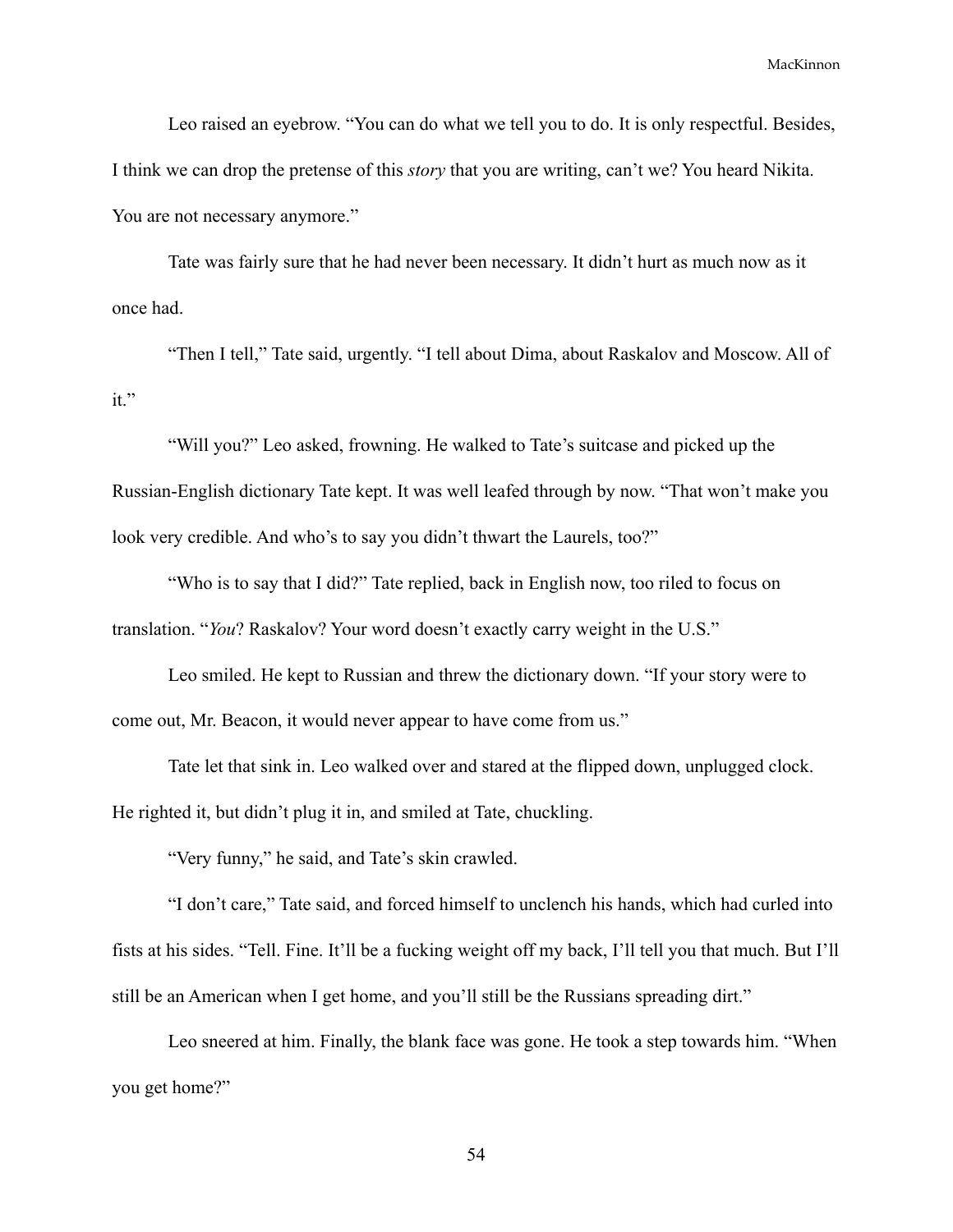"What?" Tate said, blood pounding in his ears. "You gonna do to me what you did to Dima?"

Tate had a good amount of height on Leo, and was obviously healthier. In a fight, maybe he'd be okay. But if Leo carried a gun…who was to say the woman who worked the front desk would call for help?

"I already told you, Mr. Beacon," Leo replied. His eyes were unreadable again, and his stance had regained the neutrality that Tate was used to seeing. "I am here to take you to the airport."

Tate could decide whether to believe him or not. There was just as much on the line for Raskalov with Metallurg as there had been five years ago in Moscow. A Gagarin Cup. This time, he had a star player like Nikita that could get him there through sheer skill, rather than a failing one that could simply clear the way, like Tate. If he had hurt Dima back then when he had needed Tate to lose, he could just as easily hurt Tate now when he needed Nikita to win.

"People are expecting me," Tate said. "Back home."

"Why do you think we are sending you there?" Leo said. "Mr. Beacon, please."

It would be as easy as it had been with Dima's knee. They could make it look like an accident.

"Mr. Beacon," Leo said again.

Looking at Leo standing there, shoulders back and relaxed with the knowledge that he was in control, Tate decided that he would try to get Nikita that passport, somehow. Even if he had to do it from home. If he couldn't get him to San Francisco and the Laurels himself, he'd do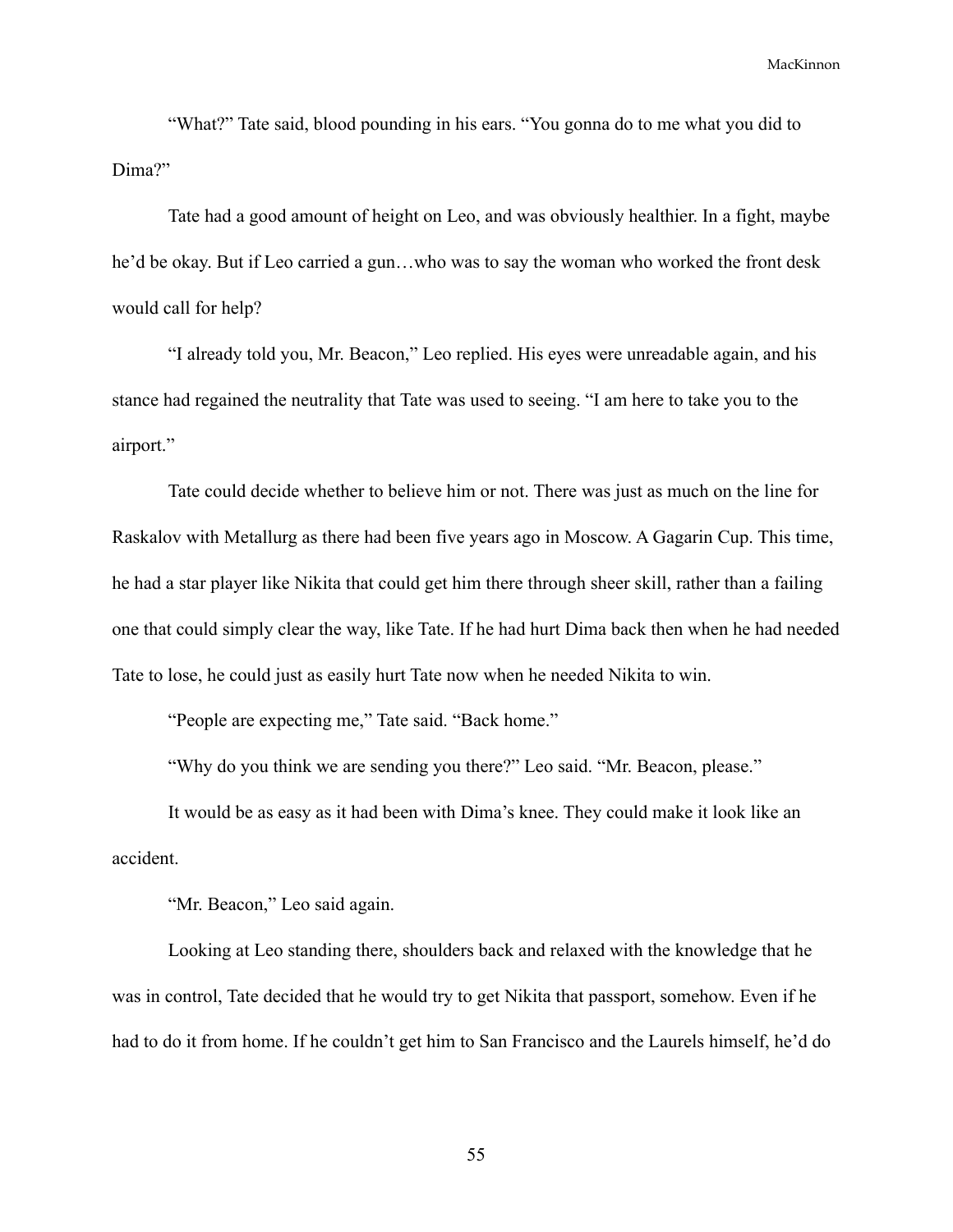*something* to allow Nikita to get himself there, if that was what he chose. Tate hoped that it would be.

```
^{++}
```
President Vladimir Raskalov's office looked just as Nikita remembered it, all the way down to the white, harsh lighting of Nikita's memory. The polished wooden desk was in front of the windows so that the rink's glare appeared as a halo, or would have if Raskalov himself had been seated. Instead, the President was looking down at the ice, on which the only movement that Nikita could see from the doorway was the Zamboni. Rather than illuminate him, the bright light seemed to shave even more from his slim frame. When he turned at the sound of their entry, Nikita fought the urge to shy away. The light made his already slim face seem skeletal, and his tan suit made him look especially bloodless save for the needle-prick of red that was his pocket square.

The illusion was gone, of course, as soon as he took a few steps away from the window. Color returned to Raskalov's lips and eyes, but Nikita couldn't quite unsee it. Raskalov smiled, and stuck out his hand like he and Nikita were old friends. Nikita pushed away a traitorous flash of satisfaction. In all the moments he'd spent worrying about losing his talent, of waking up one morning to find that it had trickled away, surely it couldn't be so fleeting if a man like Raskalov cared this much. He deserved to be wanted as much by the Laurels, even if he may never see the San Francisco ice.

"Nikita," Raskalov greeted him. He gestured for him to sit and the glimpse of pride was quickly chiseled out by fear again. "That was a hard loss last night. How are you fairing? Ready for game seven?"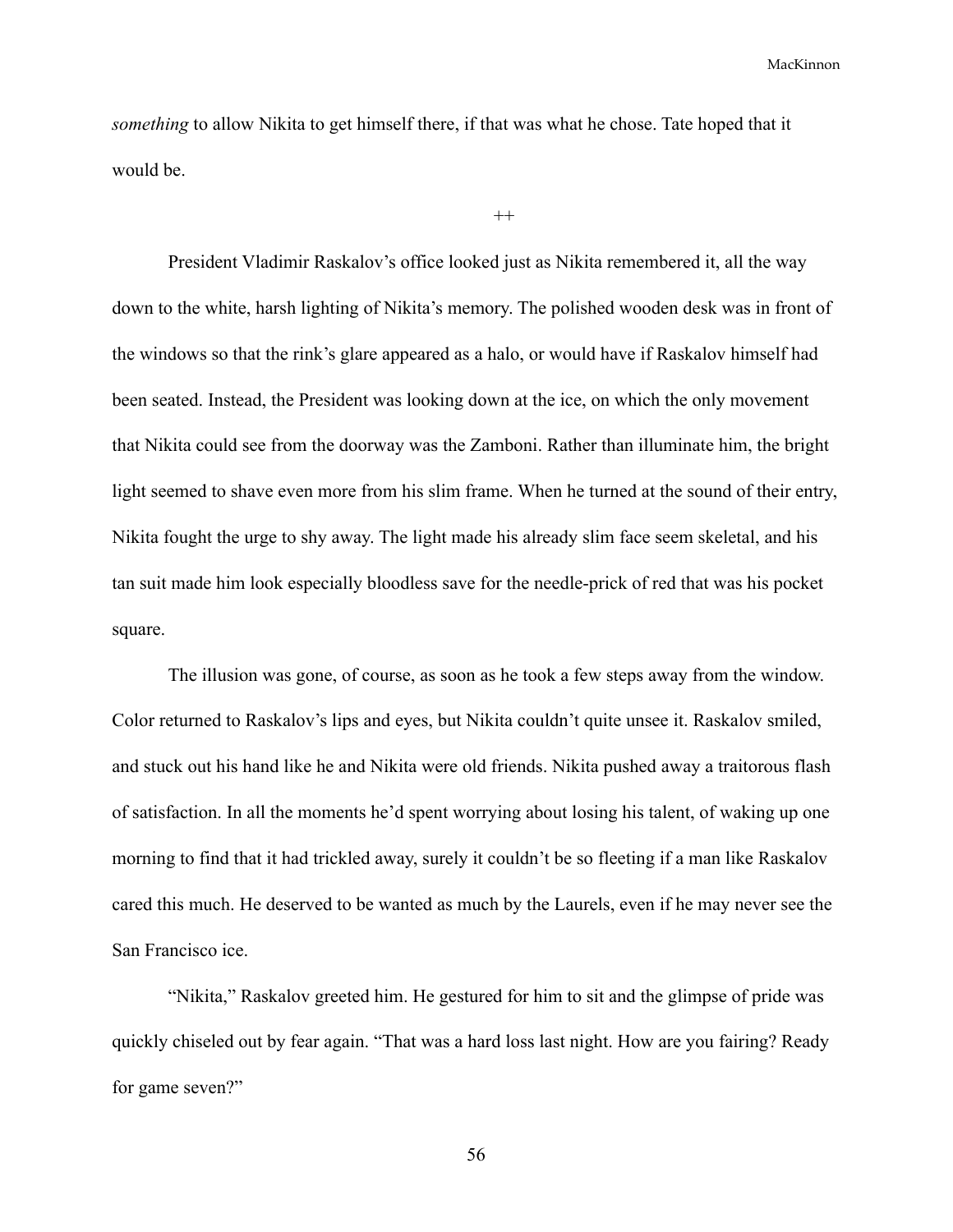"Yes," Nikita replied softly.

The game had gone to Moscow, 4-3, after a devastating last-second shot, and now they would be on their way back to Moscow tomorrow, back to enemy ice, for a final game seven. Whoever won tomorrow would be awarded the Gagarin, though Nikita was having trouble caring about the trophy at all. Tate hadn't been at the game last night, and it was one thing to refuse his help, but it was something else entirely to be alone again. Nikita wasn't leaving anymore. He wasn't the one who had gotten out. He wasn't going to turn it all around. Tate was no longer waiting to take Nikita to San Francisco, and Artemi would not be waiting there for him. Raskalov knew what Nikita had wanted, he knew what he had tried, and now they both knew that it had failed.

"Where is Tate?" Nikita asked, because he figured Raskalov at least owed him a few answers.

"Oh, I think it is better for you if we don't discuss Mr. Beacon," Raskalov said, and opened a folder. The contract lay inside and made a soft *shushing* sound as Raskalov drew it out and onto the desk between them. "Don't you?"

Nikita stared at the contract. It looked the same as it had last time. He wondered what would happen if he tore it in two. He could sense Coach behind him, silent and watchful, along with Leo. If Nikita tried to get up and leave now, they could force him back into the chair. Wild, flashing ideas pushed through his mind. Finding his father in the factory, picking up his mother at home, and driving to Moscow. But he didn't have his passport. He kept forgetting that. Everything felt so unsettled until he remembered that he was already pinned into place, had always been pinned into place, by something as small as a booklet in need of a stamp.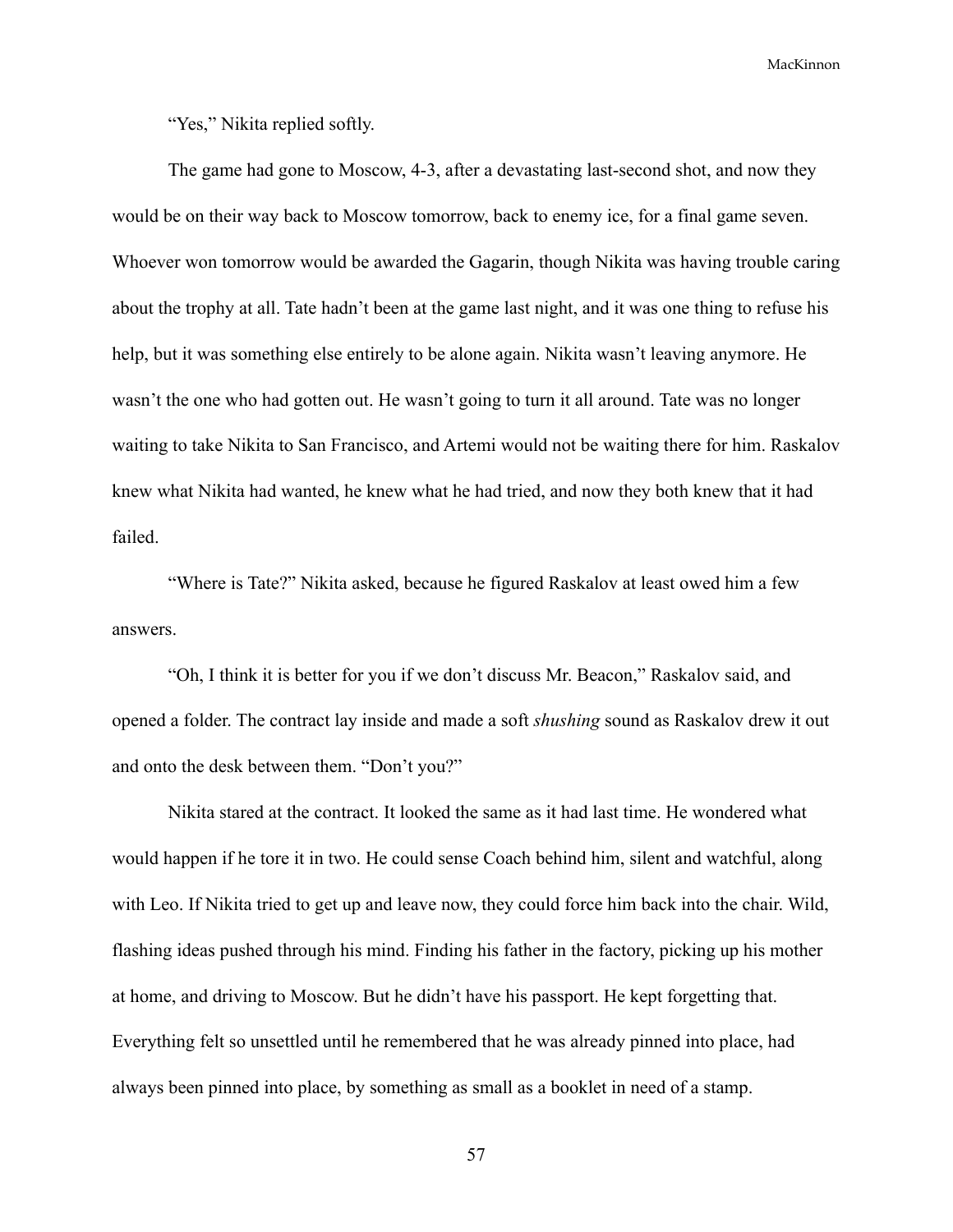"Don't blame him," Nikita said. "Please. *I* called him."

It felt so strange to admit, especially to Raskalov. The actual phone call felt like it had happened years ago. He had thought it would be so simple.

"We know," Raskalov replied.

Nikita nodded. "Dima told you."

Raskalov folded his hands together on top of the desk. "You are very hard on your friend, Nikita. Too hard, I think, when he was simply trying to protect you and your family."

A blank expression felt too heavy to keep up, and Nikita let it fall, let his mouth turn down at the corners and his eyebrows pull together. "Protect us from what? You?"

One of Raskalov's fingers tapped the edge of the contract. He looked down at it and seemed to consider his next words carefully. "Nikita, we are more alike than you think. We were both born here. Our parents both worked hard to help us succeed. We were both lucky enough to be chosen to play for Metallurg. My family owes just as much to this city as yours."

Nikita's hands in his lap tightened into fists. *Us. We*. Nikita watched as Raskalov produced a pen from a golden holder by his elbow. He pushed the contract forward and laid the pen across the line marked by an *X* that waited for Nikita's signature.

"You do not need protection from us," Raskalov said. "We are your protection. And I am glad your decision ends this affair so fortunately for the both of us." He gestured forward to the pen and paper. "Please."

Nikita reached for the pen, but held onto it for a moment, the inked tip hovering above the page. Tate was gone, maybe the Laurels, too. Nikita was falling and no one, not even Dima, was there to catch him. That morning, he'd lingered a little over kissing his mother goodbye.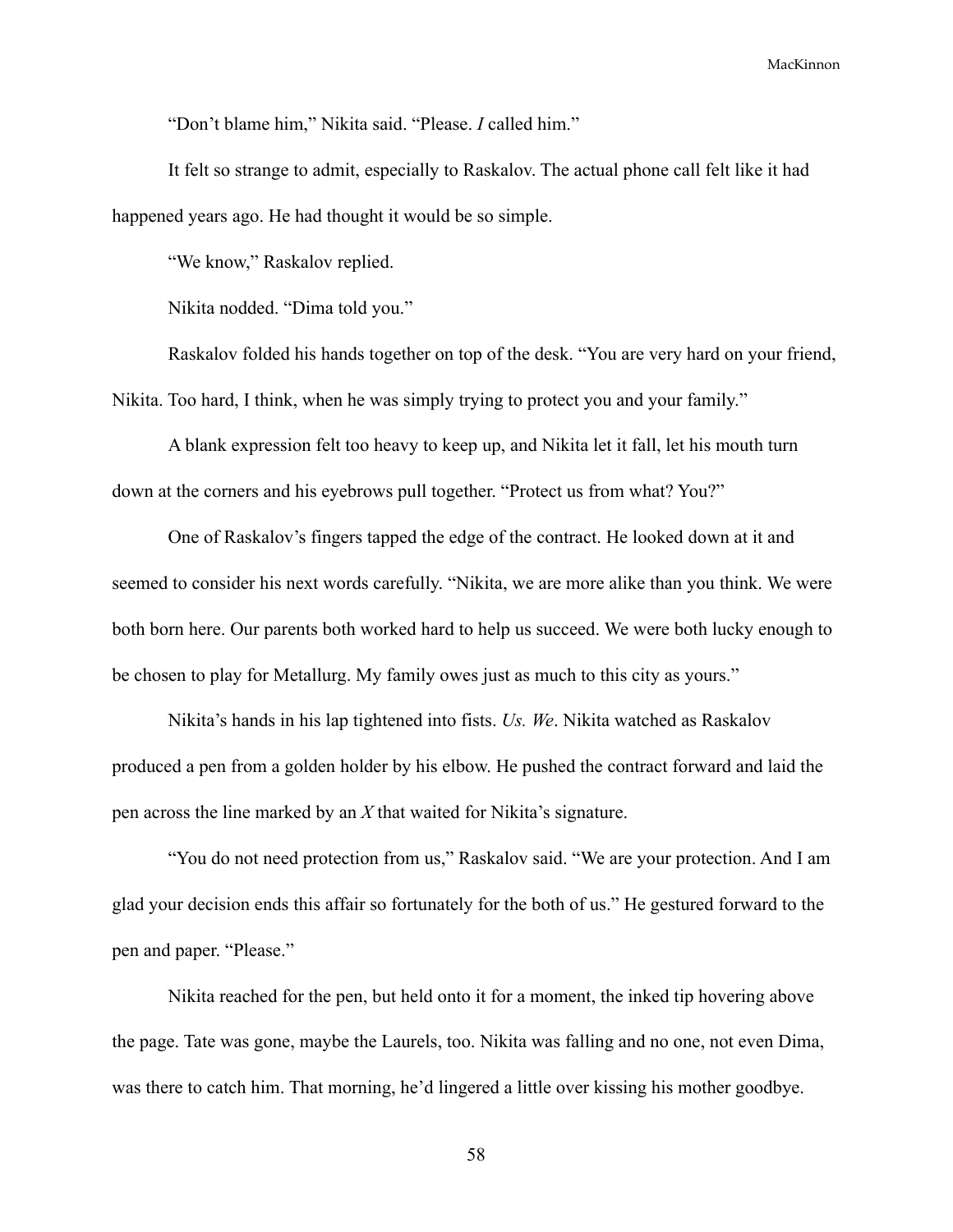He'd even kissed his father goodbye, something he hadn't done for years now. They had both given him funny looks at that. He didn't quite know why he had done it. In case of what? In case he changed his mind? It was too late for that now.

When Nikita signed, it didn't look anything like his name, like any name, but the ink on the paper was there and that seemed to be all that Raskalov needed. He snatched it away, as if he was afraid Nikita could take it back somehow, and slipped the file into his desk. Afterward, he shook Nikita's hand, locking it between both of his own.

"I am sure you'll be happy to not be so far away as America," Raskalov said. "Especially with your brother gone. You wouldn't want to leave your parents alone."

Nikita yanked his hand out of Raskalov's grip, and if Raskalov took note of the force, he didn't respond, simply folded his hands behind his back. *Death*. God, Nikita wished people would just use the word. *Gone*, *loss.* Things that were gone could come back, and what was lost could be found. Artemi was dead, and here was just another person pushing that fact in his face, as if Artemi had become nothing more than some sort of blunt object, like the stick used when he was young to keep his knees and ankles from wobbling in his skates.

"Oh, I'm sorry," Raskalov said. "What was his name again? He did not play."

"What does it matter to you?" Nikita said.

Finally, a reaction. Raskalov took a small step back. He angled his chin up, eyes going hooded. If he didn't know Artemi's name, he didn't deserve to. If Nikita could take nothing else out of Raskalov's grasp, he could at least keep his brother for himself.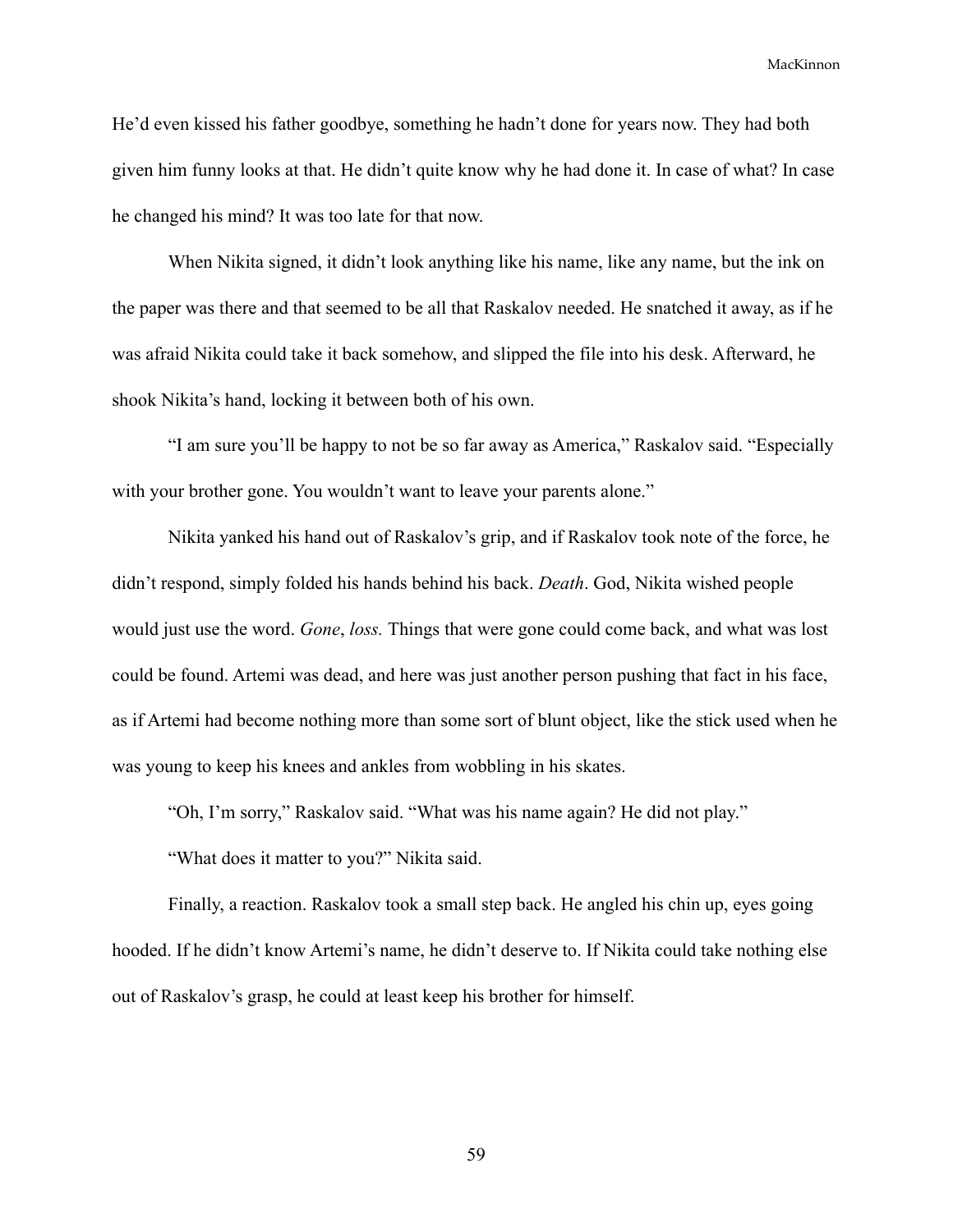"Well," Raskalov said, and turned away, back behind his desk, to the window where he had been watching over the ice. "I should let you go. You have a game to prepare for. Hopefully there will be champagne tonight, yes?"

"Hopefully." Nikita didn't wait to be dismissed. He turned and met Leo's eyes briefly, Leo who was already holding the door open for him. Coach slipped into the elevator with him, but said nothing beyond a few awkward clearings of his throat.

Nikita closed his eyes as the swooping sensation of going down hit him. He stomped on the part of his brain that was still counting the days until he left, as the elevator doors pinged open again. He waited for Coach to go out first, only to almost bump into him when Coach stopped between the doors, hand pressed to the metal to keep them from closing.

"I hope you'll be happy here," Coach said. His watery blue eyes didn't meet Nikita's. He was a shy man, really, at his best when he was screaming orders from behind the bench. In any other room, he was awkward and vague. Nikita followed instinctively, drawn by the unreadable expression he had flashed him, as Coach hustled down the corridor and back to the Metallurg locker room. As he entered the room, there was Dima in his stall right beside Nikita's, seemingly waiting for him.

For the past weeks, Dima had been nearly *shy*, so out of character that it almost made Nikita feel guilty. He was like a dog with its ears down, nervous and hesitant. When Dima looked up at him in the same manner as he approached his stall, Nikita glared.

"What?" he asked as he sat down and grabbed one of his practice-worn sticks to re-tape. "You're getting what you wanted."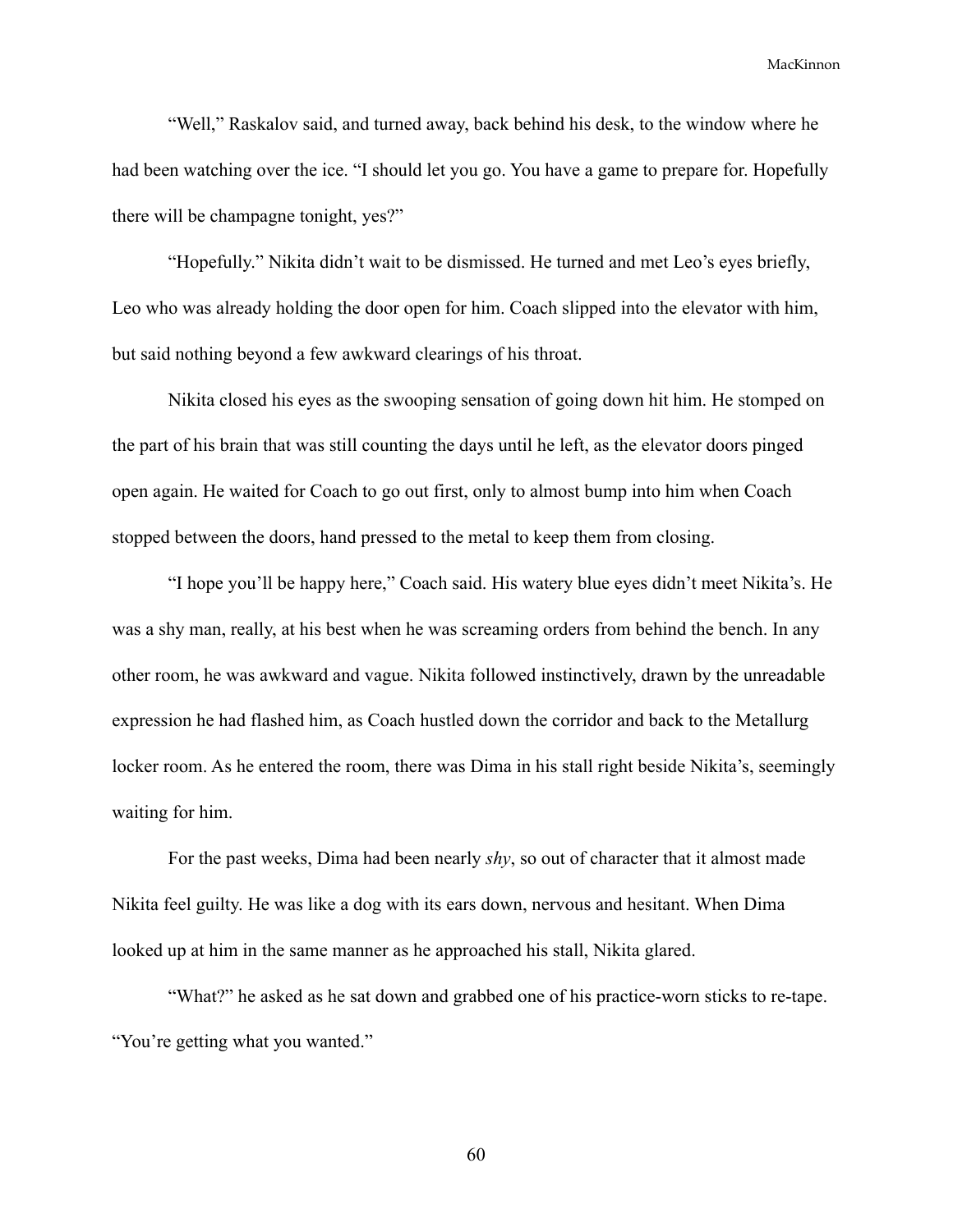Dima turned his head, just a little, as if trying to shield himself from the words. "No. No, I'm not."

Nikita just shook his head and bent for his bag, looking for his tape. Something like adrenaline was thrashing through his veins, hot and acidic. He could still feel the pen in his hand, still see the way Raskalov had hoarded the piece of paper. He sat there, up above, day after day, staring down through that window. Nikita wished he had the strength to fire a puck up at it, cracking the glass. The adrenaline, the anger, had reached the back of his throat now, like bile.

It all froze when he opened his bag. There, sitting at the top, was a small, red book with Russia's spread-winged eagle stenciled on like thin, gold thread. Nikita snapped the bag closed with his fist, lips parted around a sharp breath. Dima, beside him, was acting as though he hadn't noticed Nikita's jerking movements, but he had paused, too. Nikita didn't dare look at him, but slowly opened his bag again. It could be a mistake. Some sort of illusion, but as he reached in with his fingers, shielded from view, and pried the booklet open, there was his own picture staring back at him, younger and wearing a wide-eyed expression. His passport.

From the corner of his eye appeared Dima's pale hand holding out a roll of stick tape.

"This isn't what I want," Dima said softly. His mouth barely moved. Neither of them looked at the other. "If you'd just let me explain. Nikita…"

Nikita was trembling. San Francisco and all of its light burst back into his mind. Artemi was still there, impossibly waving from beside some new apartment door, and Nikita squeezed his eyes shut. This was as impossible as that image in his mind, and yet there it was in front of him. And he *wanted*. He wanted it so very badly.

Nikita reached out a hand and closed his fingers around the tape.